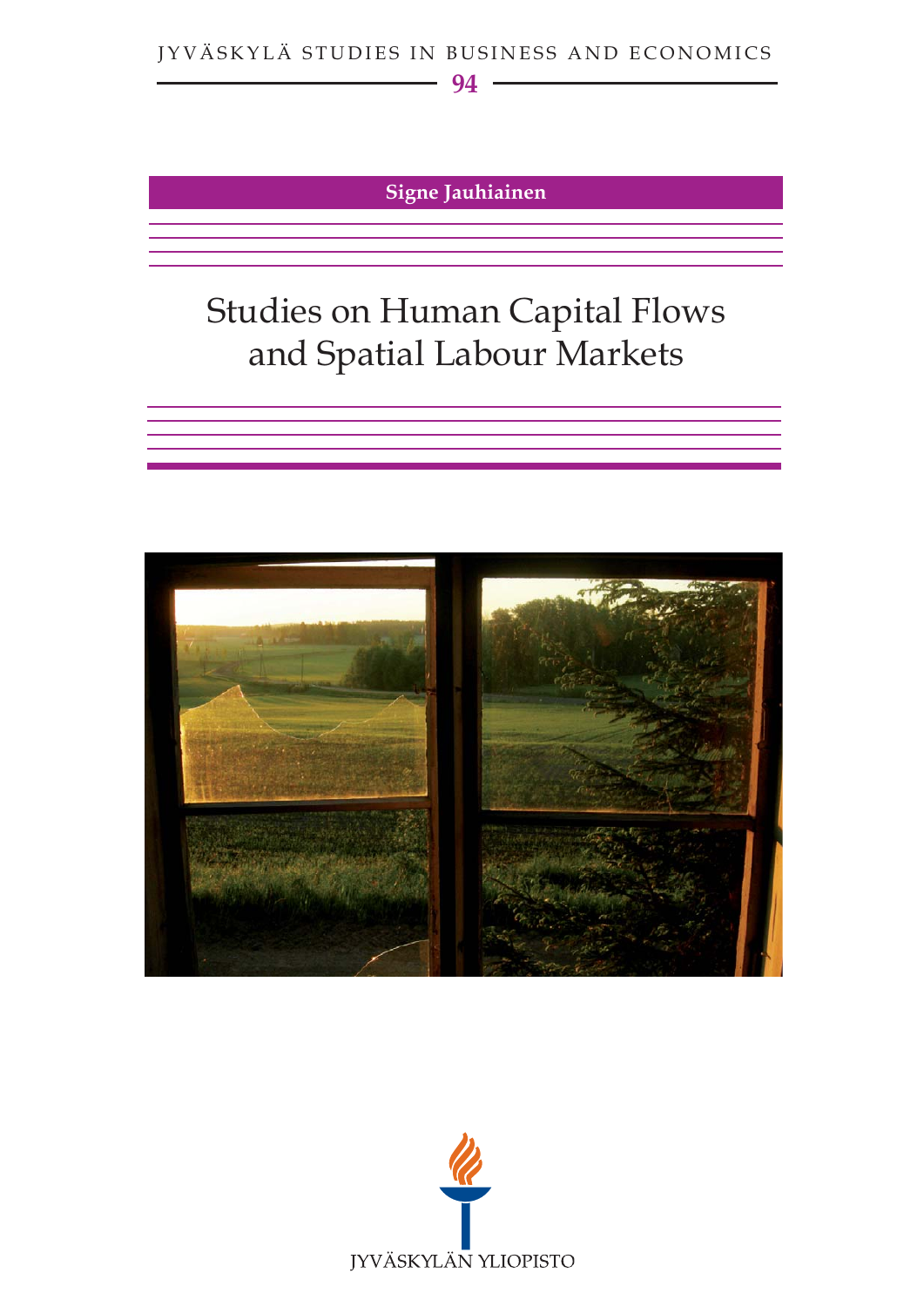JYVÄSKYLÄ STUDIES IN BUSINESS AND ECONOMICS 94

## Signe Jauhiainen

# and Spatial Labour Markets Studies on Human Capital Flows

Esitetään Jyväskylän yliopiston taloustieteiden tiedekunnan suostumuksella julkisesti tarkastettavaksi yliopiston Villa Ranan Blomstedtin salissa marraskuun 19. päivänä 2010 kello 12.

Academic dissertation to be publicly discussed, by permission of the School of Business and Economics of the University of Jyväskylä, in the building Villa Rana, Blomstedt hall, on November 19, 2010 at 12 o'clock noon.

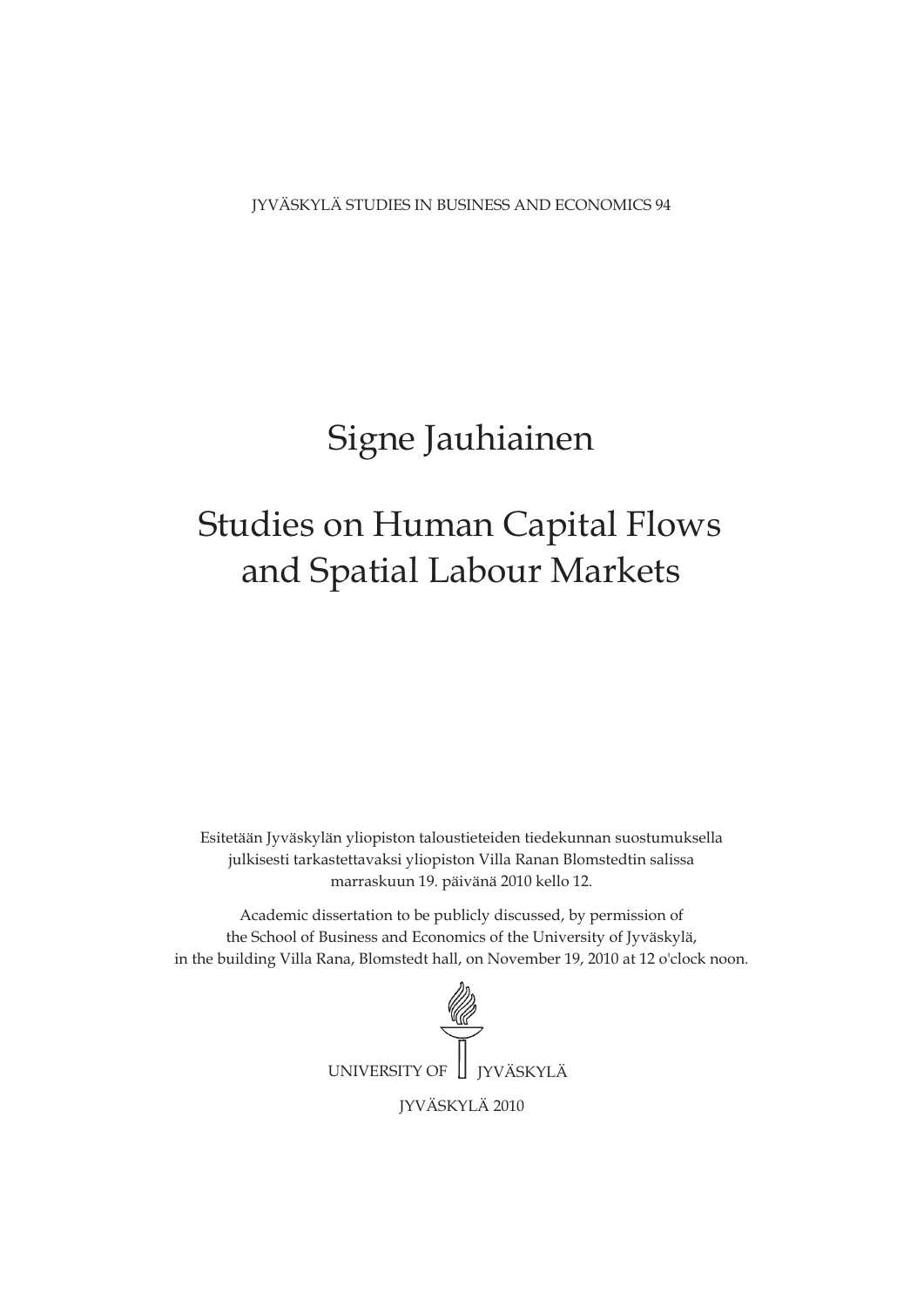# Studies on Human Capital Flows and Spatial Labour Markets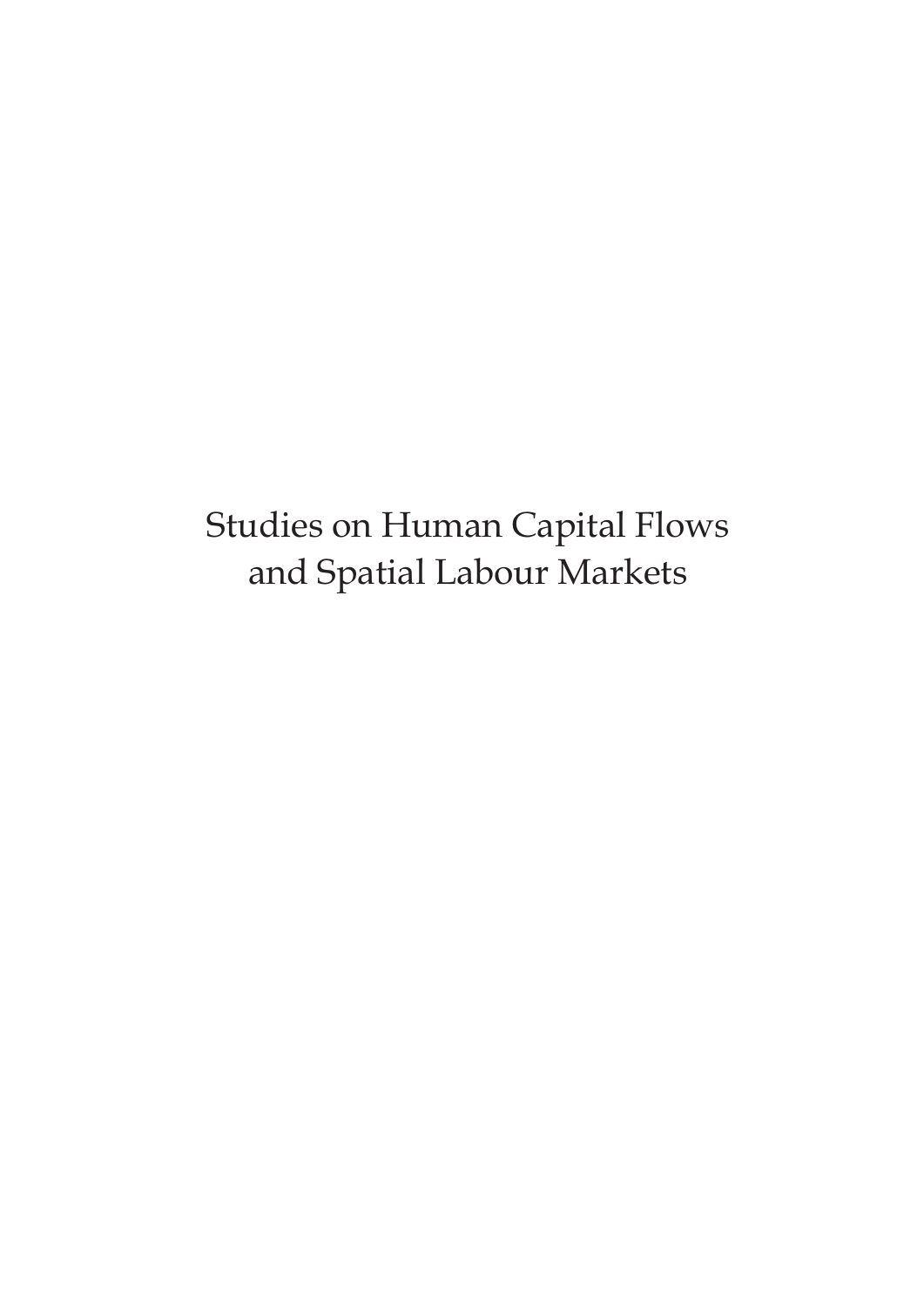JYVÄSKYLÄ STUDIES IN BUSINESS AND ECONOMICS 94

# Signe Jauhiainen

# Studies on Human Capital Flows and Spatial Labour Markets



JYVÄSKYLÄ 2010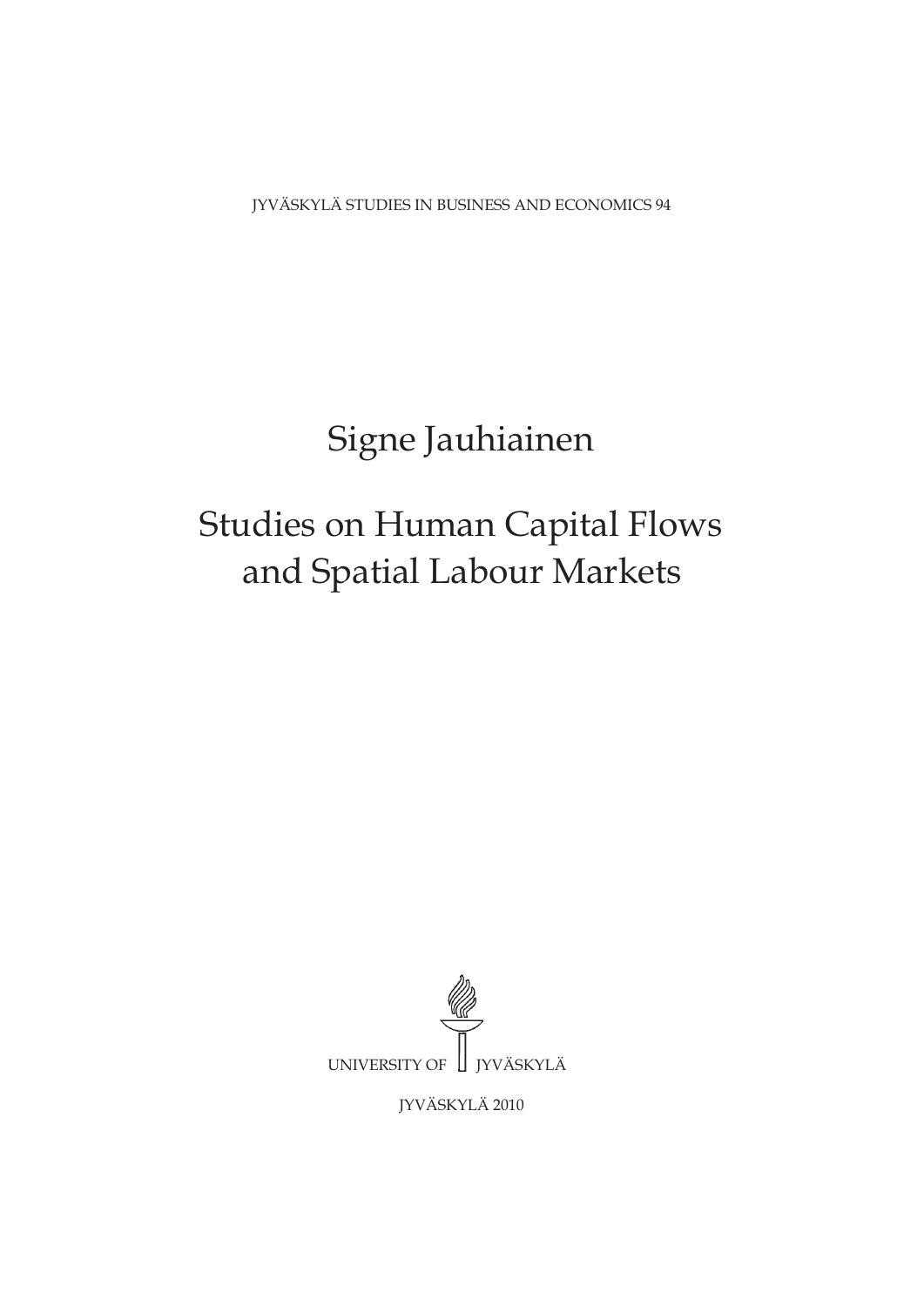Editor Tuomo Takala Jyväskylä University School of Business and Economics Pekka Olsbo, Sini Rainivaara Publishing Unit, University Library of Jyväskylä

"Ikkuna maaseudun autioitumiseen" Cover picture by Topi Jauhiainen

URN:ISBN:978-951-39-4082-9 ISBN 978-951-39-4082-9 (PDF)

ISBN 978-951-39-4067-6 (nid.) ISSN 1457-1986

Copyright © 2010, by University of Jyväskylä

Jyväskylä University Printing House, Jyväskylä 2010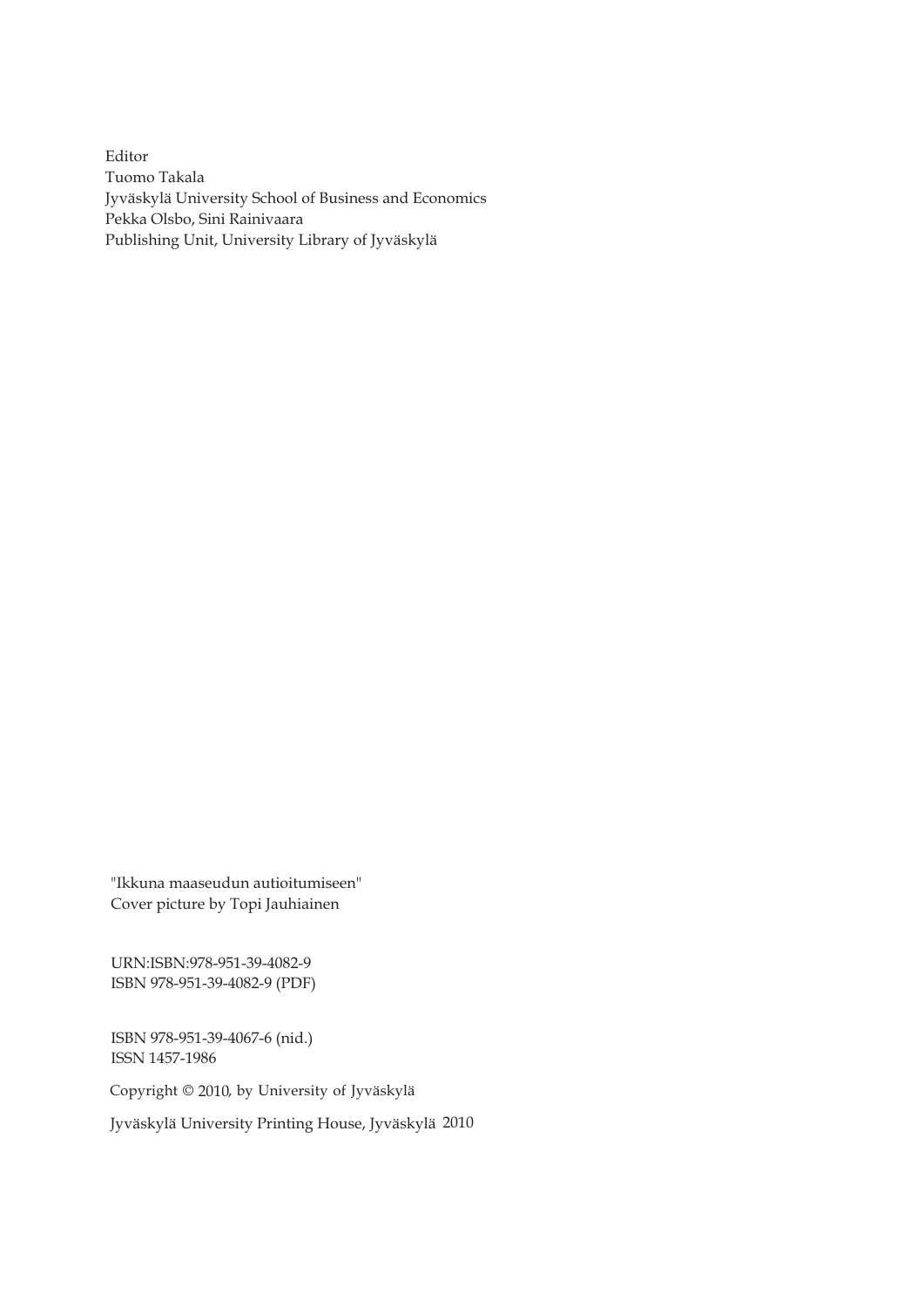## **ABSTRACT**

Jauhiainen, Signe Studies on Human Capital Flows and Spatial Labour Markets Jyväskylä: University of Jyväskylä, 2010, 98 p. (Jyväskylä Studies in Business and Economics ISSN 1457-1986; 94) ISBN 978-951-39-4067-6 fb]X'Ez-+, !- ) %' - !(  $\&$  & - fD8 :  $L$ Finnish summary Diss.

This thesis examines human capital flows and spatial labour markets in Finland. Four empirical studies investigate the determinants of location decisions, the spatial distribution of human capital, and the labour market outcomes at the individual and family levels. The empirical studies are preceded by an introductory chapter that describes the regional and individual aspects of human capital, and summarises the main findings.

Chapters 2 and 3 focus on the distribution of human capital across regions of Finland. In particular, the location decisions of students, recent university graduates, and highly educated couples are studied. Chapters 4 and 5 examine whether mobility and spatial concentration are advantageous for individuals and families. Finnish micro-level data – more precisely, a seven per cent random sample drawn from the Finnish 2001 census – are used in these empirical studies. The data comprise detailed information on education, work, and family, observed annually from 1987 to 2004. Microeconometric methods are used in the empirical analyses.

The results on university students and graduates presented in Chapter 2 affirm that a prior history of migration strongly predicts migration at a later date. In the Helsinki metropolitan area, university students and graduates are significantly less mobile than in other university regions. The results of Chapter 3 show that the probability of spatial concentration increases when both spouses are highly educated. In Chapter 4, the findings on family migration indicate that higher education increases the probability of migration, whereas employment decreases it. In addition, families in which both spouses contribute equally to the household income are the least mobile. Migration has a positive effect on household income growth. The results of Chapter 5 show that the risk of overeducation varies among regions. In fact, living in a large regional labour market decreases the probability of overeducation in men and women.

Keywords: human capital, regions, labour markers, migration, higher education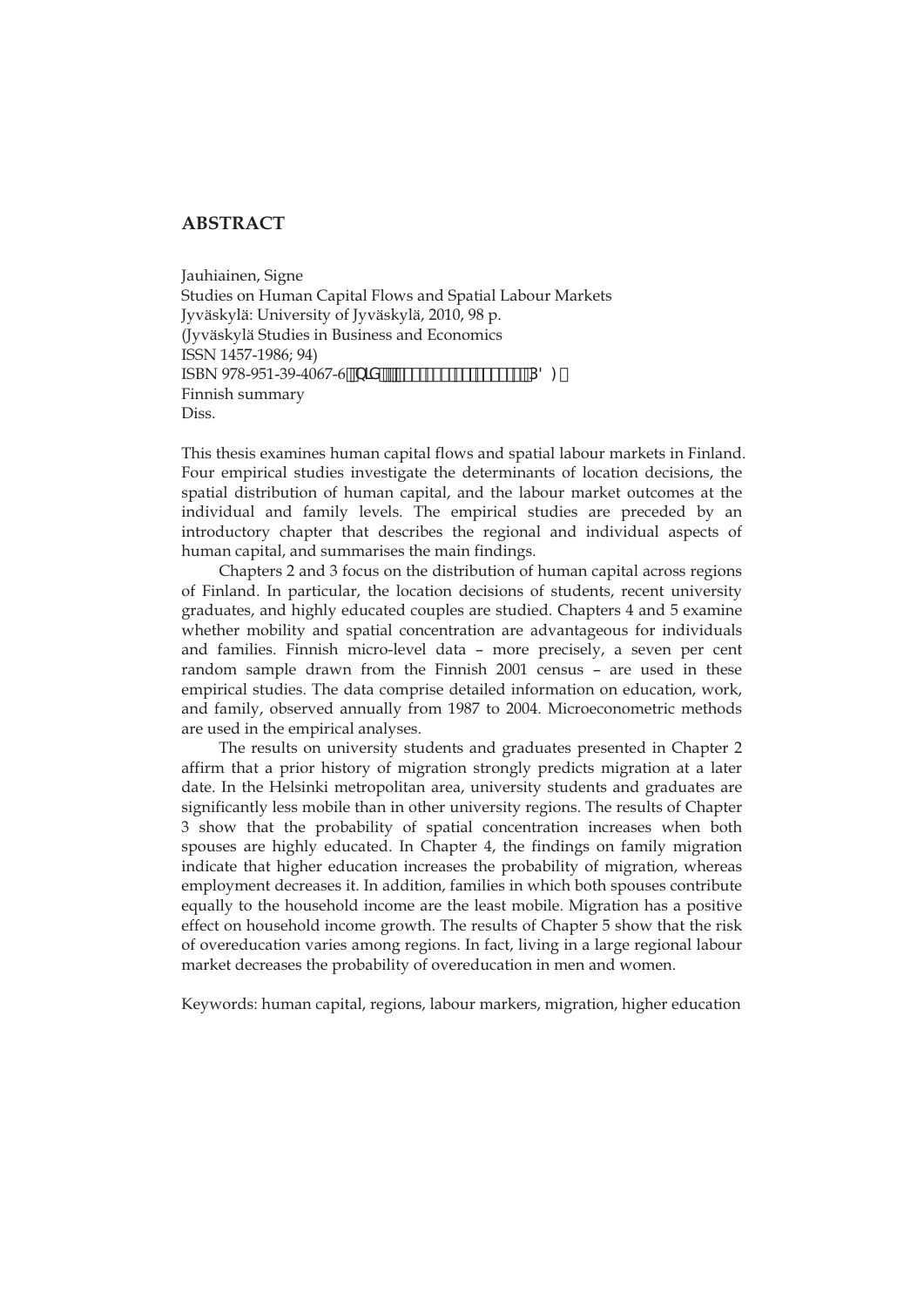| Author's address   | Signe Jauhiainen<br><b>School of Business and Economics</b><br>University of Jyväskylä<br>signe.jauhiainen@gmail.com |
|--------------------|----------------------------------------------------------------------------------------------------------------------|
| <b>Supervisors</b> | Hannu Tervo<br>School of Business and Economics<br>University of Jyväskylä                                           |
| <b>Reviewers</b>   | Professor Olle Westerlund<br>Department of Economics<br>Umeå University<br>Sweden                                    |
|                    | Professor (emeritus) Olli Kultalahti<br>University of Tampere<br>Finland                                             |
| Opponent           | Professor Olle Westerlund<br>Department of Economics<br>Umeå University<br>Sweden                                    |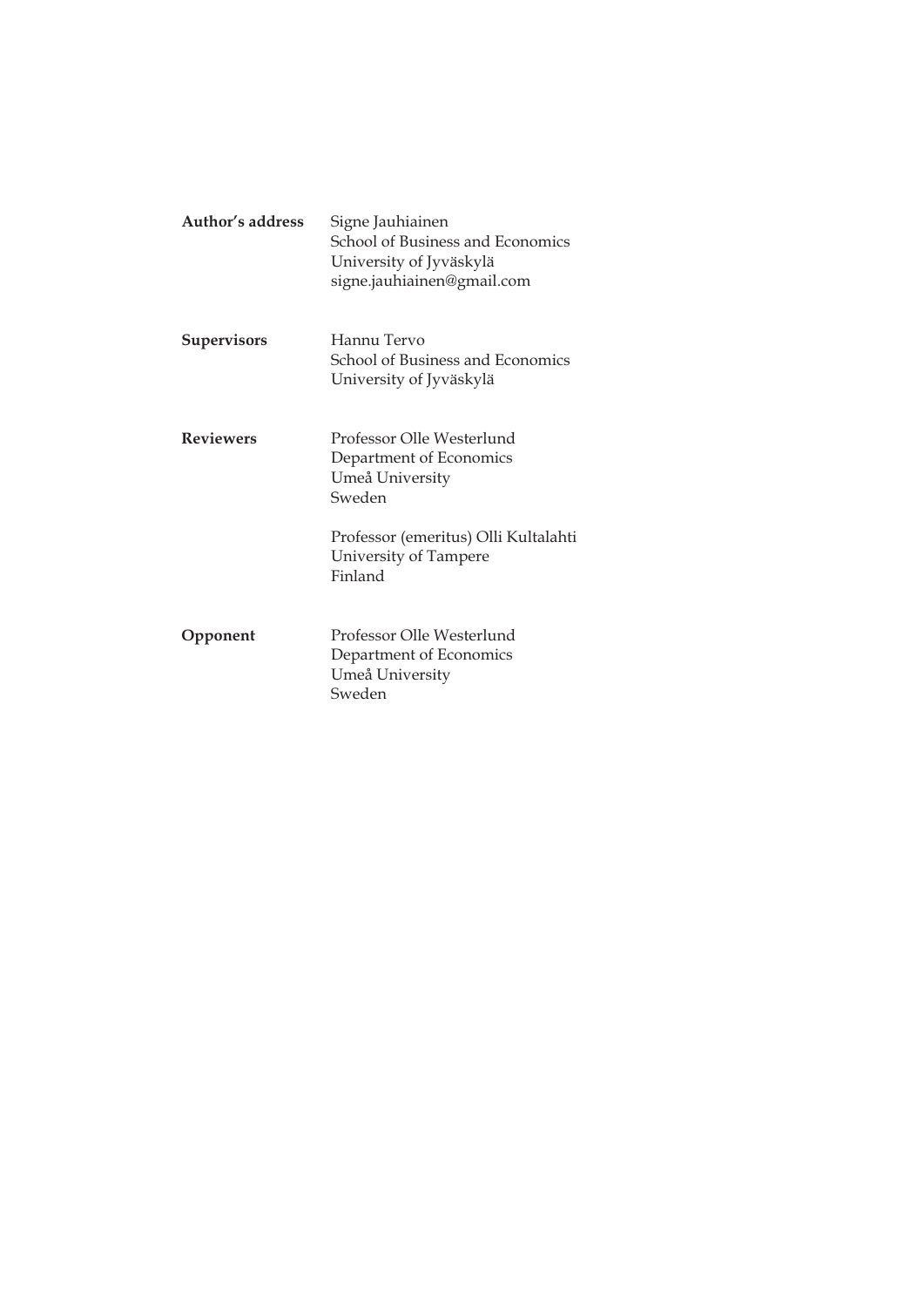## **ACKNOWLEDGEMENTS**

The studies reported in this thesis were carried out at the School of Business and Economics, University of Jyväskylä, between 2004 and 2010. My doctoral studies have had a profound effect on me; during the process I have gained professional skills and matured. The project was financed by Academy of Finland, University of Jyväskylä, and Yrjö Jahnsson Foundation. I am grateful for the financial support.

First of all, I owe my greatest gratitude to my supervisor, Professor Hannu Tervo. He offered me the opportunity to work on his research project while I was doing my Master's thesis and has supported my studies since then. He has brought to the supervision of my work a strong scientific expertise and extreme patience.

I would like to thank my examiners Professor Olli Kultalahti and Professor Olle Westerlund for their encouraging and insightful comments. It is a great pleasure to have Professor Westerlund as my opponent.

I am very grateful to all my colleagues at the School of Business and Economics. Professor Jaakko Pehkonen's objective-oriented attitude has been impressive and helped me to reach my goal. Professors Kari Heimonen and Ari Hyytinen have been active contributors of scientific conversation to our economics community. I want to thank Dr Mika Haapanen and Dr Sanna-Mari Hynninen for sharing their expertise and giving valuable feedback on my research. I also thank Tapio Ruokolainen for introducing the world of economics to me.

The atmosphere of the School of Business and Economics has always been encouraging. I want to thank the intelligent ladies in our Economics section: Terhi, Riikka, Jenni, Kirsi, Jutta, and Helinä. Of course, our boys, Tuomo, Heikki and Hannu, have been good company, too. In particular, I thank my colleague and friend Anu with whom I have spent many hilarious moments both on campus and abroad. Indeed, the scientific and non-scientific conversations with her and the co-operation during the FDPE courses have had a statistically significant positive effect – definitely a causal effect – on my doctoral studies.

Finally, I wish to thank my family and all of my friends. To Aleksi, I owe my deepest thanks for supporting me during those months when I was finishing this thesis and for taking care of me in everyday life.

Hyvinkää, October 2010

Signe Jauhiainen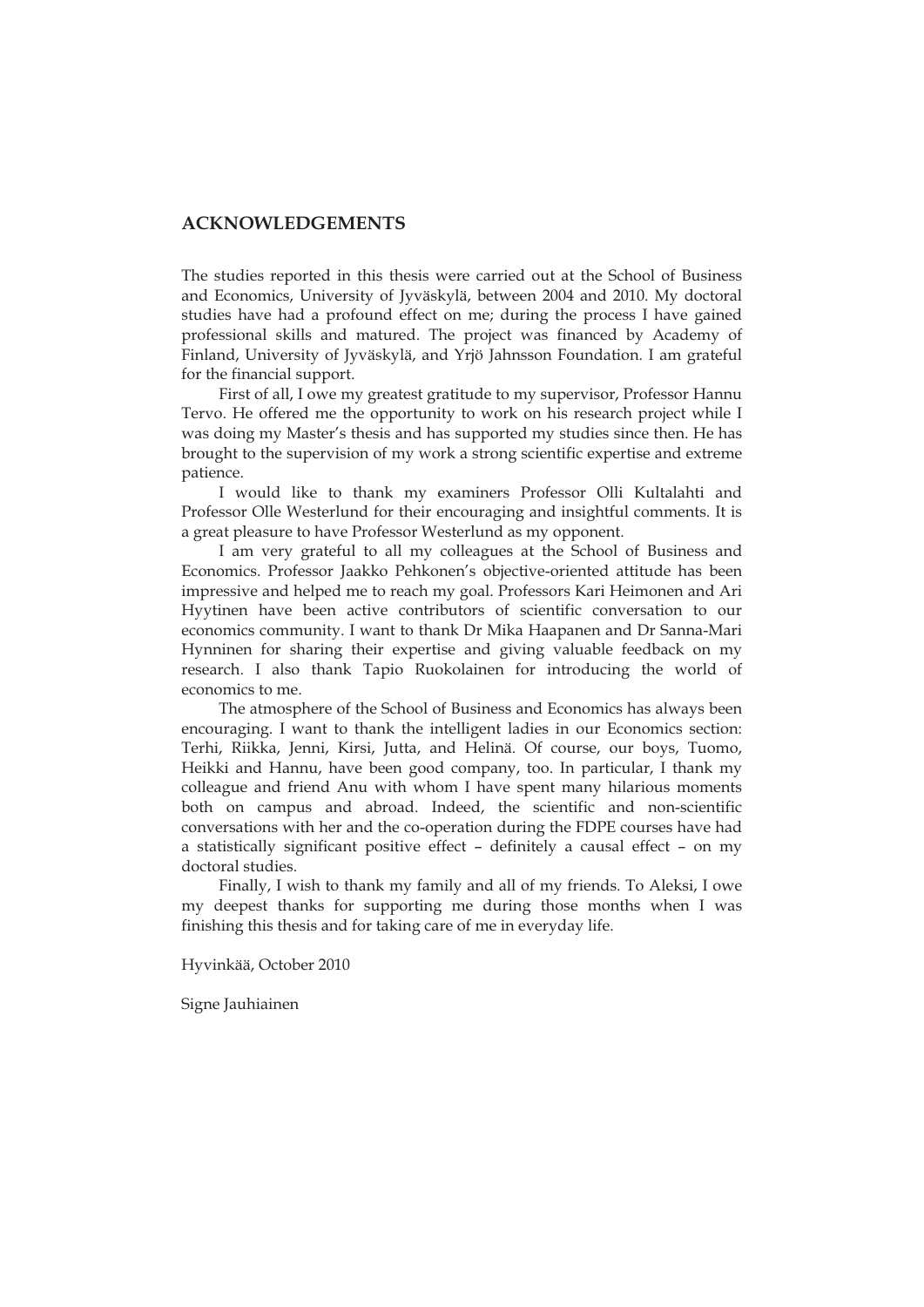## **CONTENTS**

## ABSTRACT ACKNOWLEDGEMENTS

## CHAPTER 1<br>INTRODUCT

| 2              |                                                    |    |
|----------------|----------------------------------------------------|----|
|                |                                                    |    |
|                | 2.2 Human capital and regional economic growth  12 |    |
| 3              |                                                    |    |
| $\overline{4}$ |                                                    |    |
|                |                                                    |    |
|                |                                                    |    |
|                |                                                    |    |
| 5              |                                                    |    |
|                |                                                    |    |
|                |                                                    |    |
|                |                                                    | 24 |

## CHAPTER 2

|                  | EDUCATION AND EMPLOYMENT OPPORTUNITIES:                       |  |
|------------------|---------------------------------------------------------------|--|
|                  | MIGRATION OF UNIVERSITY GRADUATES IN FINNISH REGIONS  30      |  |
| 1                |                                                               |  |
| 2                | Previous studies of migration and higher education  32        |  |
| 3                |                                                               |  |
|                  |                                                               |  |
|                  |                                                               |  |
|                  |                                                               |  |
| $\overline{4}$   |                                                               |  |
|                  |                                                               |  |
|                  |                                                               |  |
|                  |                                                               |  |
| 5                |                                                               |  |
| <b>CHAPTER 3</b> |                                                               |  |
|                  | REGIONAL CONCENTRATION OF HIGHLY EDUCATED COUPLES 48          |  |
| 1                |                                                               |  |
| 2                |                                                               |  |
|                  | 2.1 Human Capital, Regional Concentration and Assortative  50 |  |
|                  |                                                               |  |
| 3                |                                                               |  |
|                  |                                                               |  |
|                  |                                                               |  |
|                  |                                                               |  |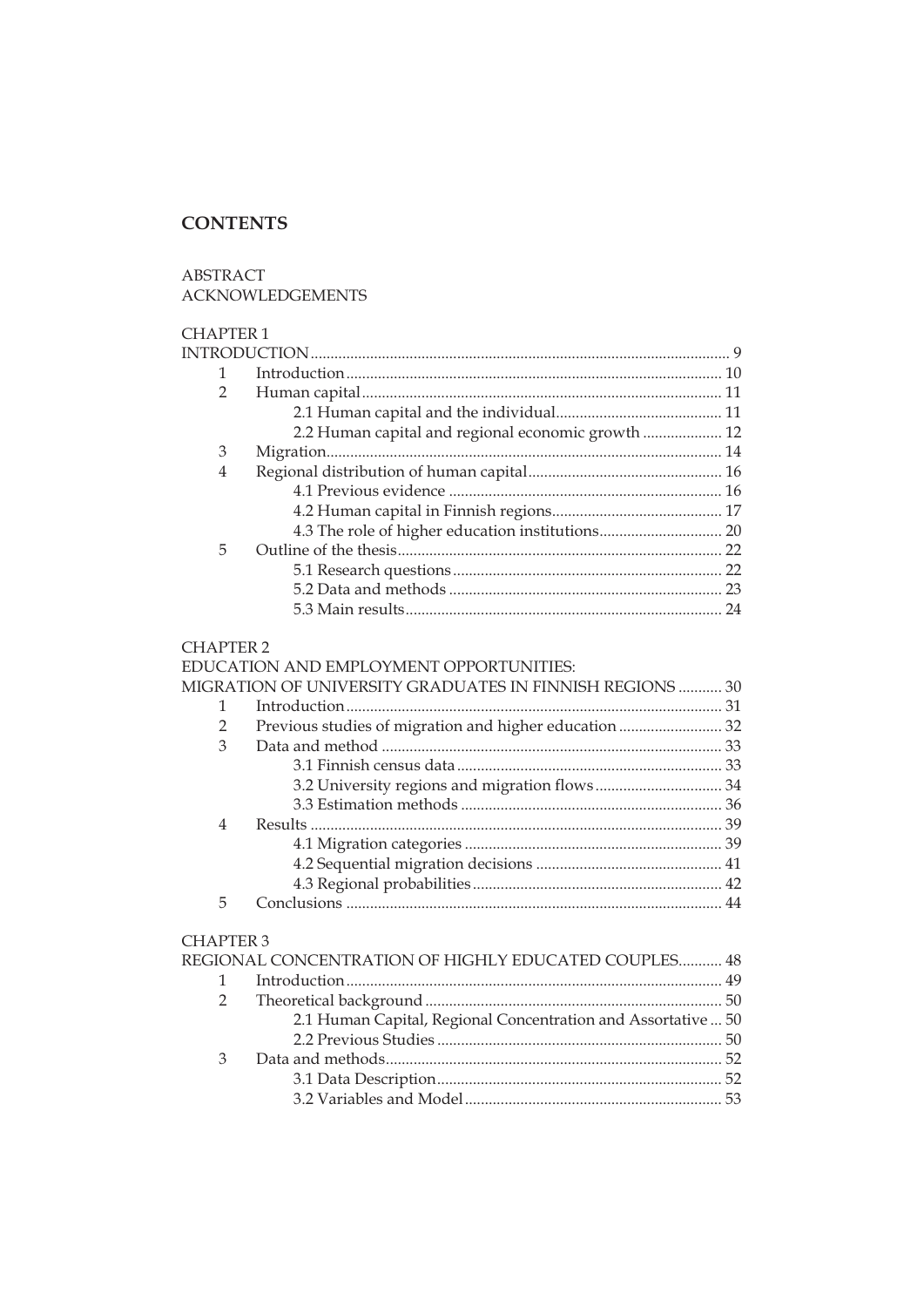| $\overline{4}$   |                                                          |  |
|------------------|----------------------------------------------------------|--|
|                  |                                                          |  |
|                  |                                                          |  |
| 5                |                                                          |  |
|                  |                                                          |  |
| <b>CHAPTER 4</b> |                                                          |  |
|                  | MIGRATION AND HOUSEHOLD INCOME:                          |  |
|                  |                                                          |  |
| 1                |                                                          |  |
| $\overline{2}$   |                                                          |  |
| 3                |                                                          |  |
|                  |                                                          |  |
|                  |                                                          |  |
| 4                |                                                          |  |
| 5                |                                                          |  |
|                  |                                                          |  |
|                  |                                                          |  |
| 6                |                                                          |  |
|                  |                                                          |  |
| <b>CHAPTER 5</b> |                                                          |  |
|                  | OVEREDUCATION IN THE FINNISH REGIONAL LABOUR MARKETS  77 |  |
| 1                |                                                          |  |
| 2                |                                                          |  |
|                  | 2.1 The theory of human capital and overeducation  79    |  |
|                  |                                                          |  |

 $\overline{3}$ 

 $\overline{4}$ 

5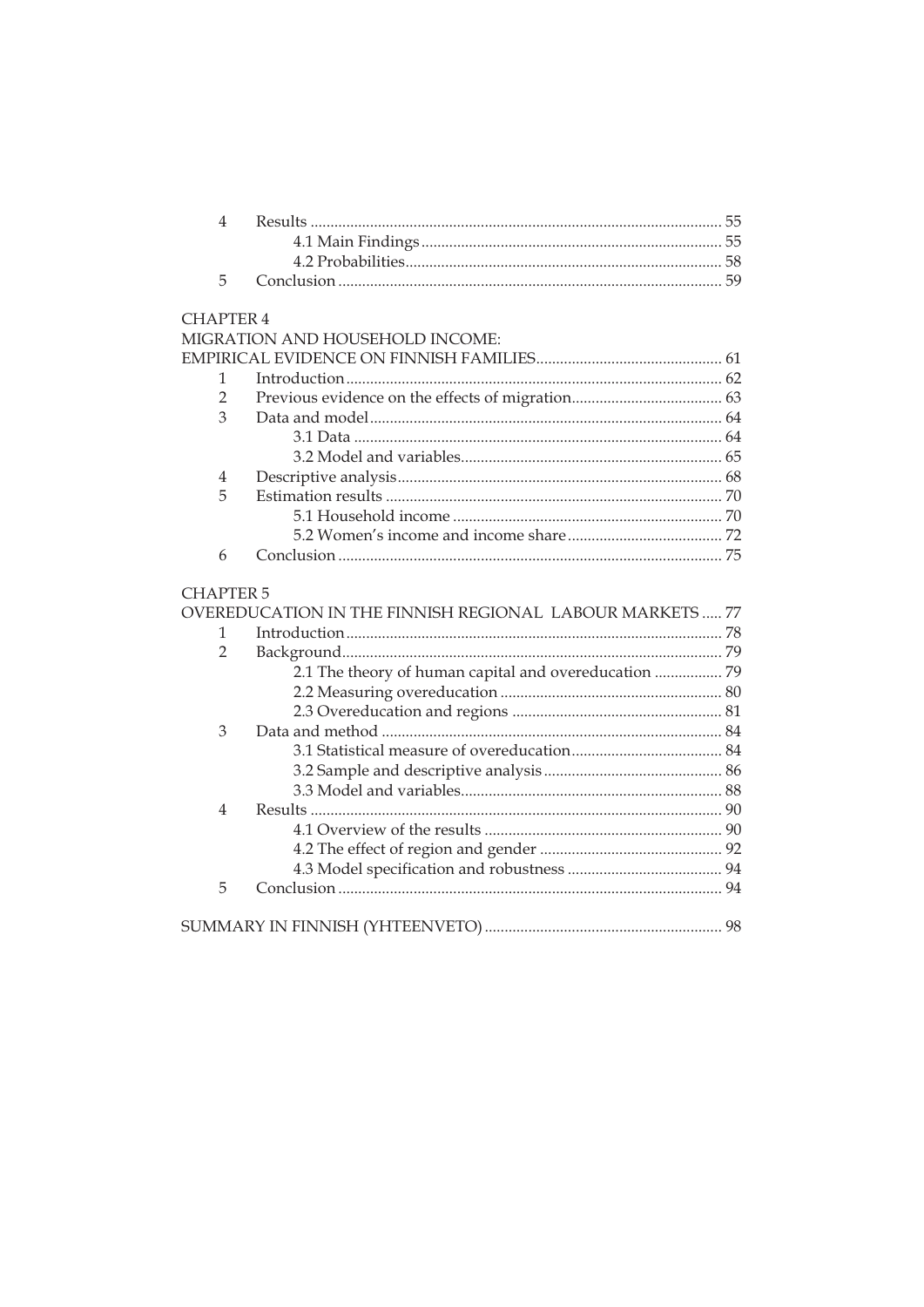## **CHAPTER 1 INTRODUCTION**

## **Abstract**

This introduction presents the framework of this thesis. Here, human capital is viewed from individual and regional perspectives. In addition, previously existing empirical evidence on migration and the spatial distribution of human capital are surveyed. The regional distribution of human capital across Finland is also described and discussed. Finally, this chapter summarises the aims, methods, and main results of this research.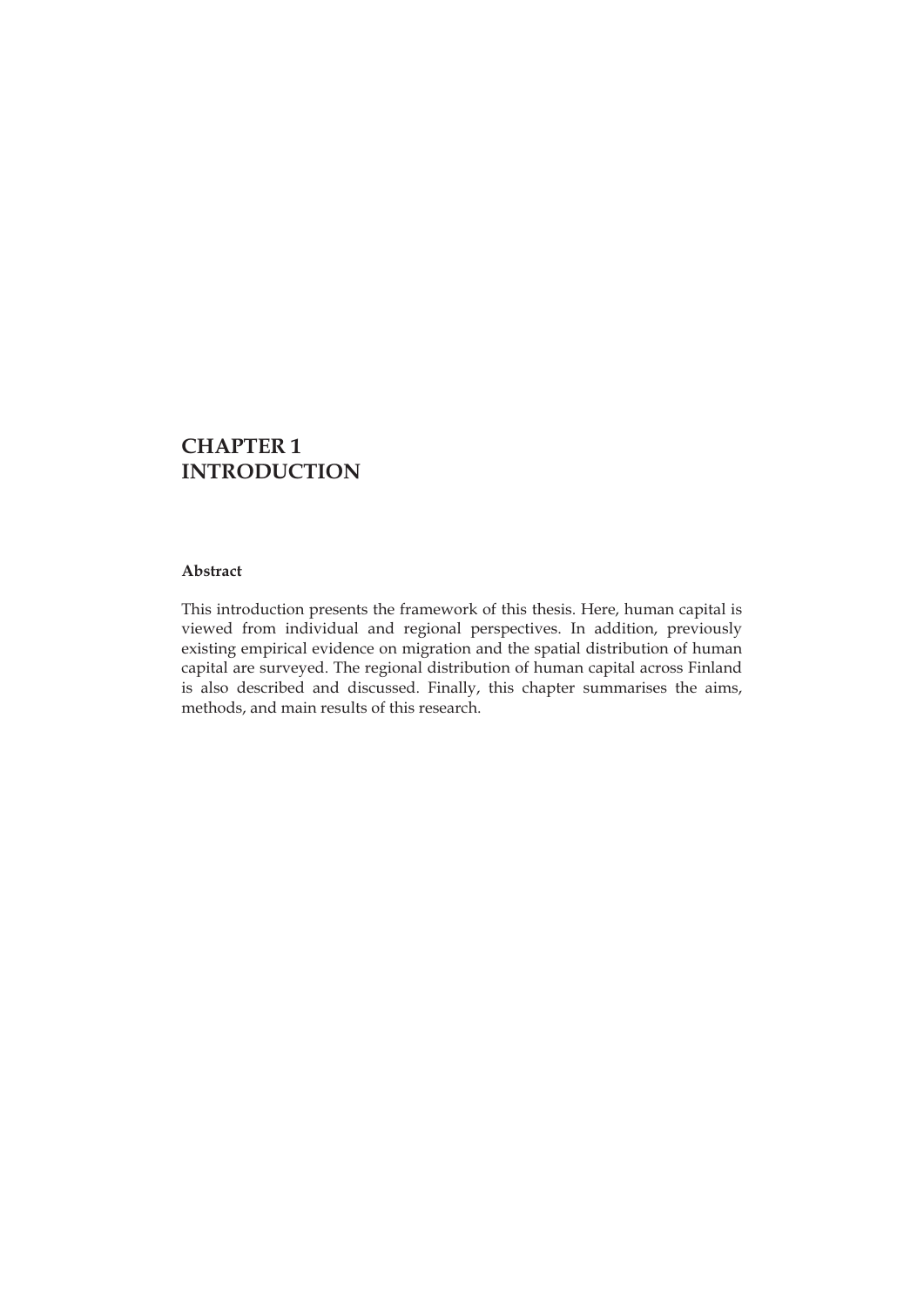### **1 Introduction**

The research presented in this thesis sought to examine human capital flows and spatial labour markets in Finland. The thesis is comprised of an introduction and four essays on the determinants of location decisions, the spatial distribution of human capital, and the labour market outcomes at the individual and family level.

Human capital is the key concept used in this thesis, and it is viewed from the individual and regional perspectives. Figure 1, below, presents the essential concepts and illustrates the framework of this thesis. Human capital consists of the knowledge and experience that increase an individual's future earnings. Individuals can acquire human capital, for example, by investing in education. Investments in human capital generate returns, such as better employment opportunities and higher wage. Since human capital and its spillover effects increase the productivity of workers, it is an essential factor in economic growth at the regional level. The externalities of human capital are the most intense in locations where human capital is concentrated.

As human capital is bound to individuals, migration eventually redistributes it across regions. Individuals make migration decisions in order to optimise their future welfare. These individual re-location decisions and regional human capital stock and flow are linked through the migration process. The significance of human capital for regional economic growth constitutes the main motivation for examining location decisions and labour market outcomes at the individual level.



FIGURE 1 Framework of the thesis

In this introductory chapter, the previous evidence on human capital and migration is reviewed in sections 2 and 3. The spatial distribution of human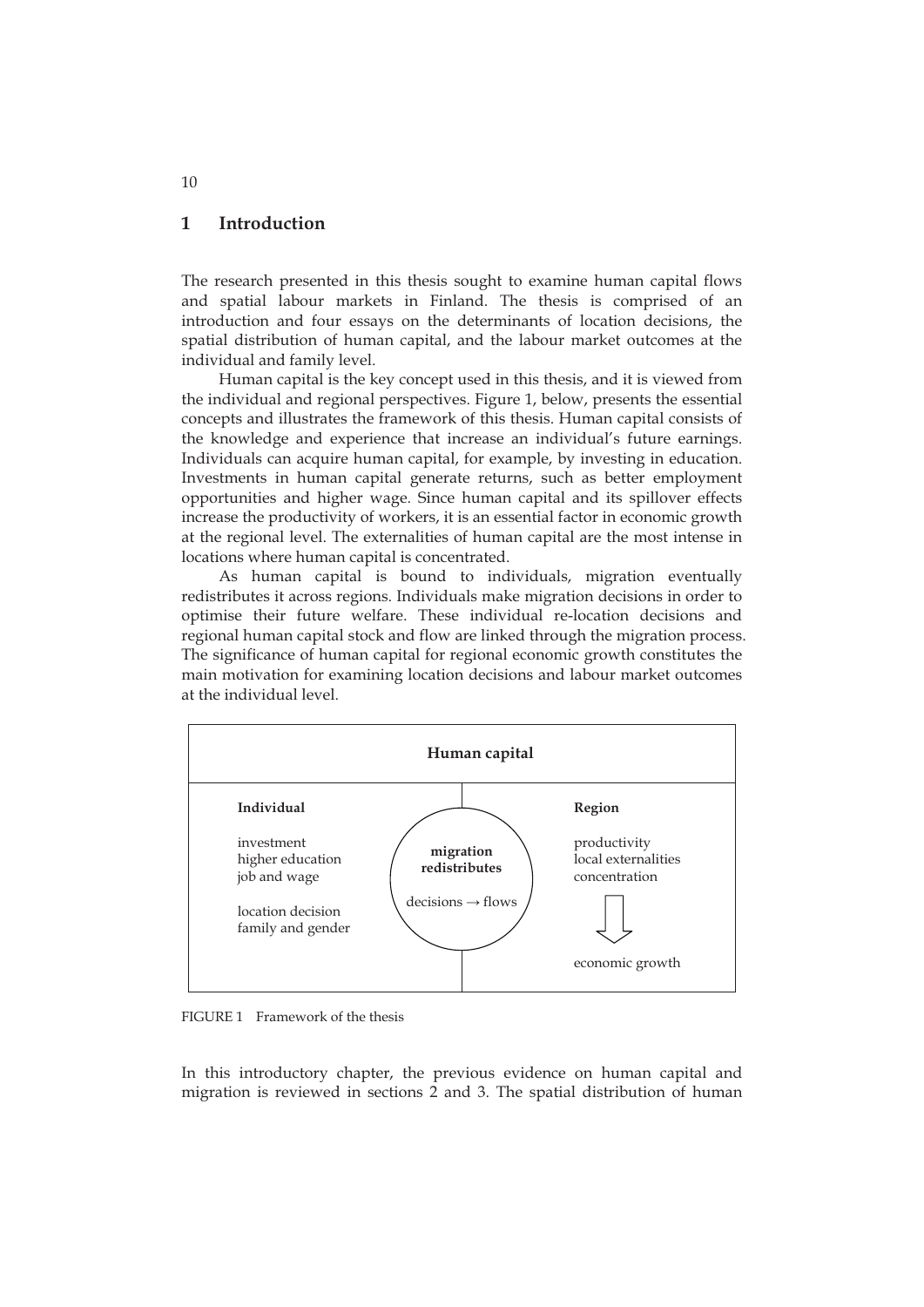capital is described in section 4. The aims, methods, and main results of this thesis are presented in section 5. The second chapter analyses the migration of Finnish university graduates, and the third chapter describes the regional concentration of highly educated couples. Chapters 4 and 5 focus on labour market outcomes such as the effect of migration on household income and the regional pattern of overeducation in the Finnish labour markets.

## **2 Human capital**

#### **2.1 Human capital and the individual**

Human capital is an essential concept in this thesis. The theory of human capital was introduced by Becker (1962), with the aim of explaining individual income differences since these differences could no longer be explained in terms of physical capital. All activities that improve human resources and increase future income are investments in human capital. Indeed, human capital consists of, for example, the acquired knowledge, skills, and experience that are bound to individuals.

Investment in human capital has costs and returns. When individuals invest in human capital, they encounter a trade-off between present and future income. As such, this investment decreases their present income but increases the income they generate in the future. When making a decision on whether or not to invest in human capital, individuals discount their lifetime earnings and compare the costs and the returns of the investment incurred. Education is a typical investment in human capital. For example, tuition fees and books are direct costs, whereas a loss of earnings during schooling is an indirect cost. The return on this investment is the potential to generate higher future income upon completing education. For instance, earnings accrued during schooling are low, but they increase after qualifying and entering working life.

This investment process continues through our lives. The period of investment in human capital, in other words human life, is finite, indicating that the incentive to invest in human capital is higher for younger people. They have a longer period in which to profit from their investment. However, human capital suffers from deterioration when acquired knowledge and skills become outdated.

At the individual level, the level of education or the number of years spent in education are typical ways of measuring human capital. Work experience is another important measure. For its part, on-the-job training is also a relevant component, but is more difficult to measure. At the macro-level, the percentage of attendance in education is used as a measure. Currently, the proportion of individuals having completed a higher education degree has become a more relevant measure when tertiary-level human capital has been accentuated (OECD, 2007).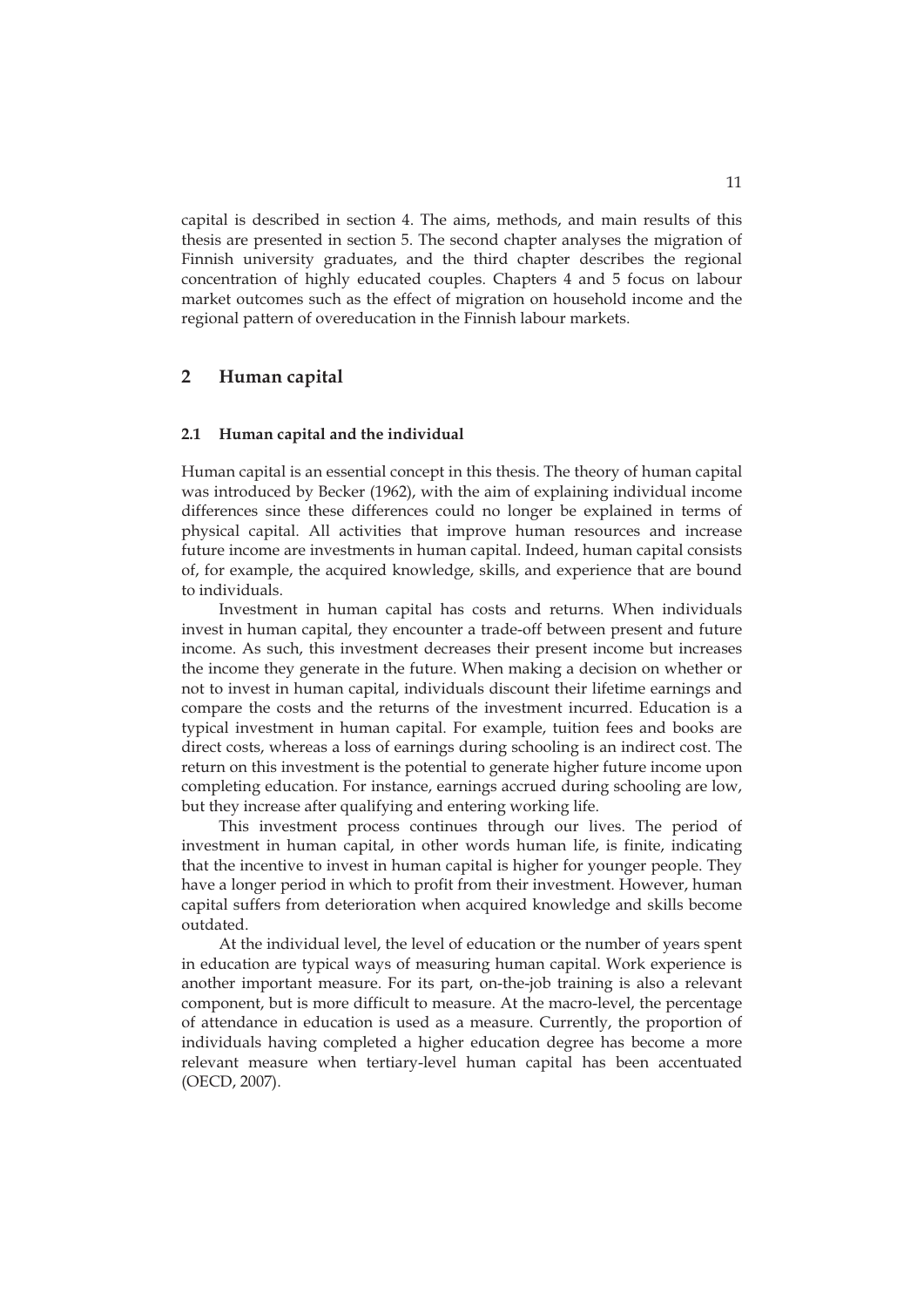The concept of overeducation is somewhat contradictory to the human capital theory. Individuals occasionally work in jobs that may not be commensurate with the level of their education. In other words, they are overeducated. The theoretical framework of overeducation aims to explain these mismatches. Compensation, heterogeneity, and career mobility are the most prevailing explanations for overeducation (Groot & Maassen van den Brink, 2000; Sloane, 2003). The concept of compensation suggests that individuals having less experience and on-the-job training may be more educated than they need to be in order to carry out their jobs. Overeducation may reflect the lower ability, in other words heterogeneity, of workers. According to the career mobility theory (Sicherman & Galor, 1990), workers may accept a job with lower education requirements in order to enhance their labour market position at a later point in time. The compensation model and the career mobility theory imply that overeducation is a temporary situation.

Previously conducted empirical studies have examined, for example, the effect of overeducation on wage (Hartog, 2000; Bauer, 2002; Dolton & Silles, 2008), overeducation and discrimination (Battu & Sloane, 2002), the duration of overeducation (Sicherman, 1991; Dolton & Vignoles, 2000; Büchel & Mertens, 2004), and the regional pattern of overeducation (Büchel & van Ham, 2003). Overeducation in the context of spatial labour markets is discussed in chapter 5 of this thesis.

#### **2.2 Human capital and regional economic growth**

In the endogenous growth theory, technological change is endogenously created and generates economic growth. Growth of capital stock, growth of labour force, and technological progress are regarded as the sources of economic growth in the traditional neoclassical growth model. However, these models offer an incomplete explanation for economic growth today. The endogenous growth models, developed from the neoclassical models, have sought new ideas and proposed that human capital is a crucial factor in economic growth.

In his endogenous growth model, Lucas (1988) separated the internal and external effects of human capital. The internal effect is the increase in an individual's personal productivity, whereas the average level of human capital has the external effect on all of the production factors. Human capital increases the productivity of physical capital and labour through this external effect, which is inherently local. Therefore, this external effect is intense in cities and increases productivity there.

In Romer's model (1990), technological change is a nonrival and excludable good. New designs can be reproduced and developed further, but this new technology is at least partially excludable and it generates profits. Hence, new technology is invented as a result of market incentives. In contrast to nonrival technology, human capital is bound to individuals. New designs enhance production directly and indirectly by making human capital more productive in the research sector. The conclusion of these models is that human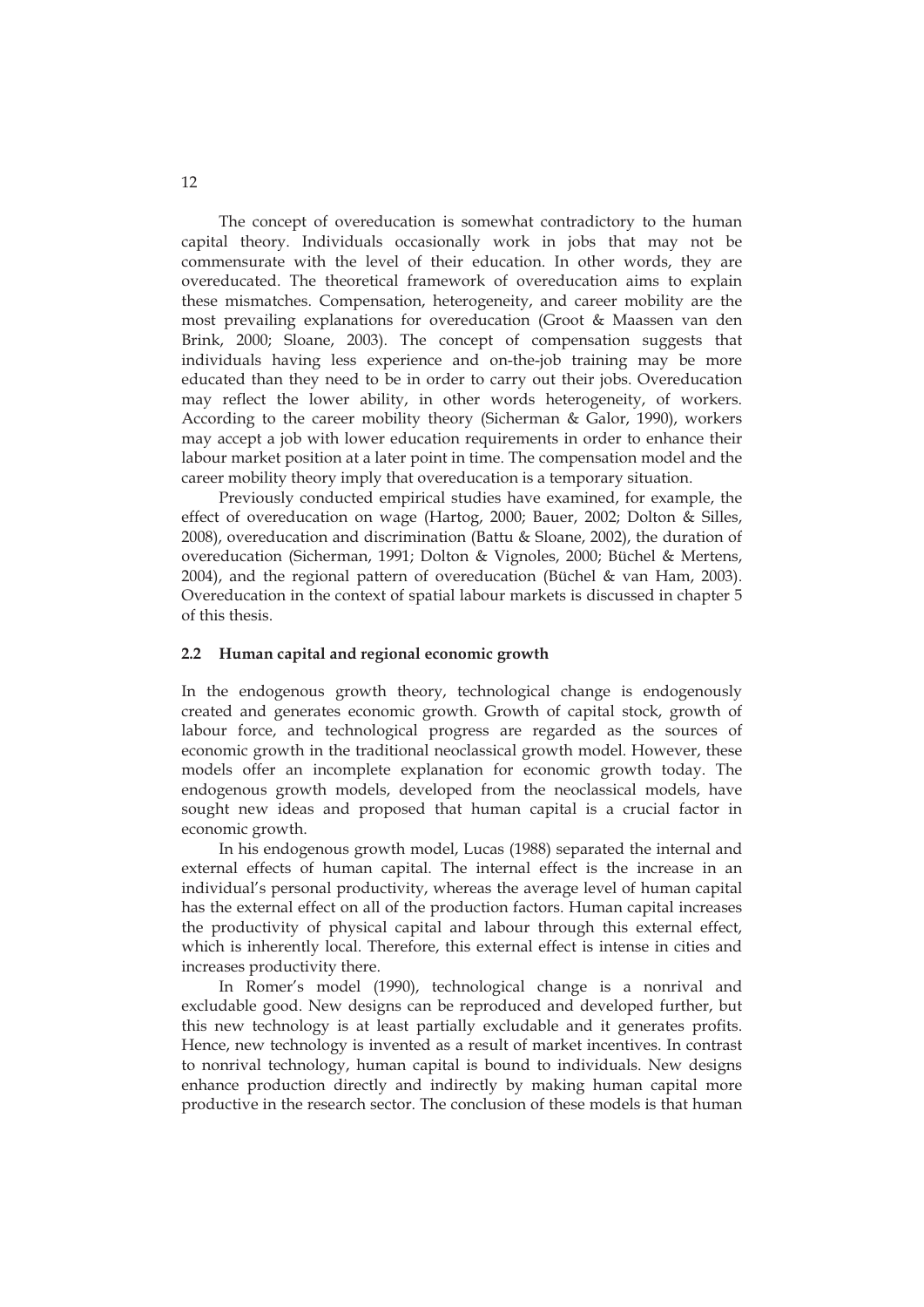capital increases economic growth. The fact that human capital is significant to economic growth provides the main motivation to examine inter-regional human capital flows in this thesis.

The human capital externalities are clearly local, which, in this respect, makes the endogenous growth models relevant in the regional context. However, the endogenous growth theories cannot be directly applied to the regional context because they describe the growth path of a closed economy. Regions are not closed economies: they interact with other regions through trade, capital flows, migration flows, and innovation diffusion (Nijkamp & Poot, 1998). In their framework of regional economic development, Faggian and McCann (2009a) stated that human capital has a similar effect on productivity at both a regional and national level. However, because the mobility of highly educated individuals is frequent, the regional stock of human capital is not endogenously created. In fact, human capital is unevenly distributed across space. Since human capital is a mobile factor, its flows affect regional growth differently when some regions gain and some lose human capital. Finally, the total impact of human capital on regional development consists of the productivity effect and human capital flow.

Several studies have empirically tested the endogenous growth theory and examined the effects of human capital on regional economies. According to Simon (1998), the concentration of highly educated individuals increases productivity and generates local spillovers. Indeed, human capital was shown to increase employment growth from 1940 to 1980. The proportion of collegeeducated people, in particular, had a strong connection with the employment growth; the disparities between regions increased during the period observed. Simon and Nardinelli (2002) studied the effects of human capital on employment growth from 1900 to 1990 in the US and observed that there was a positive relationship between the proportion of college graduates and employment growth. The instrumental variables estimation suggested that human capital promoted employment growth and supported the hypothesis that this causality was not likely to work in reverse. Simon and Nardinelli (2002) tested the industry composition and comparative advantage patterns and showed that human capital was also important to manufacturing cities.

Rauch (1993) proposed that a high level of human capital leads to higher wage and higher rents in equilibrium. Human capital is a local public good that increases the productivity of a city. Empirical evidence supported this hypothesis. Johansson and Karlsson (2009) described the relationship between knowledge and regional growth. They stated that knowledge is spatially sticky, because technology is concentrated in specific regions and firms are dependent on clusters. Südekum (2008) examined the effect of high-skilled labour on employment growth in the West Germany and observed similar trends to those found in the US studies.

Moretti (2004) stated that social returns on human capital exist through spillovers. The spillovers occur when educated workers make other workers more productive. The knowledge transfer has friction costs that encourage communication with agents located in close proximity. The spillovers are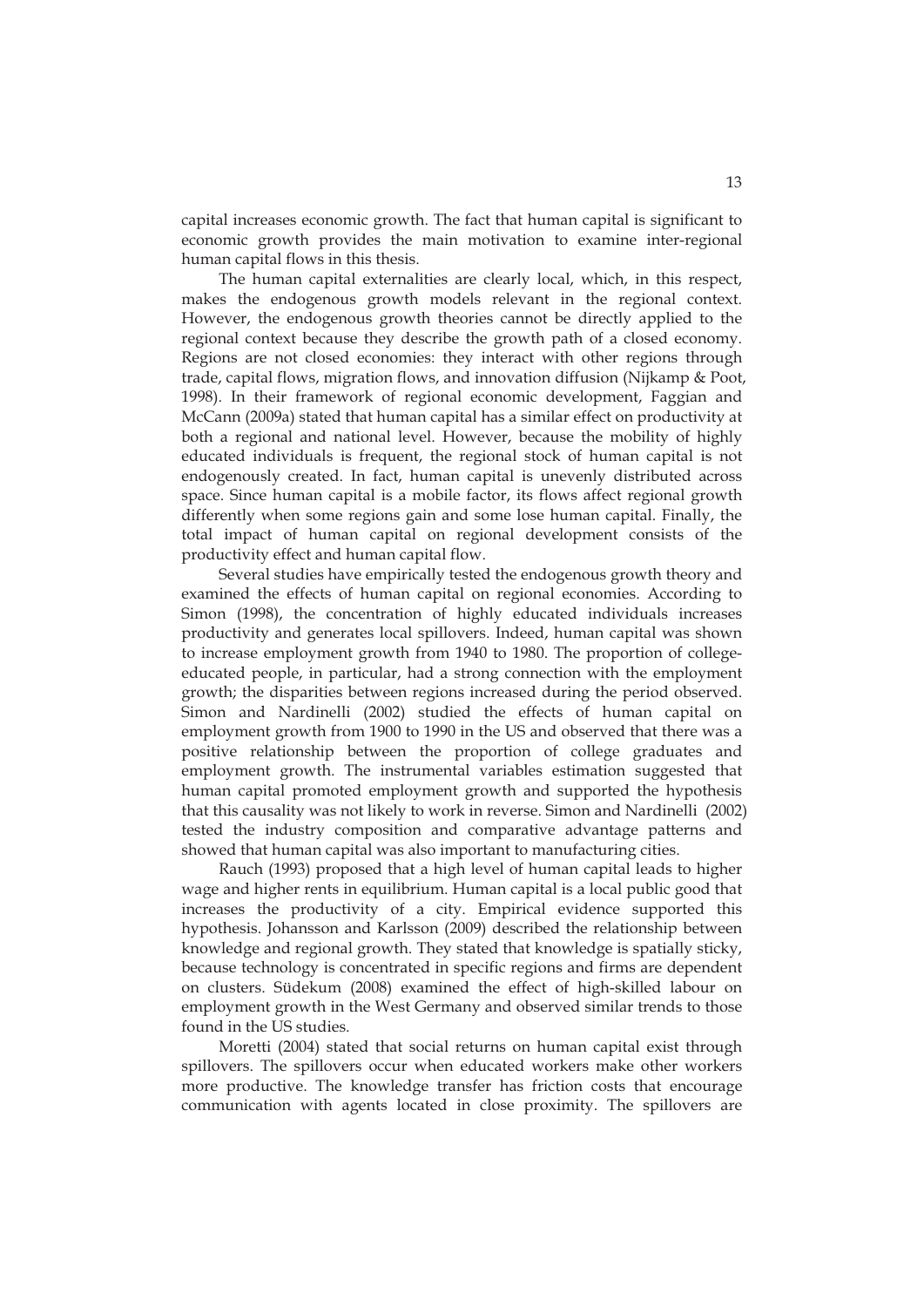difficult to explore empirically, yet some evidence has been found. For example, the average wage level is higher if the proportion of highly educated people is high (Moretti, 2004). According to Johansson & Karlsson (2009), the sources of knowledge are knowledge creation through research and development, knowledge flows inside a region, and knowledge flows between regions. In addition, some studies have emphasised the inter-regional human capital flows as a source of spillovers (Mukkala, 2008; Faggian & McCann, 2009b).

## **3 Migration**

According to the classical migration theory, individuals react to wage level differentials and migrate to regions in which the level is higher. Eventually, migration flows lead to equilibrium in wage levels. The human capital model of migration contradicts the classical migration theory and aims to explain why the labour force flows also in unfavourable directions. Sjaastad (1962) stated that migration to another region is considered to be an investment. Individuals optimise their prospective lifetime utility rather than their current wage. In this model, the costs and benefits of migration can be monetary or non-monetary. For example, transportation costs are monetary costs and lost earnings are nonmonetary costs. The monetary benefits are composed of nominal earnings, regional price level and employment costs. Different locations also cause psychological costs and benefits, which are due to personal preferences and affect utility. This model has been criticised because individuals are not actually able to take every cost and benefit into account.

In terms of monetary costs and benefits, the maximasation problem of human capital model can be presented in continuous form<sup>1</sup>:

$$
\Pi_j = \int_0^T R_j(t)e^{-rt}dt - \int_0^T C(t)e^{-rt}dt
$$
  

$$
\Pi_i = \int_0^T R_i(t)e^{-rt}dt
$$

The equations describe a migration decision from region *i* to region *j. Rj* is the expected return in region *j* and *Rj* in region *i*, respectively*.* Individuals compare the costs and benefits of moving when making migration decisions. *C* is the relocation costs.  $\Pi_j$  is the present value of earnings after migration and  $\Pi_i$  is the present value of earnings when the person stays in region *i*. If  $\Pi_j$  is higher than *-<sup>i</sup>*, migration is the optimal decision. According to this theoretical framework, migration should have positive effects on the individual's income.

Several studies (e.g. Ritsilä & Ovaskainen, 2001; Lehmer & Möller, 2008) have observed highly educated individuals having a higher probability of migrating. The possible explanations for this more frequent mobility are low information costs, low psychic costs, previous migration experience, and small

<sup>-</sup>1 Formal presentation according to McCann (2001) and Faggian and McCann (2009a)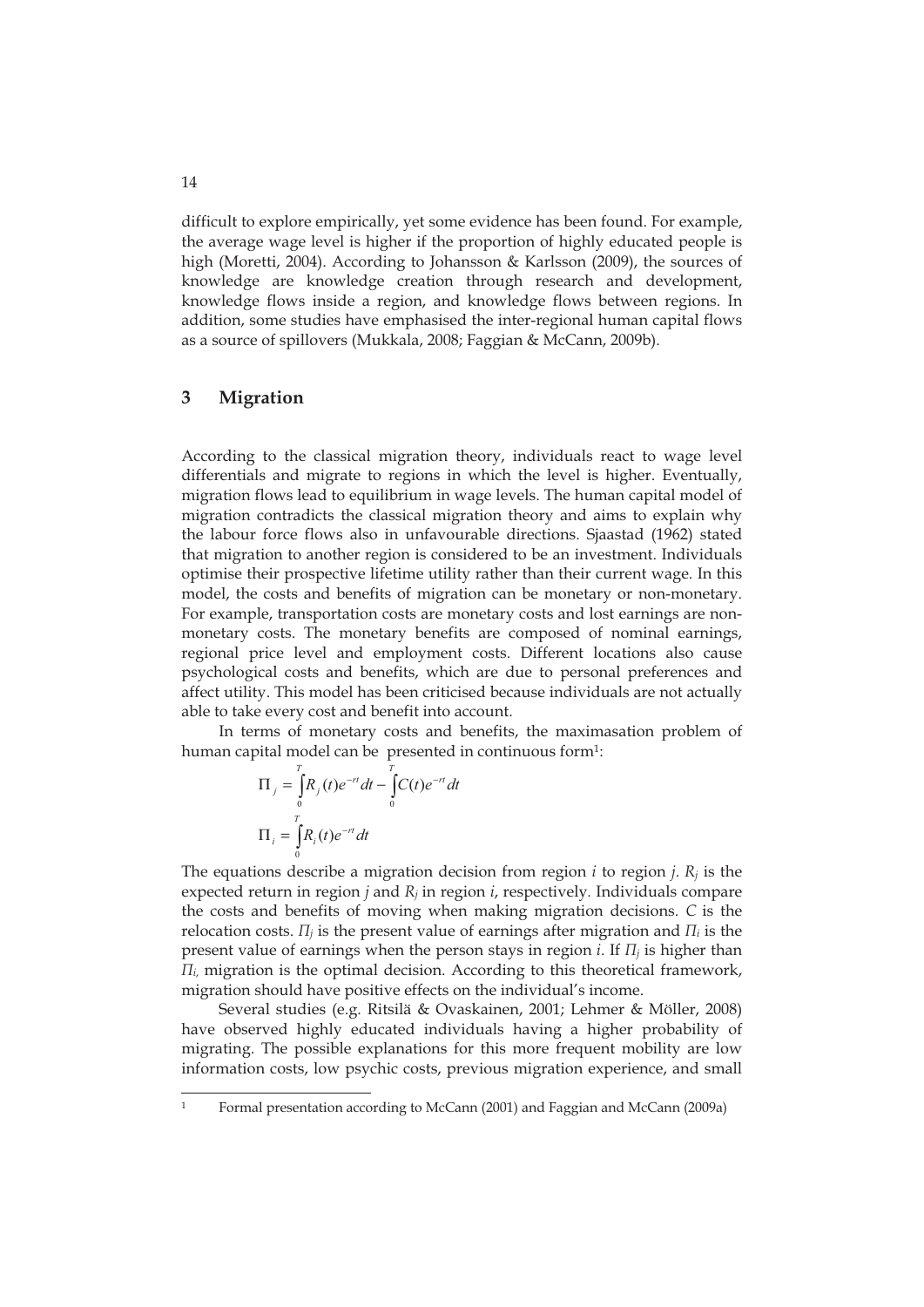risks in the labour market. Future income is specific to personal characteristics. Therefore, individuals who have invested in human capital tend to migrate to urban areas regardless of the concentration of human capital in those areas.

Mincer (1978) analysed family migration decisions and adapted the human capital model of migration to accommodate the family framework. In this model, the migration decision is based on the family's combined gain. For example, if one spouse gains and the other spouse encounters a negative outcome, the family decides to relocate if the gain is greater than the loss. This decision-making process may cause a situation in which one spouse is a "tied mover" or a "tied stayer". In other words, one spouse has to move or stay although it might be disadvantageous for his or her own personal labour market status. The gender role theory (Cooke, 2003) states that, in family migration decisions, families prioritise the husband's career regardless of the proportion of the household income generated by the wife. The effect of migration on household income is examined in chapter 4.

In the neoclassical growth theory, physical capital and labour force flow into higher-return-producing regions when an economy moves towards equilibrium. In contrast, previous studies conducted by Pekkala (2003) and Waldorf (2009) have shown that human capital, in other words skilled labour, moves to regions in which the level of human capital is already high. Johansson and Karlsson (2009) proposed the notion that human capital is localised and that a high level of human capital encourages migration into the region in question. Nijkamp and Poot (1998) synthesised growth theories in a spatial framework and argued that labour and capital flows do not necessarily have an equilibrating influence. Indeed, differences in regional human capital accumulation, the external benefits of human capital, and trade may cause divergence between regions. According to Faggian and Mcann (2009a), migration causes divergence because it is not a random process. Human capital flows are biased towards certain geographic locations. These flows produce cumulative externalities when knowledge-intensive individuals move to regions in which knowledge-dependent firms are located. Similarly, knowledge-dependent firms prefer to be located in regions in which knowledge-intensive labour is available.

New economic geography (NEG) has focused on the sources of concentration of economic activity and introduced new modelling tools for analysing spatial economy. In Krugman's model (1991), internal scale economies, transportation costs, and demand are key factors in the location choices of manufacturing companies. For their part, market size, labour markets, external economies, and spillovers are the centripetal forces. The model presents a core-periphery economy in which manufacturing and labour are concentrated in the core region and the agriculture sector is located at the periphery. The concentration process starts from historical endowments. Economies of scale, transportation costs, and market size subsequently lead to a cumulative concentration process. Labour mobility between regions, increasing returns, and transportation costs create a tendency for firms and workers to agglomerate. (Krugman, 1991; Krugman, 1998.)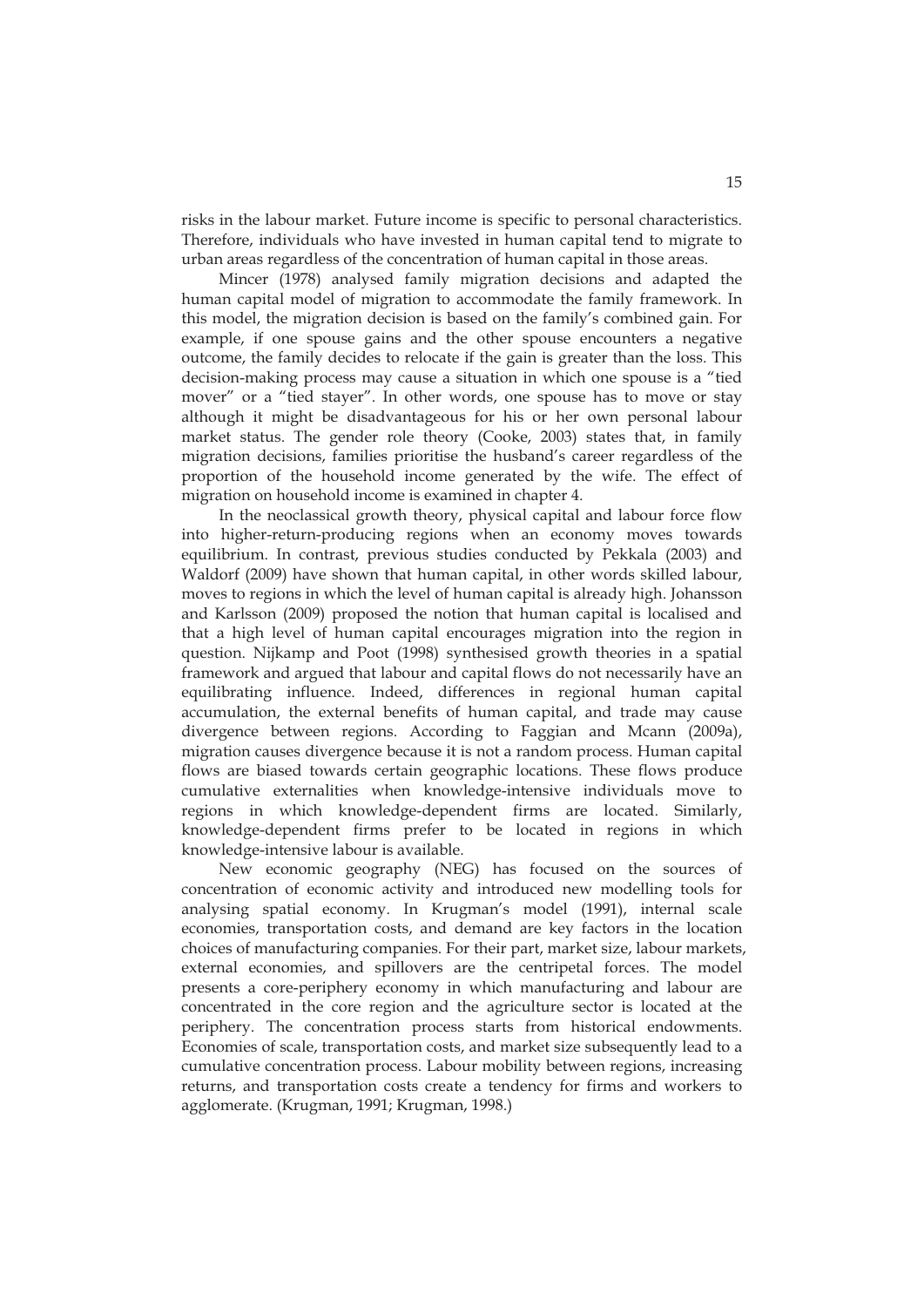## **4 Regional distribution of human capital**

#### **4.1 Previous evidence**

Since human capital is essential for regional economic growth, the regional stock and flow of human capital have been widely studied. For example, Glaeser (1999), Costa and Kahn (2000) and Peri (2002) have empirically observed that human capital is concentrated in metropolitan areas. Glaeser (1999) formulated a model for the analysis of learning in cities and showed that individuals acquire skills when they interact with other people. Since contacts are more frequent in densely populated areas, learning occurs more quickly in cities. Young people prefer to reside in cities, with the aim of learning and increasing their future income. Costa and Kahn (2000) focused on "power couples" in which both spouses need professional level jobs. Consequently, from 1940 to 1990, these couples were increasingly concentrated in metropolitan areas. Peri (2002) observed that college-educated workers prefer to live in densely populated areas. According to his model, young highly educated individuals tend to reside in urban areas in order to invest in learning and to increase their productivity. The regional concentration of highly educated couples in Finland is examined in chapter 3 of this thesis.

Human capital flows are biased towards specific locations. When migrants are self-selected, the gain and loss in regional human capital stock might be higher than the net migration flows. Glaeser et al. (1995) examined the ways in which population growth in cities is related to the respective characteristics of a city. Previously expanded cities continued to grow during several decades and the initial median education had a positive relationship with city growth. No evidence on convergence between cities was observed. According to Waldorf (2009), the high regional human capital stock attracts the flow of highly educated individuals. The results showed that the newcomers were significantly better educated than the existing population in the sample of 18 US states. In addition, the educational level of migrants varied across regions. The effect of human capital stock decreased when rurality increased, indicating that highly educated individuals preferred urban areas. The observed selection of migrants, the brain gain and brain drain, has widened the regional differences. The highly educated become increasingly spatially concentrated and the regional disparities increase.

Although divergence has been a general finding in the US, Südekum (2008) observed convergence between regions in West Germany. The initial share of high-skilled labour had a significant and positive effect on the employment growth of low-skilled labour. This convergence was also observed at the industry level. Concentration forces were weak and the development of the skill composition was not a self-reinforcing process. A possible explanation for these contradictory findings is lower labour mobility in Germany than in the US. The higher rate of home ownership and tuition-free higher education might

16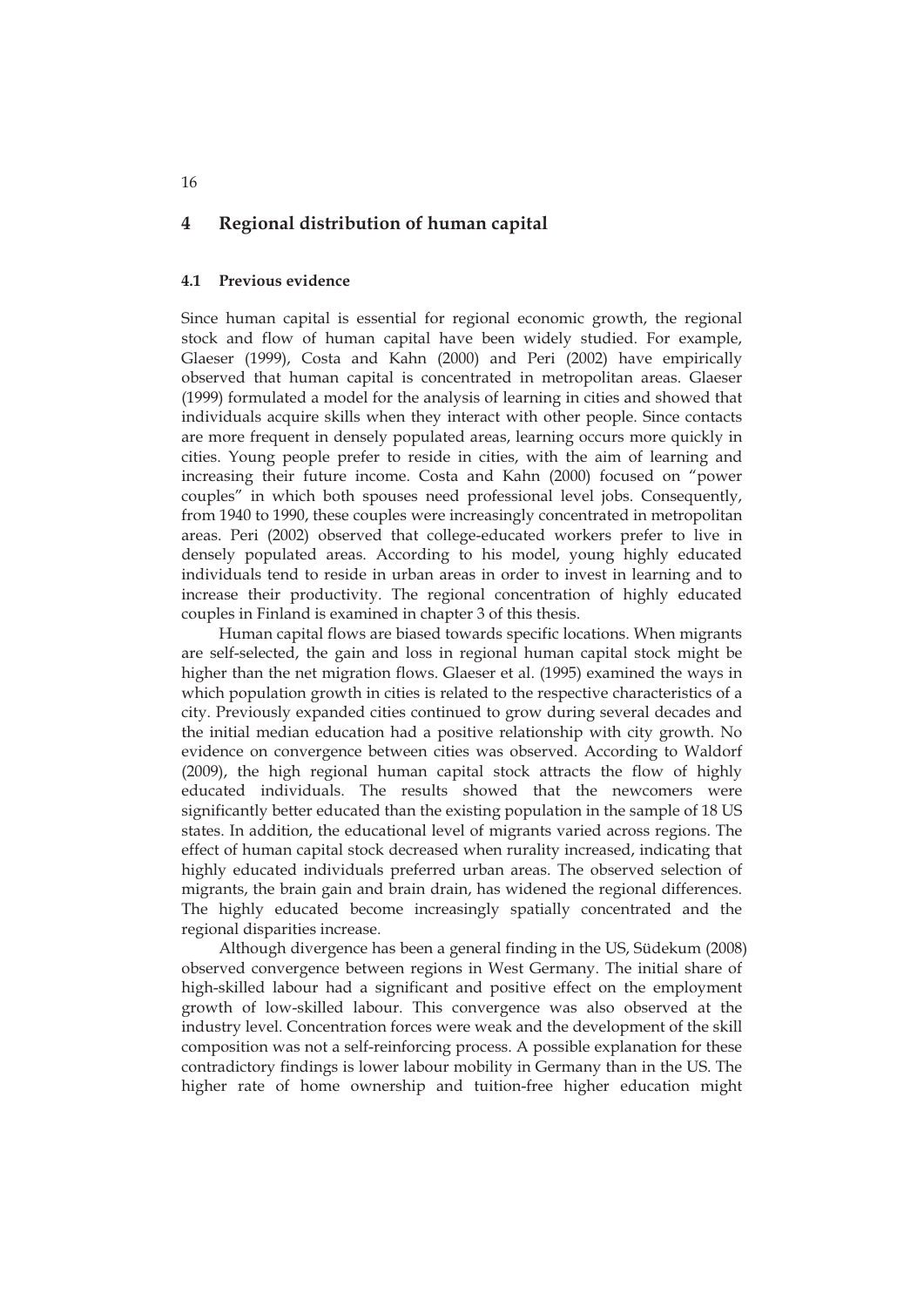decrease the migration incentives. Arntz (2010) examined the factors that attract human capital in Germany and showed that a high wage level attracts highskilled labour. The unemployment rate had no effect on the highly skilled, whereas the regional disparities in wage level resort the skill composition in Germany.

Kauhanen and Tervo (2002) examined migration flows into depressed regions in Finland from 1993 to 1996. Higher education increased the probability of migration to a prosperous region, whereas older and unemployed individuals tended to relocate to the depressed regions. A significant proportion of in-migration to a depressed region was migration from another depressed region or return migration. In addition, the out-migrants from depressed regions were more educated than those who stayed there. Ritsilä and Haapanen (2003) examined migration flows and spatial distribution of human capital in Finland. The results of their study showed that graduates from higher education were ten per cent more likely to migrate to urban areas than less-educated people who otherwise share similar personal characteristics. Pekkala (2003) studied different migrant types and the destination choices therein, observing that migration flows were biased. Highly educated individuals moved to the few growth centres in Finland, whereas older, lesseducated individuals moved back to their region of origin.

#### **4.2 Human capital in Finnish regions**

In total, there are 19 regions (NUTS 3) in mainland Finland2. These regions are presented in figure 2. The population distribution of these regions in 2001 is also presented in figure 2 in order to indicate the spatial concentration of the Finnish population in general. The Uusimaa region (1) comprises 26 percent of the total Finnish population. Southwest Finland (2) and Pirkanmaa (6) both have a 9 percent share of the population, respectively. 56 percent of the population lives in the remaining 16 regions. The Finnish population is concentrated in the southern parts of the country, in and around the Helsinki metropolitan area.

<sup>-</sup>In addition to the 19 regions on the mainland, there is also the Åland region, which is located in the southwest archipelago. Åland is a significantly different region because of its autonomous status.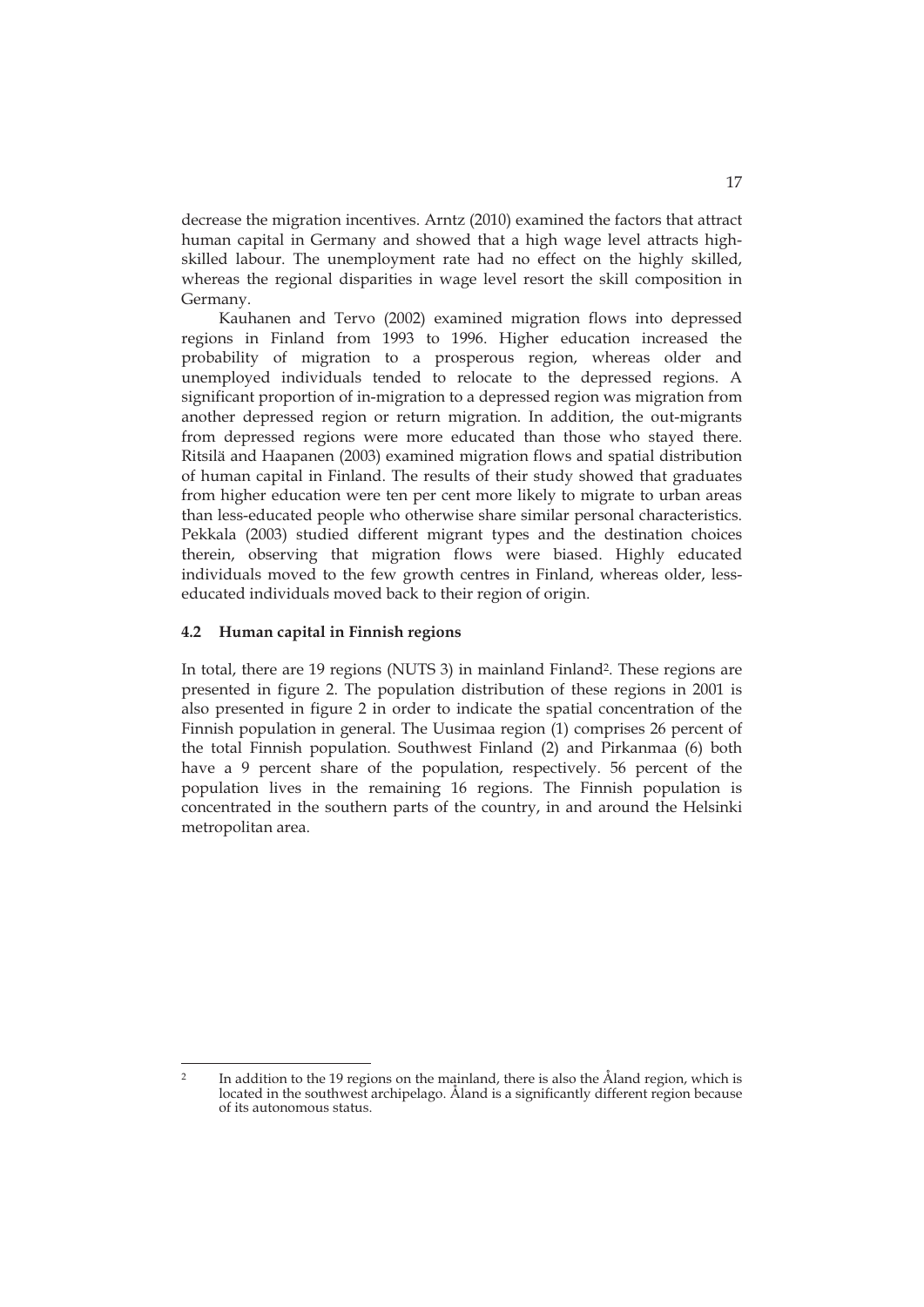

FIGURE 2 Finnish regions and their population proportions in 2001

Figure 3 provides a detailed picture of the spatial distribution of human capital; in other words, the highly educated individuals throughout the Finnish regions. The percentage of the population (over 15 years old) with a higher education degree in 1998, 2001, and 2004 is also presented in the figure 3. There were 85 sub-regions (NUTS 4) in Finland in 2000. These sub-regions are functional areas formed by neighbouring municipalities sharing a labour market and industrial conditions. Therefore, the sub-regions are fairly well representative of local labour market areas. The percentage of highly educated individuals in each region varies from 11 percent to 33 percent in the sub-regions. In figure 3, the sub-regions are divided into four categories according to this human capital stock. The categories are: under 15 percent, from 15 to 20 percent, from 20 to 25 percent, and over 25 percent.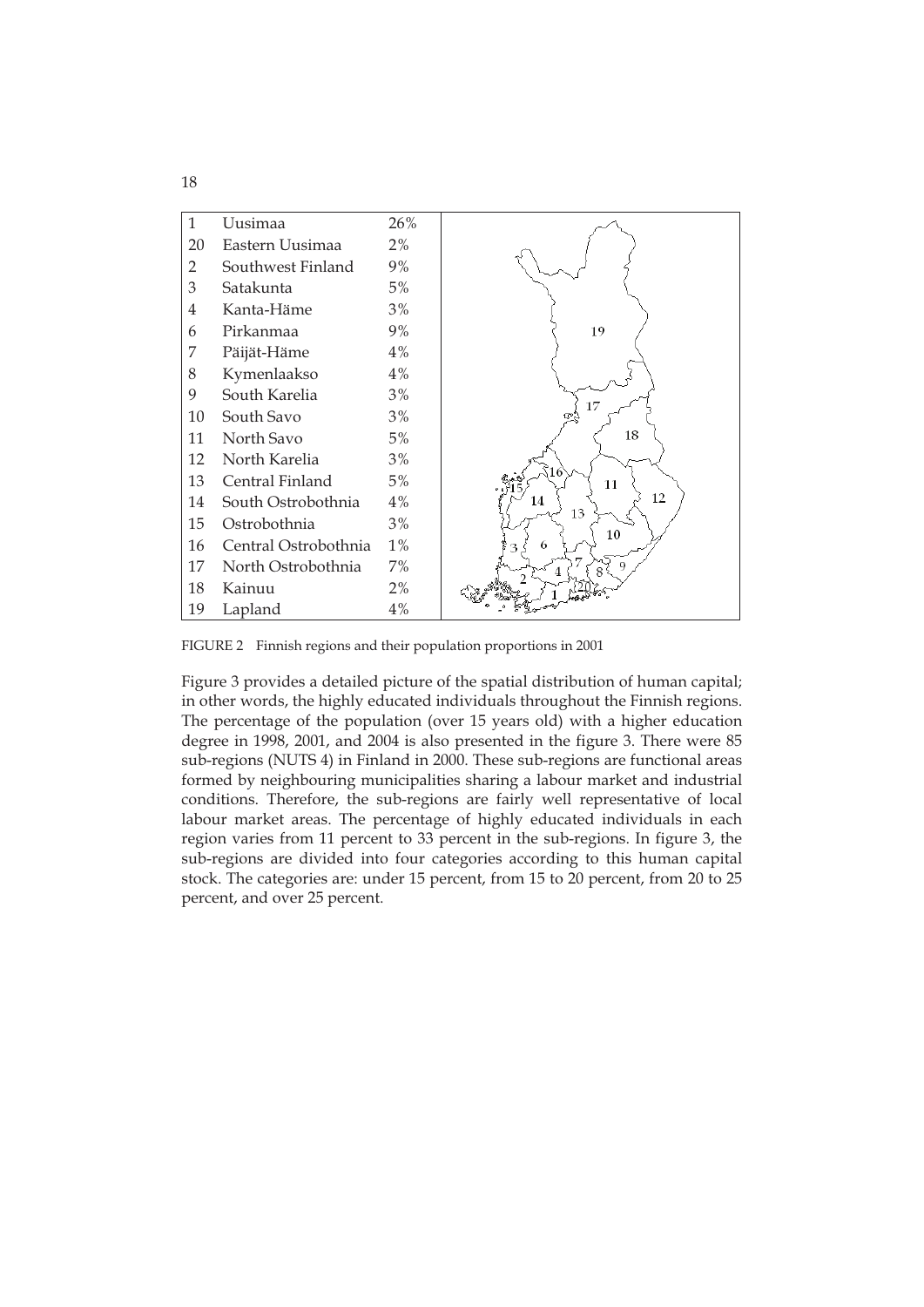

FIGURE 3 Human capital in Finnish sub-regions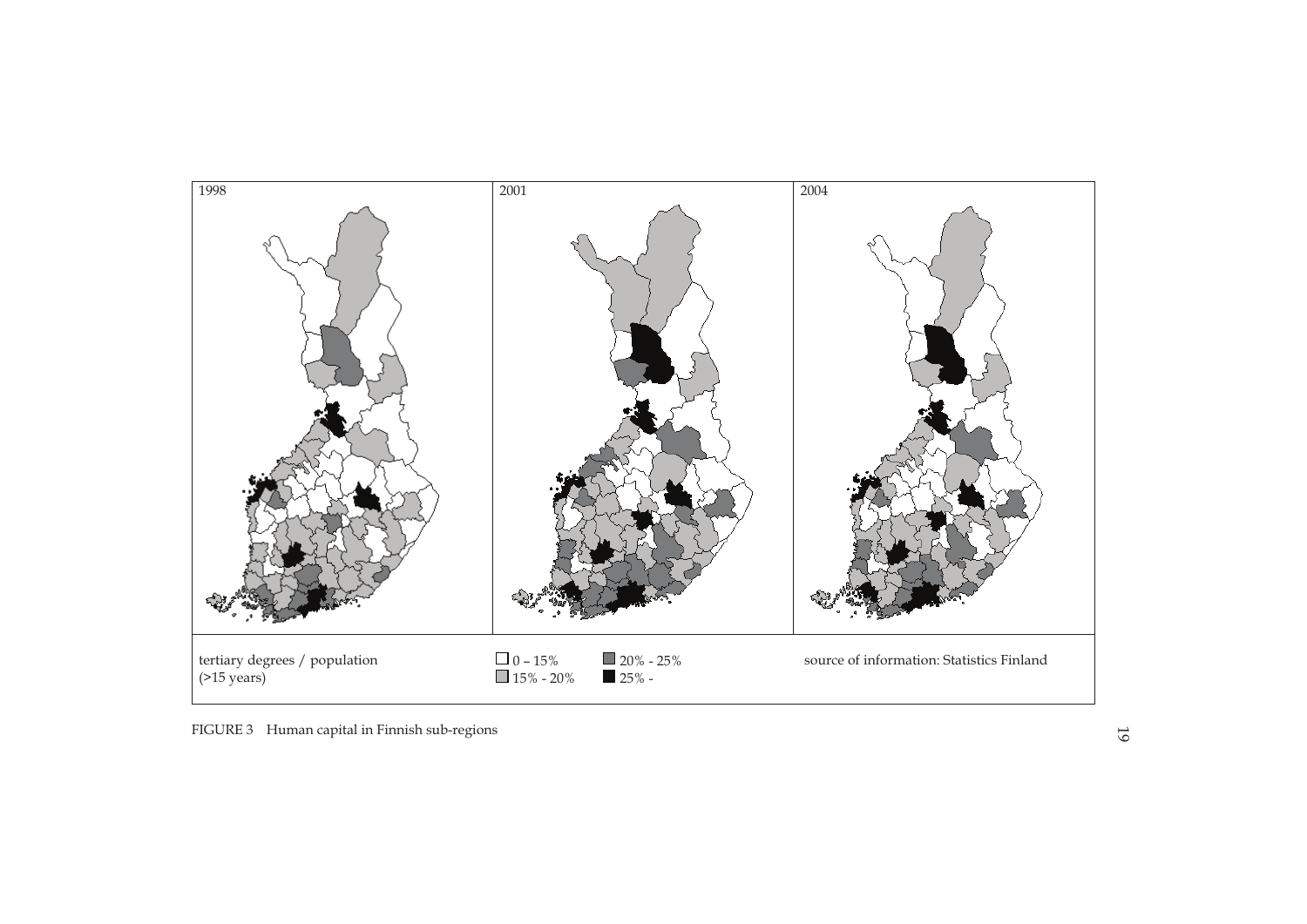Three underlying trends shape the distribution of human capital. First, the average level of education has increased. The average proportion of tertiary degree graduates was 22.5 percent in 1998 and 25 percent in 2004. Only five sub-regions were in the highest category (over 25 percent) in 1998, whereas there were nine regions in this category in 2004. Second, the population has generally become more concentrated during the observed period. This process is most obvious in the Helsinki metropolitan area. The population in the neighbouring sub-regions around Helsinki have increased as the labour market of the Helsinki metropolitan area has attracted more labour. Third, the concentration of human capital increased during 1998-2004. The eastern and northern parts of Finland seem to have lower levels of human capital throughout the observed period. The Helsinki metropolitan area has the highest proportion of individuals having tertiary qualifications. The university cities can also be observed on the map.

#### **4.3 The role of higher education institutions**

Human capital is not endogenously created in a region. This is due to the fact that the migration flows redistribute the human capital. However, the role of higher education institutions is an important aspect in the regional distribution of human capital. This topic has become more interesting because tertiary level human capital and knowledge sectors have been emphasised.

Higher education institutions became part of regional policy and regional development during the 1980s (OECD, 2007). In the beginning, equal education opportunities were emphasised. Subsequently, the role of knowledge as a driver of economic growth was introduced. The role of higher education institutions as sources of innovation became widely supported and regional policy turned into innovation policy. Currently, clusters' co-operation with higher education institutions has become a general goal. Although the trust in innovation creation in regional policy is solid, the empirical evidence on the interaction between higher education institutions and local agents is ambiguous (Faggian & McCann, 2009b).

Universities are geographically decentralised in Finland. There is at least one university in ten of the twenty Finnish regions (NUTS 3). These regions and their universities are presented in table 1. In six of the remaining ten regions, universities have secondary units, while four regions provide no university education. In 2006, over 170 000 people studied at twenty universities.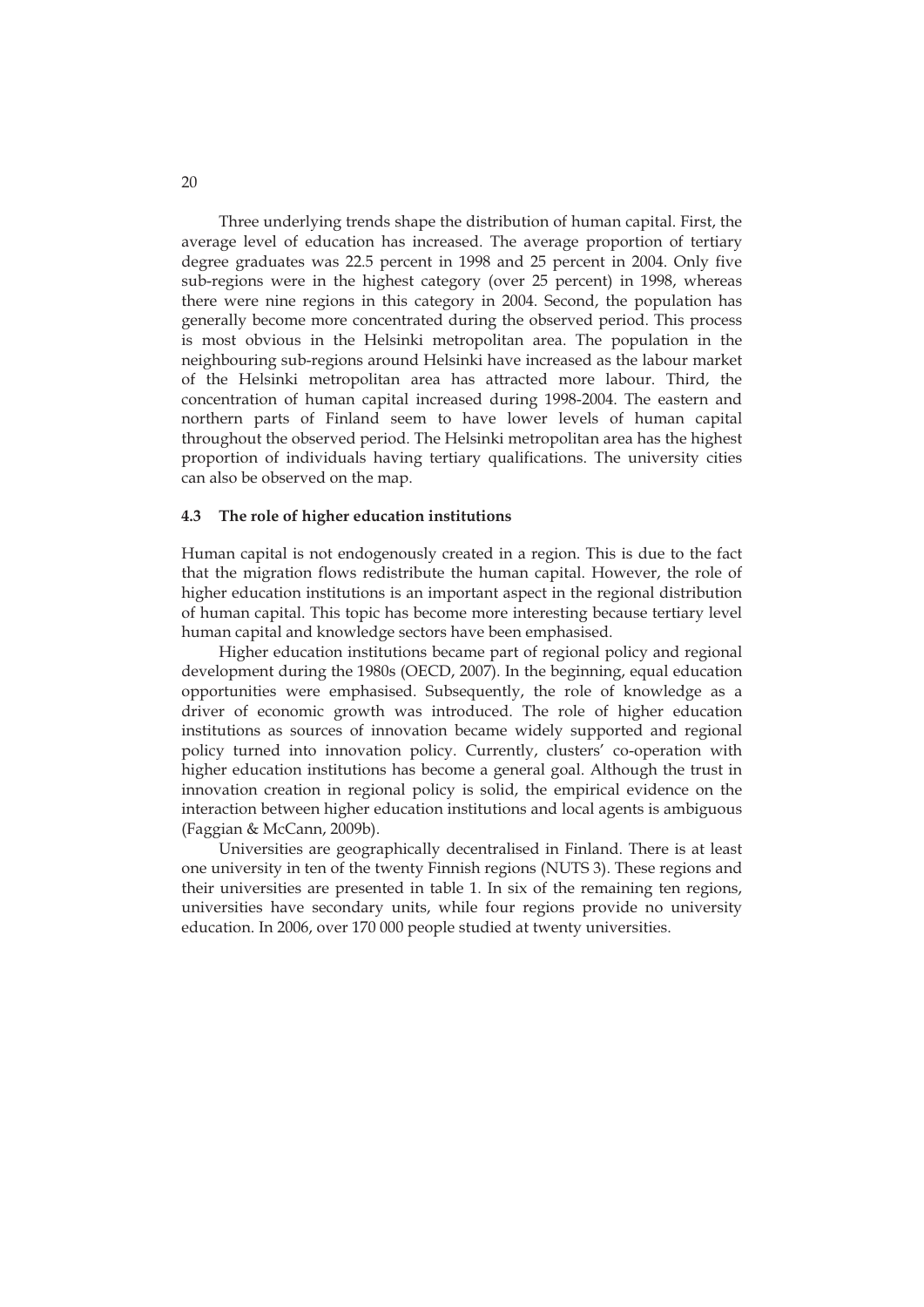TABLE 1 Universities in Finnish regions prior to 2010

|               | Region             | Universities                          |  |  |  |
|---------------|--------------------|---------------------------------------|--|--|--|
|               | Uusimaa            | University of Helsinki                |  |  |  |
|               |                    | Helsinki University of Technology,    |  |  |  |
|               |                    | Helsinki School of Economics,         |  |  |  |
|               |                    | Swedish School of Economics,          |  |  |  |
|               |                    | Art Schools (4)                       |  |  |  |
| $\mathcal{P}$ | Southwest Finland  | University of Turku,                  |  |  |  |
|               |                    | Åbo Akademi,                          |  |  |  |
|               |                    | Turku School of Economics             |  |  |  |
| 6             | Pirkanmaa          | University of Tampere                 |  |  |  |
|               |                    | Tampere University of Technology      |  |  |  |
| 9             | South Karelia      | Lappeenranta University of Technology |  |  |  |
| 11            | North Savo         | University of Kuopio                  |  |  |  |
| 12            | North Karelia      | University of Joensuu                 |  |  |  |
| 13            | Central Finland    | University of Jyväskylä               |  |  |  |
| 15            | Ostrobothnia       | University of Vaasa                   |  |  |  |
| 17            | North Ostrobothnia | University of Oulu                    |  |  |  |
| 19            | Lapland            | University of Lapland                 |  |  |  |

The development of the Finnish higher education system is a story of expansion, as in many other countries. In 1950, there were three universities and eight specialised higher education institutions in Finland. The total number of university students was 15 000 in 1950. Many universities were established during the 1960s and the 1970s. At the end of the 1980s, the number of universities and specialised higher education institutions was twenty, with over 100 000 students in total.

The second wave of expansion occurred in the 1990s when the polytechnics (nowadays referred to as universities of applied sciences) were established. The universities of applied sciences are practically oriented higher education institutions mainly offering bachelor's level education. The higher education system expanded to serve regional needs and generate human capital to all parts of the country. The Finnish higher education system is currently undergoing a major reform, the aim of which is to enhance the international competitiveness of Finnish higher education. The main instruments of this reform are cooperation, mergers, differentiation, and new forms of leadership. In 2010, there are sixteen universities in Finland. (Kivinen et al., 1989; Ahola, 1995; Tirronen & Nokkala, 2009.)

Figure 4 indicates the relationship between human capital creation and human capital stock in the Finnish regions in 2005. The numbers refer to the region numbers presented in the map of figure 2. The figures show the way in which the capacity of higher education institutions accumulates regional human capital stock. The ratio of graduates is the number of 20- to 64-year-old individuals with a master's degree, scaled with the population of the same age. The number of university students is the average number from 2001 to 2004 and it is also scaled with population. The migration flows of Finnish university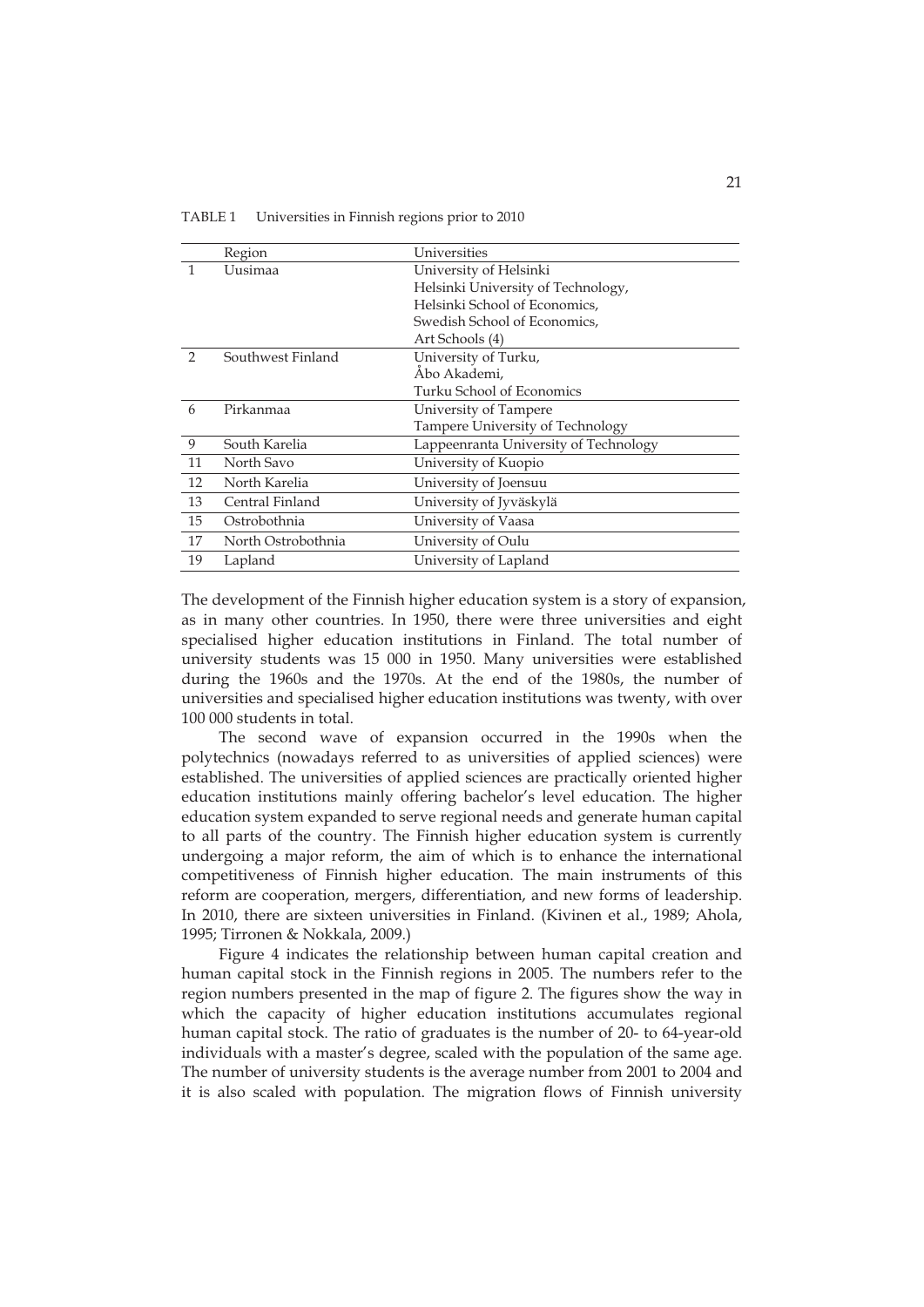graduates are more precisely analysed in chapter 2 in order to evaluate the regional contribution of universities.



FIGURE 4 Percentages of students and graduates in 2005

The Uusimaa region (1) had the highest human capital stock in 2005. The higher education capacity was very small or there were no higher education institutions in nine of the regions. Some of these regions had a relatively high human capital stock, although the number of university students was very small. For example, Päijät-Häme (7) had almost the same percentage of university graduates as South Karelia (9) even though the difference in the capacity of respective higher education provision is considerable. The figure implicates that the ability of higher education to accumulate regional human capital stock varies. Indeed, the dynamics of a regional labour market play a significant role in retaining graduates and in attracting graduates from other regions.

## **5 Outline of the thesis**

#### **5.1 Research questions**

This thesis analyses the determinants of location decisions, describes the spatial distribution of human capital, and estimates labour market outcomes at the individual level. The research questions of this thesis are:

Chapter 2: How do individual characteristics and regional indicators affect migration decisions before and after higher education?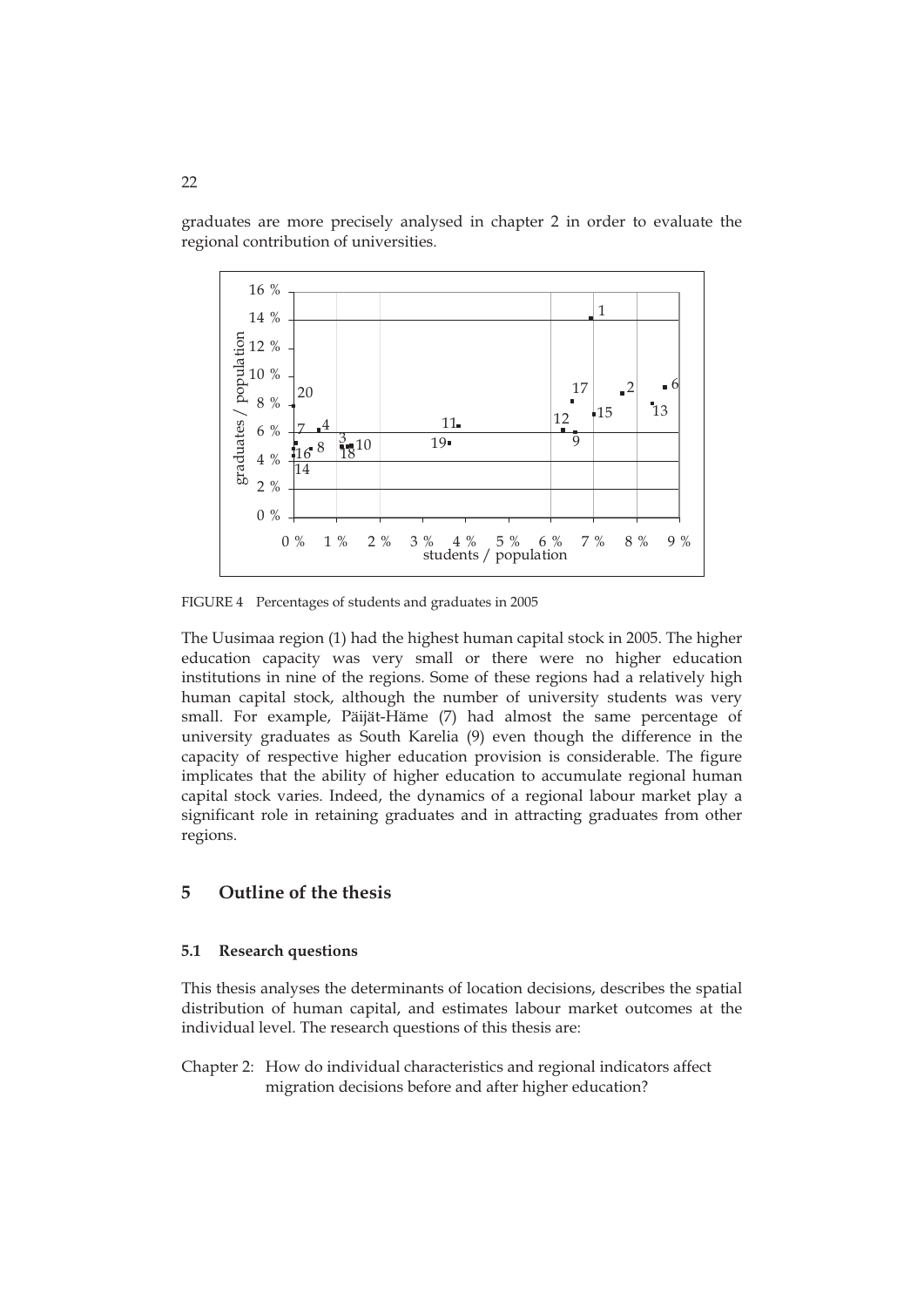| Chapter 3: | Where do highly educated couples live? Are highly educated |
|------------|------------------------------------------------------------|
|            | couples more spatially concentrated than other couples and |
|            | single people?                                             |

- Chapter 4: How does migration affect household income and women's income? Does the outcome of migration vary in correlation with the relative income share of the female spouse?
- Chapter 5: Do spatial factors affect the probability of overeducation? Are there gender differences in the spatial pattern of overeducation?

Human capital is a significant factor in economic growth, as was reviewed in section 2.2. Therefore, the spatial distribution of human capital is a relevant research topic. Chapters 2 and 3 focus on the distribution of human capital across the Finnish regions. In these two chapters, I examine the location decisions of students, recent university graduates, and highly educated couples, with the aim of recognising which factors affect the spatial distribution of human capital.

In the two subsequent chapters, I investigate whether mobility and spatial concentration are advantageous for families and individuals. I analyse the effect of migration on household income and the effects of regional factors on the probability of overeducation. Chapters 2 and 4 particularly focus on mobile individuals, whereas the spatial distribution of highly educated individuals is the focal point of analysis in chapters 3 and 5. Nevertheless, the human capital model of migration is the theoretical framework of both mobile and immobile households.

The main themes of this thesis – the spatial distribution of human capital, migration, and labour market outcomes – are examined from the perspective of gender and family. In Finland, women are more likely to have completed a higher education degree than are men. Moreover, women participate actively in the labour market. Nevertheless, the Finnish labour market still is gendersegregated, and a gender wage gap exists. Since the labour market participation rate of men and women is equal, most families have two earners. This structure determines the migration decisions of Finnish families. As such, the themes analysed here and the perspective of gender and family are intertwined. Chapters 3 and 4 particularly focus on family migration decisions. The gender differences in the regional pattern of overeducation are examined in chapter 5.

#### **5.2 Data and methods**

I use Finnish micro-level data, more precisely a seven per cent random sample drawn from the Finnish 2001 census, in the empirical analyses. The data contain annually observed and detailed information on education, work, and family from 1987 to 2004. In addition, basic variables on spouse and family background are included. Labour registers and municipal and regional indicators, furthermore, are combined with the census data. The data are reliable and comprehensive but also have limitations. Since these data are compiled from census and other registers, they do not contain information, for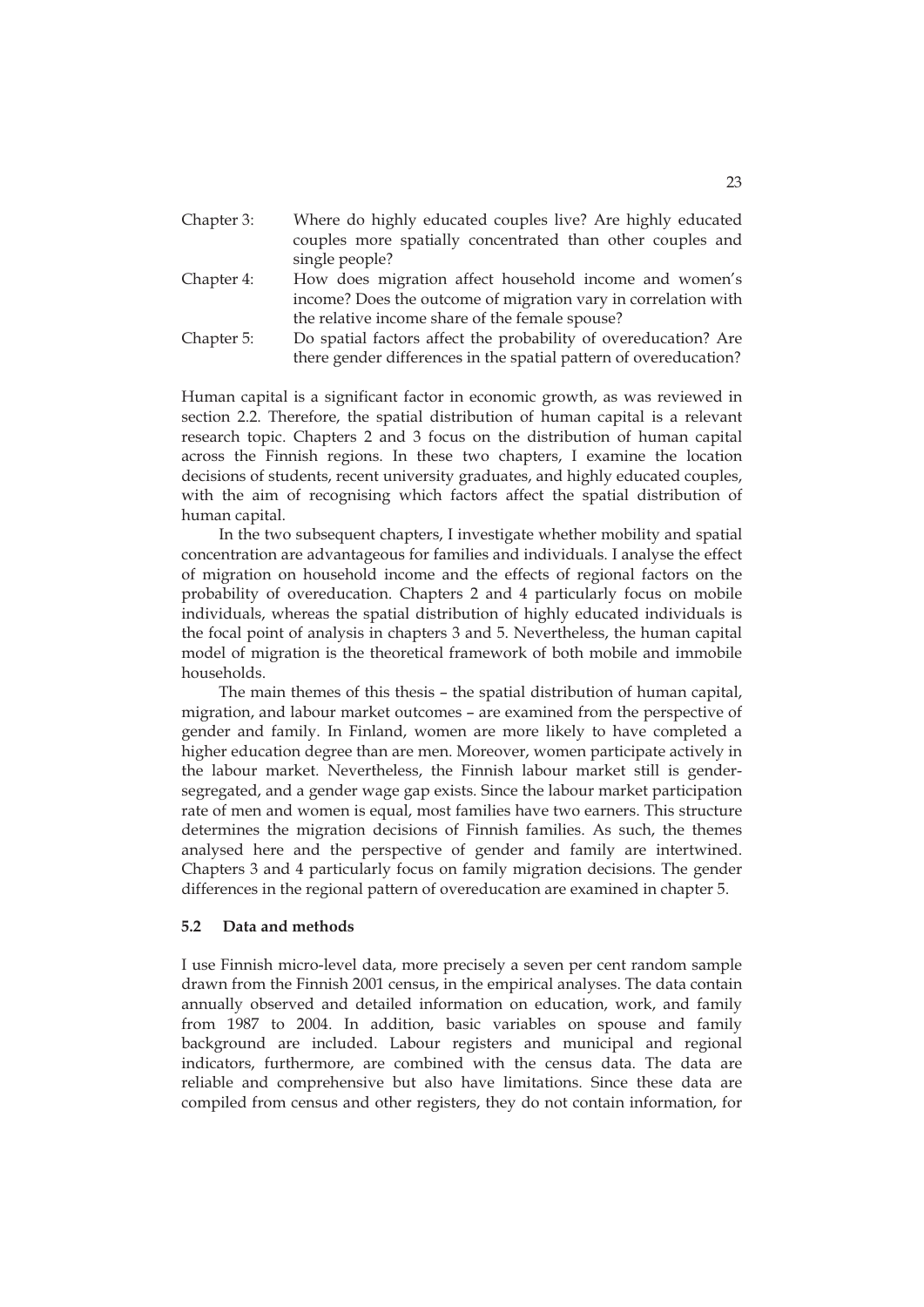example, on personal attitudes and values. The total size of the sample is 360 000 individuals. Several sub-samples are extracted for different studies in this thesis.

The aim of chapters 2 and 3 is to explore location decisions and the spatial distribution of human capital. Therefore, I use a multinomial logit model and bivariate probit model. In these models, the dependent variables are categorical. In chapters 4 and 5, I use a probit model with the sample selection and a treatment effect model. Overeducation can be observed only when an individual is working. An individual might not accept a job that does not match his or her level of education and, instead, choose to be unemployed or otherwise outside of the labour force. Therefore, an estimation method controlling for the selection bias is needed (Heckman, 1979). The decision to migrate is not a random process: migrants are self-selected on their observable and unobservable characteristics. Hence, a model controlling for endogenous migration decisions is applied in chapter 4. The treatment effect model takes the selection on observables into account and has been previously applied to a migration framework (Axelsson & Westerlund, 1998).

#### **5.3 Main results**

The main results of the analyses presented in the chapters of this thesis are summarised in table 2. The results on university students and graduates presented in chapter 2 affirm that a prior history of migration strongly predicts migration at a later date. In the Helsinki metropolitan area, university students and graduates are significantly less mobile than in other university regions.

The migration of highly educated couples is examined in chapter 3. Individuals do not choose their spouse randomly but rather choose a similar spouse. The results show that the level of education of a man and the level of education of a woman have an interaction effect on location decision, indicating that the probability of spatial concentration increases when both spouses are highly educated. Couples such as this, in which both partners are well educated, are concentrated in the metropolitan area and university cities. The conclusion presented in chapter 3 is that, to some extent, the spatial concentration of human capital coincides with the concentration of highly educated couples.

In chapter 4, the findings on family migration show that higher education increases, whereas employment decreases, the probability of migration. In addition, families in which both spouses contribute equally to the household income are the least mobile. Here, note is made of the positive effect of migration on household income. Migration also has a positive effect on a woman's income growth, regardless of her relative earnings as part of a family.

The question of whether regional factors have an effect on the possibilities people have in finding a job that corresponds to their education is examined in chapter 5. The results show that the risk of overeducation varies between regions. In fact, living in a large region decreases the probability of overeducation. The estimation results show that the regional effects are similar for men and women. Indeed, living in a large regional labour market decreases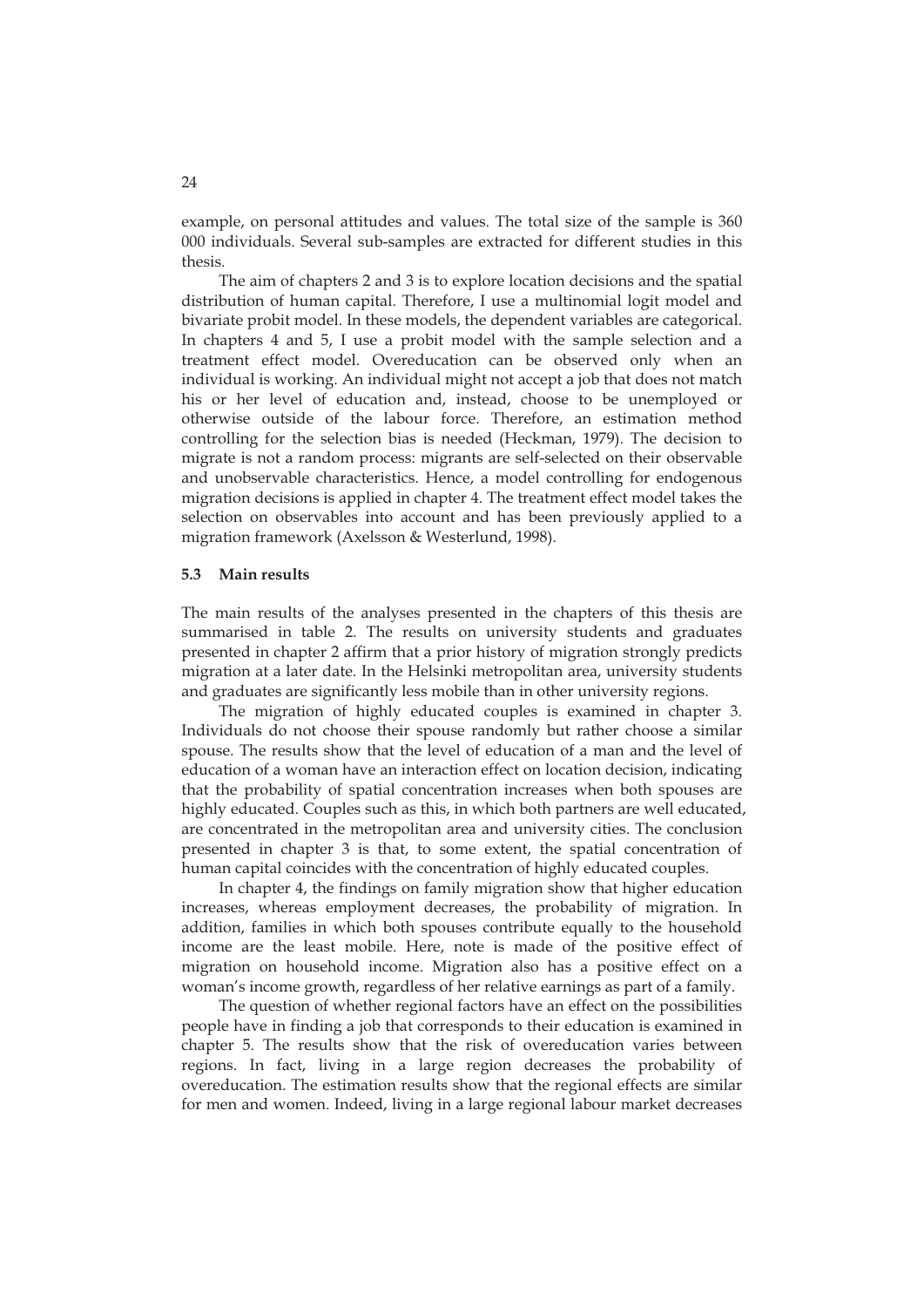the probability of both men and women being overeducated. However, the regional effect is stronger for men.

TABLE 2 Summary on the main findings

|                | Focus                                                | Main results                                                                                                                                                                                                                                       |
|----------------|------------------------------------------------------|----------------------------------------------------------------------------------------------------------------------------------------------------------------------------------------------------------------------------------------------------|
| $\overline{2}$ | migration of<br>university graduates                 | migration patterns vary regionally<br>students and graduates in the metropolitan area<br>are relatively immobile<br>repeated migration is frequent in five regions                                                                                 |
| 3              | regional concentration of<br>highly educated couples | highly educated couples are spatially more<br>concentrated than other couples<br>single people are concentrated in the<br>٠<br>metropolitan area                                                                                                   |
| $\overline{4}$ | family migration and<br>household income             | migration has a positive effect on household<br>income<br>migration has a positive effect on women's<br>income<br>when spouses equally contribute to the<br>٠<br>household income, the positive effect of migration<br>on women's income is modest |
| 5              | overeducation and<br>regional labour market          | living in a large local labour market decreases the<br>probability of overeducation<br>regional disparities in the probability of<br>٠<br>overeducation are smaller for women than for<br>men                                                      |

In general, the results show that highly educated individuals are concentrated in certain regions of Finland, as is noted in chapter 2. These growing regions are the Helsinki metropolitan area and three university regions: namely, Southwest Finland, Pirkanmaa, and North Ostrobothnia. These regions attract students and retain graduates upon completion of their higher education. The remaining six university regions, as well as the other regions, seem to lag behind in human capital accumulation. The findings presented in chapter 3 show that highly educated couples are more likely than other couples to reside both in the Helsinki metropolitan area and in the university cities.

The Helsinki metropolitan area seems to be a special case. In particular, highly educated and single people prefer the metropolitan area. Single women have the highest probability of living in the metropolitan area, in comparison to single men and highly educated couples. When students and university graduates are examined, a significant level of immobility can be observed in the metropolitan area. Young people living in the metropolitan area prefer to study there and have no incentive to migrate upon completion of their higher education.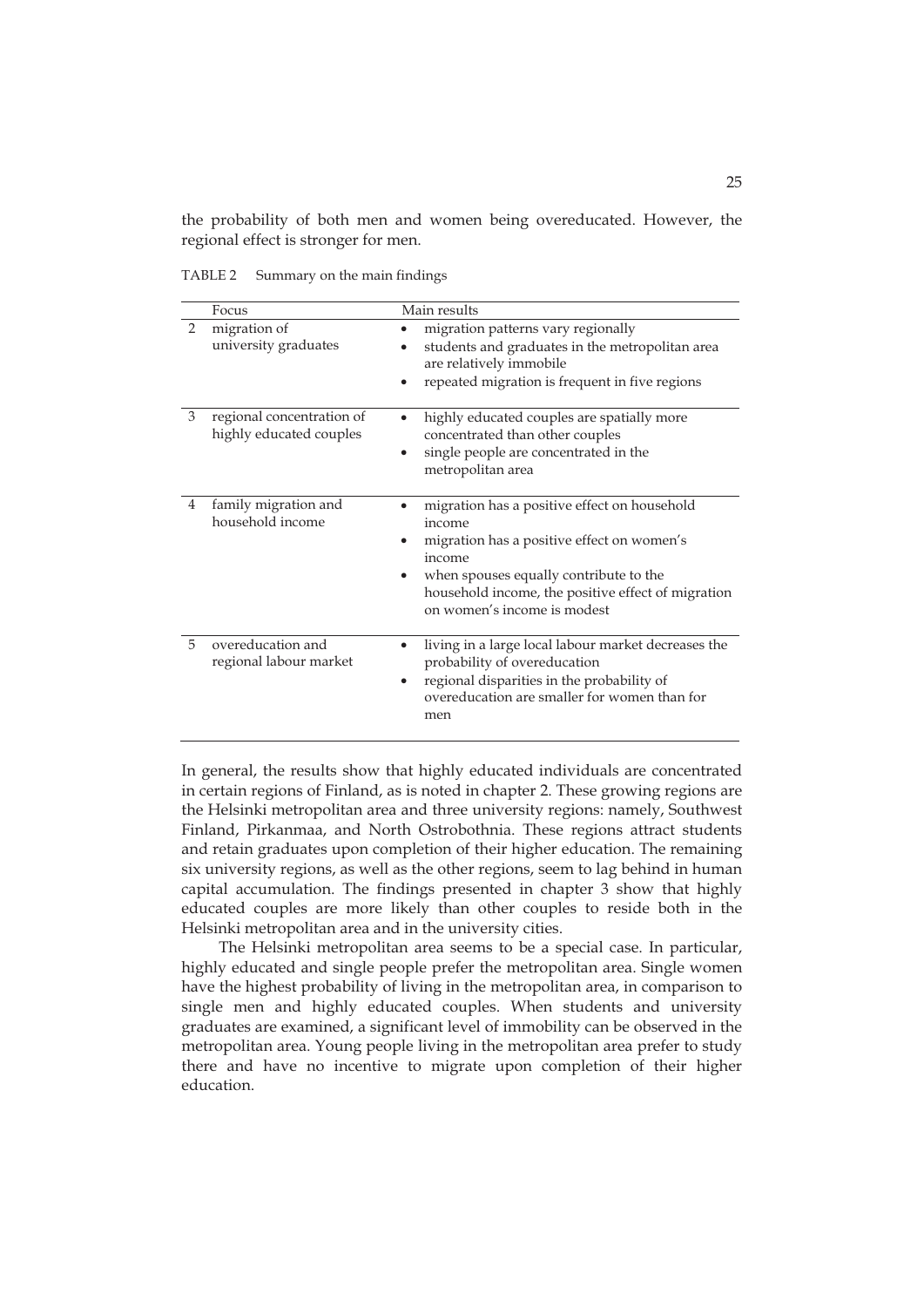The highly educated labour force is spatially concentrated and regionally self-selected in Finland. The supply of highly educated workers is high in the biggest cities and the demand for those workers is also high in the same regions. Although the regional concentration is frequent, the labour market outcomes in large labour markets are positive, as shown in chapters 4 and 5. The occurrence of overeducation is frequent in the metropolitan area because a considerable number of highly educated people live there. However, when individual characteristics are controlled for, the spatial pattern shows that living in the large local labour market decreases the probability of overeducation. Migration has a positive effect on household income, indicating that profitable employment opportunities have been available.

From the gender perspective, the results reflect the gender-segregation in the Finnish labour market. Since the observed gender differences were surprisingly insignificant, the migration behaviour of university students and graduates can be said to be similar for men and women. Regional factors have a stronger effect on the probability of overeducation for men than for women. Migration has a positive effect on women's income. However, equal income shares in the household seem to be related to a lower increase in income after migration, when compared to families that have a distinct primary wage earner. Single men and single women are significantly different. On average, single women are more educated than are single men. Moreover, the concentration of single women in the metropolitan area is extensive, whereas single men are not geographically concentrated.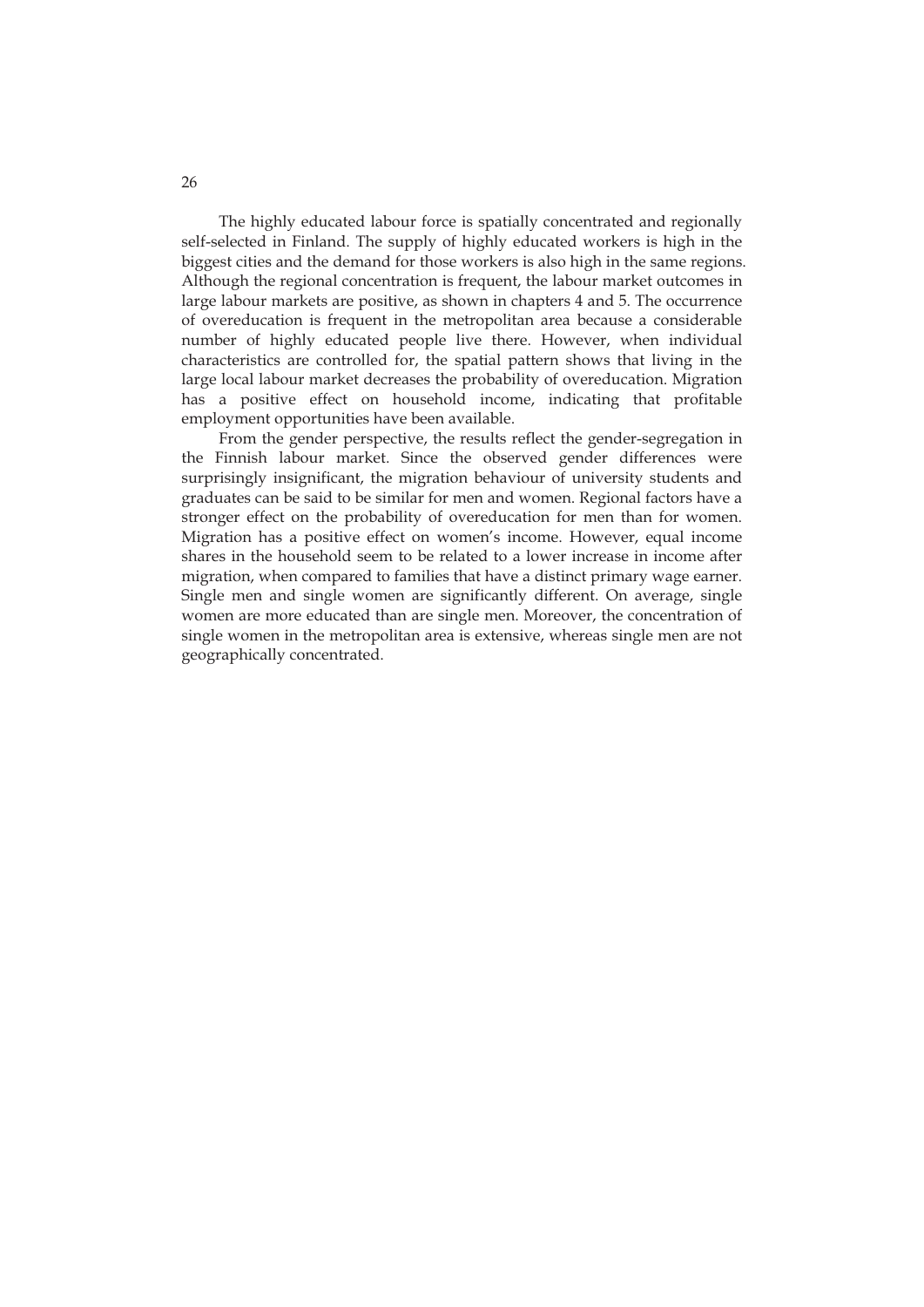## **REFERENCES**

- Ahola, S. 1995. Eliitin yliopistosta massojen korkeakoulutukseen: korkeakoulutuksen muuttuva asema yhteiskunnallisen valikoinnin järjestelmänä. University of Turku, Research Unit of for the Sociology of Education, Raportteja, 30. Dissertation.
- Arntz, M. 2010. What attracts human capital? Understanding the skill composition of interregional job matches in Germany. Regional Studies 44, 423-441
- Axelsson, R. & Westerlund, O. 1998. A Panels study of migration, self-selection and household real income. Journal of Population Economics 11, 113-126.
- Battu, H. & Sloane, P. J. 2002. To what extent are ethnic minorities in Britain overeducated? International Journal of Manpower 23, 192-208.
- Bauer, T. K. 2002. Educational mismatch and wages: a panel analysis. Economics of Education Review 21, 221-229.
- Becker, G. S. 1962. Investment in human capital: A Theoretical analysis. Journal of Political Economy 70, 5(2), 9-49.
- Büchel, F. & van Ham, M. 2003. Overeducation, regional labour markets and spatial flexibility. Journal of Urban Economics 53, 482-293.
- Büchel, F. & Mertens, A. 2004. Overeducation, undereducation, and the theory of career mobility. Applied Economics 36, 803-816.
- Cooke, T. J. 2003. Family Migration and the Relative Earnings of Husbands and Wives. Annals of the Association of American Geographers 93, 338-349.
- Costa, D.L. & Kahn, M. E. 2000. Power couples: Changes in the locational choice of the college educated, 1940-1990. The Quarterly Journal of Economics 115, 1287-1315.
- Dolton, P. J. & Silles, M. A. 2008. The effects of over-education on earnings in the graduate labour market. Economics of Education Review 27, 125-139.
- Dolton, P. J. & Vignoles, A. 2000. The incidence and effects of overeducation in the U.K. graduate labour market. Economics of Education Review 19, 179- 198.
- Faggian, A. & McCann, P. 2009a. Human capital and regional development. In R. Capello & P. Nijkamp (Eds.) Handbook of Regional Growth and Development Theories. Edward Elgar, 133-151.
- Faggian, A. & McCann, P. 2009b. Human capital, graduate migration and innovation in British regions. Cambridge Journal of Economics 33, 317-333.
- Glaeser, E. L. 1999. Learning in cities. Journal of Urban economics 46, 254-277.
- Glaeser, E. L., Scheinkman, J. A. & Shleifer, A. 1995. Economic growth in a cross-section of cities. Journal of Monetary Economics 36, 117-143.
- Groot, W. & Maassen van den Brink, H. 2000. Overeducation in the labour market: a meta-analysis. Economics of Education Review 19, 149-158.
- Hartog, J. 2000. Over-education and earnings: where are we, where should we go? Economics of Education review 19, 131-147.
- Heckman, J. J. 1979. Sample Selection Bias as a Specification Error. Econometrica 47, 153-162.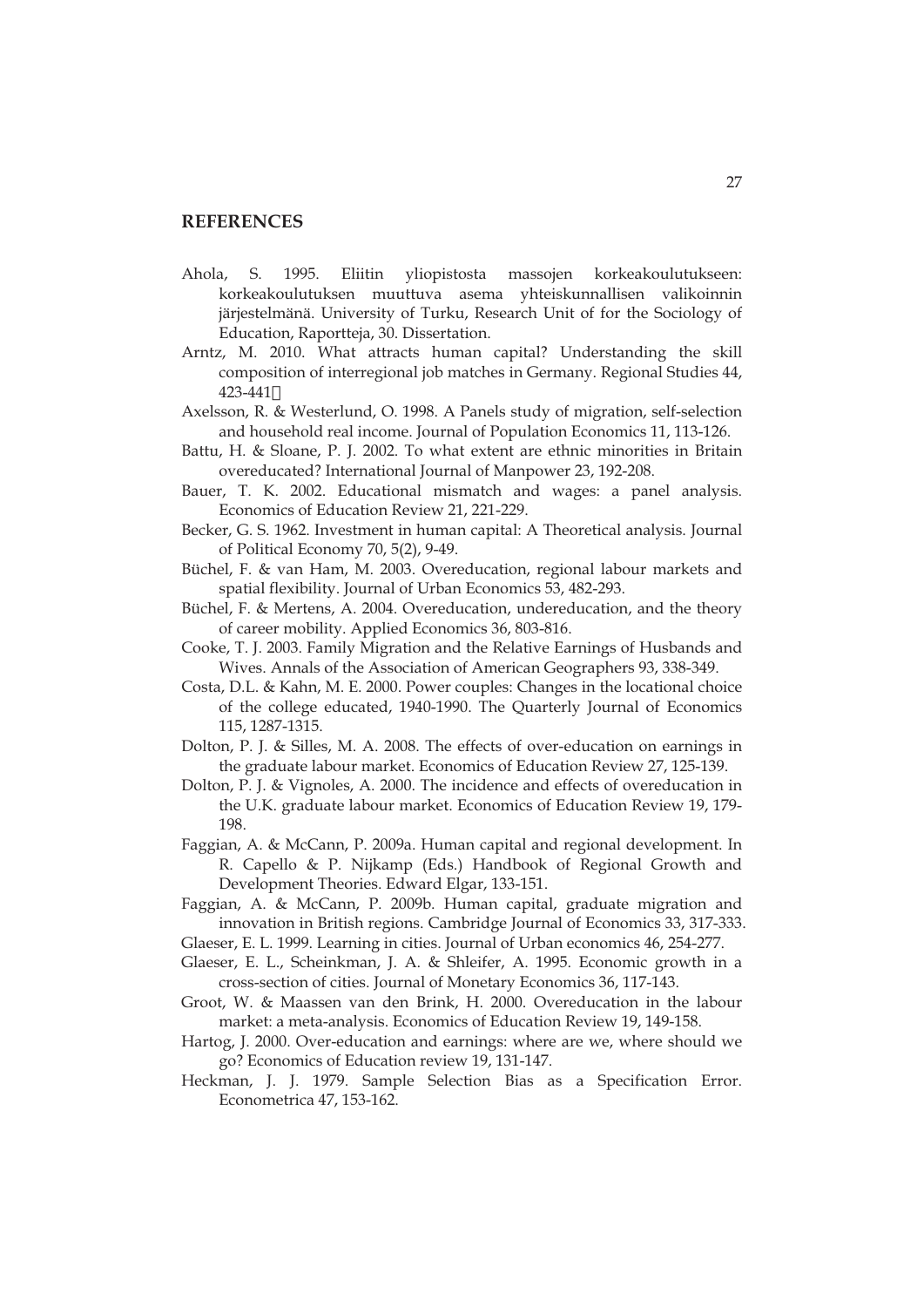- Johansson, B & Karlsson, C. 2009. Knowledge and regional development. In R. Capello & P. Nijkamp (Eds.) Handbook of Regional Growth and Development Theories. Edward Elgar, 239-255.
- Kauhanen, M. & Tervo, H. 2002. Who moves the depressed regions? An analysis of migration streams in Finland in the 1990s. International Regional Science Review 25, 200-218.
- Kivinen, O., Rinne, R. & Ahola, S. 1989. Koulutuksen rajat ja rakenteet. Hanki ja Jää, Helsinki.
- Krugman, P. 1991. Increasing returns and economic geography. Journal of Political Economy 99, 483-499.
- Krugman, P. 1998. What's new about the new economic geography? Oxford Review of Economic Policy 14, 7-17.
- Lehmer, F. & Möller, J. 2008. Group-specific Effects of Inter-regional Mobility on Earnings - A Microdata Analysis for Germany. Regional Studies 42, 657-673.
- Lucas, R. E. 1988. In the mechanics of economic development. Journal of monetary Economics 22, 3-42.
- McCann, P. 2001. Urban and Regional Economics. Oxford University Press.
- Mincer, J. 1978. Family Migration Decisions. Journal of Political Economy 86, 749-773.
- Moretti, E. 2004. Human capital externalities in cities. In J. V. Henderson & J. F. Thisse (Eds.) Handbook of Regional and Urban Economics, Vol. 4. Elsevier, 2234-2291.
- Mukkala, K. 2008. Knowledge spillovers: Mobility of highly educated workers within the high technology sector in Finland. In J. Poot, B. Waldorf & L. van Wissen (Eds.) Migration and Human Capital. Elward Elgar, 131-149.
- Nijkamp, P. & Poot, J. 1998. Spatial perspectives in new theories of economic growth. The Annals of Regional Science 32, 7-37.
- OECD. 2007. Understanding the regional contribution of higher education institutions: A literature review. Organisation for Economic Cooperation and Development.
- Pekkala, S. 2003. Migration flows in Finland: Regional differences in migration determinants and migrant types. International Regional Science Review 26, 466-482.
- Peri, G. 2002. Young workers, learning, and agglomerations. Journal of Urban Economics 52, 582-607.
- Rauch, J. E. 1993. Productivity gains from geographic concentration of human capital: Evidence from the cities. Journal of Urban Economics 34, 380-400.
- Ritsilä, J. & Haapanen, M. 2003. Where do the highly educated migrate? Microlevel evidence from Finland. International Review of Applied Economics 17, 437-448.
- Ritsilä, J. & Ovaskainen, M. 2001. Migration on regional centralization of human capital. Applied Economics 33, 317-325.
- Romer, P. M. 1990. Endogenous technological change. Journal of Political Economy 98, 5(2), S71-S102.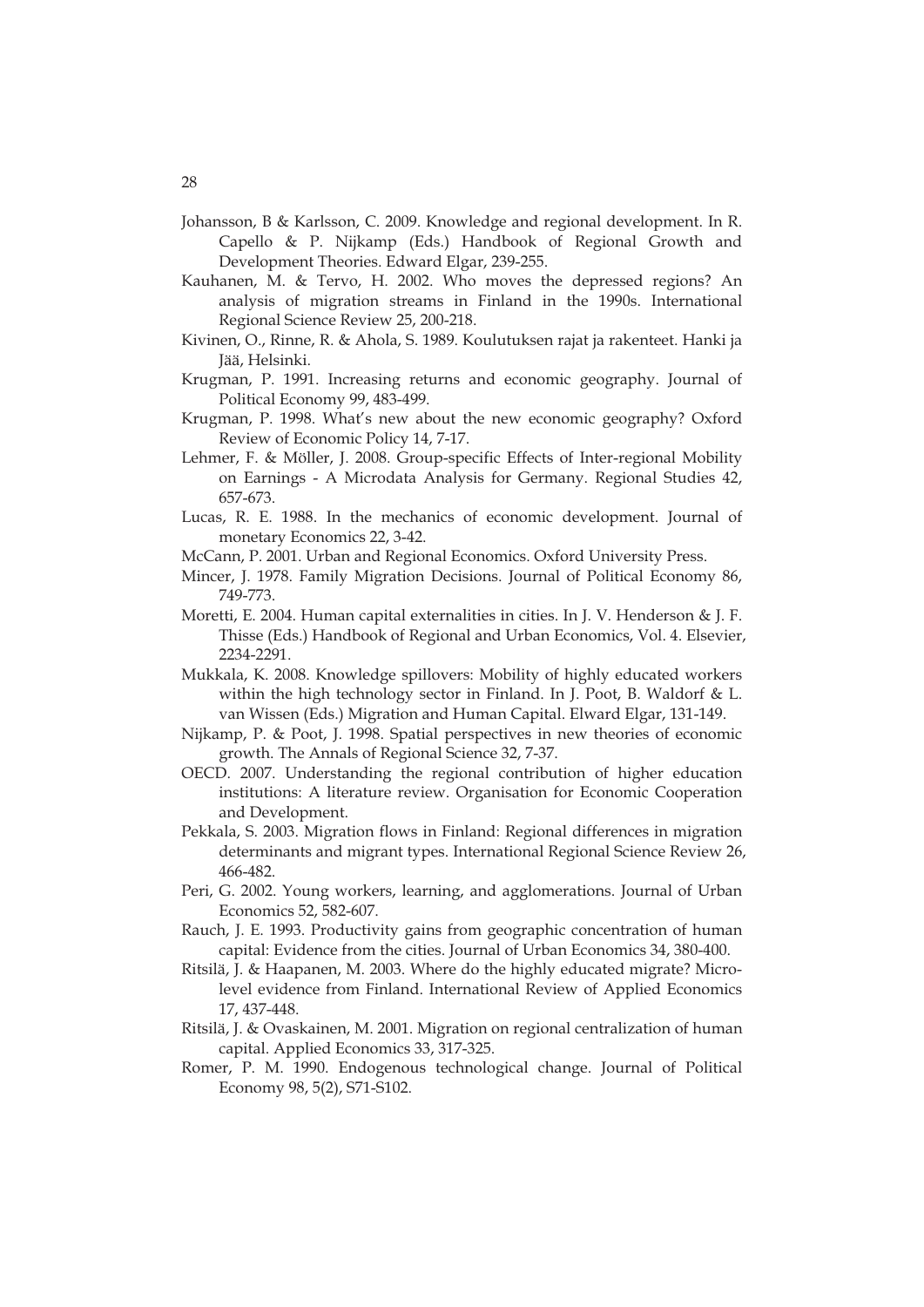- Simon, C. J. 1998. Human capital and metropolitan employment growth. Journal of Urban Economics 43, 223-243.
- Simon, C. J. & Nardinelli, C. 2002. Human capital and the rise of American cities, 1900-1990. Regional Science and Urban Economics 32, 59-96.
- Sicherman, N. 1991. "Overeducation" in the labour market. Journal of Labor Economics 9, 101-122
- Sicherman, N. & Galor, O. 1990. A theory of career mobility. Journal of Political Economy 98, 169-192.
- Sjaastad, L. A. 1962. The costs and returns of human migration. Journal of Political Economy 70, 5(2), 80-93.
- Sloane, P. J. 2003. Much ado about nothing? What does the overeducation literature really tell us? In F. Büchel, A. de Grip & A. Mertens (Eds.) Overeducation in Europe. Edward Elgar, 11-45.
- Südekum, J. 2008. Convergence of the skill composition across German regions. Regional Science and Urban Economics 38, 148-159.
- Tirronen, J. & Nokkala, T. 2009. Structural development of Finnish universities: Achieving competitiveness and academic excellence. Higher Education Quarterly 63, 219-236.
- Waldorf, B. S. 2009. Is human capital accumulation a self-propelling process? Comparing educational attainment levels of movers and stayers. The Annals of Regional Science 43, 323-344.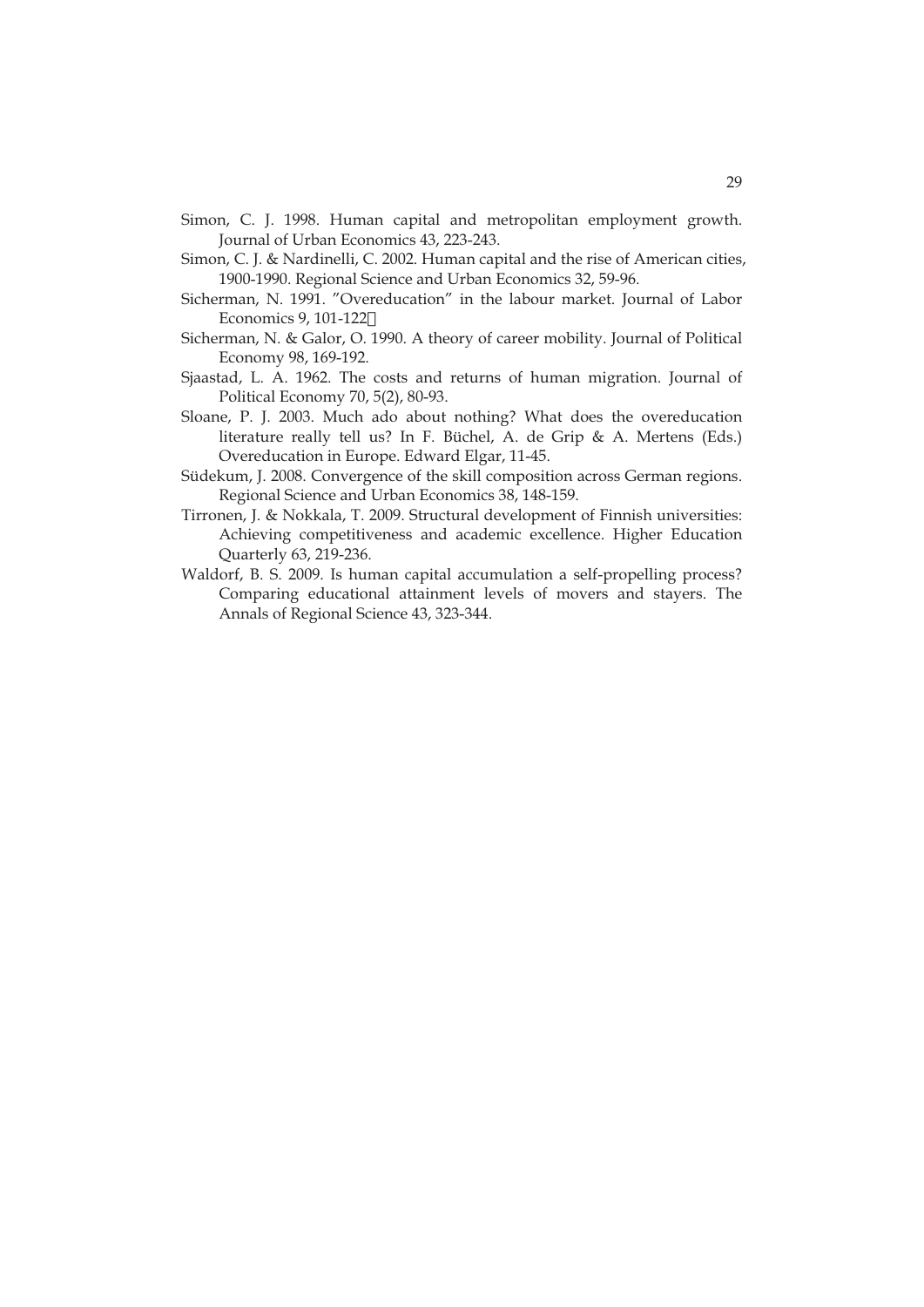## **CHAPTER 2 EDUCATION AND EMPLOYMENT OPPORTUNITIES: MIGRATION OF UNIVERSITY GRADUATES IN FINNISH REGIONS1**

Human capital is an essential factor in economic growth, and migration is the main process in redistributing human capital across regions. This paper examines the sequential migration behaviour of Finnish university graduates. Graduates are observed from the location of their residence to the university region and then to initial employment. As a result, migration decisions of individuals before and after higher education are investigated. Finnish microlevel data on 5 437 university graduates from 1994 to 2003 are used in the empirical analysis. The data contain personal characteristics and regional indicators and are analysed with multinomial logit and bivariate probit models. The results show that both education and employment opportunities affect migration decisions. Previous migration history strongly predicts migration later. No gender effects are found. In the Helsinki metropolitan area, university students and graduates are significantly less mobile than in other university regions.

keywords: migration, human capital, university graduates

-

<sup>1</sup> This study is part of the project Higher education and regional economies (project number: 127049), which is supported by the Academy of Finland. I am grateful to Hannu Tervo, Mika Haapanen, Jaakko Pehkonen, Ari Hyytinen, Sanna-Mari Hynninen, and ERSA congress 2007 participants for helpful comments and suggestions.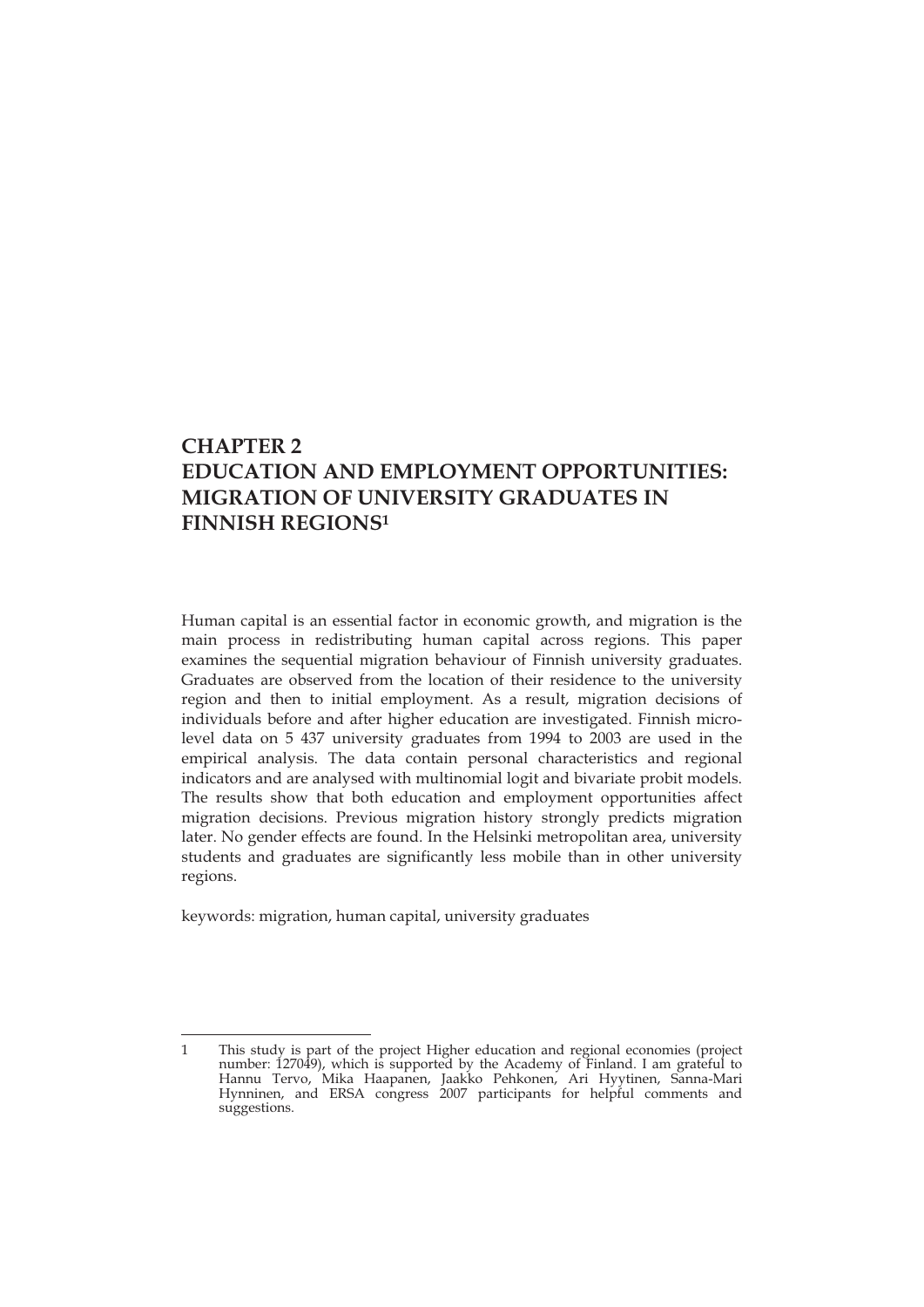### **1 Introduction**

Individuals acquire human capital, for example, in higher education, and they optimise their lifetime utility in migration decisions. From the regional perspective, human capital has been considered an essential factor in economic growth (Lucas, 1988; Romer, 1990). Since migration redistributes human capital across regions, examining the migration decisions of university students and graduates is important. The effects of personal characteristics and regional economic conditions on migration have been widely studied in the previous literature. For example, Kodrzycki (2001), Gottlieb and Joseph (2006) and Faggian et al. (2007b) have examined the migration behaviour of university graduates.

Universities are geographically decentralised in Finland to provide equal higher education opportunities and to meet the regional demand of skilled labour. However, the regional mobility before and after higher education is frequent, which makes the opportunities of higher education institutions to accumulate regional human capital limited. This interaction of higher education institutions and the labour market is an important topic. The contribution of universities to the regional human capital stock has been previously examined by Bound et al. (2004), Groen (2004) and Faggian & McCann (2009).

This paper examines the sequential migration behaviour of university graduates from the family home to higher education and then to initial employment. This paper provides a broad picture of the inter-regional mobility of Finnish university graduates. Migration among university students and graduates is more frequent than it is among the population in general. This considerable mobility helps to enhance knowledge of migration behaviour. The aim of the paper is to describe who migrates and analyse how personal and regional characteristics affect the probability of migration. Additionally, the migration patterns of university graduates in different regions are compared and discussed.

Finnish census data are used in the empirical analysis. In these data, an individual can be observed in different stages of his or her life. In addition, the year of graduation from the university and the location of the university are included in the data. These features enable a detailed analysis of sequential migration decisions. The data also contain regional indicators. The sample of university graduates from 1994-2003 is analysed with a multinomial logit model and a bivariate probit model. In the multinomial logit model, the different migration groups are described. The bivariate probit model takes the sequential nature of migration decision into account.

This paper is organised as follows. In the next section, studies on migration and higher education are shortly reviewed. Section 3 introduces the data and methods. The results of the multinomial logit model and the bivariate probit model are presented and discussed in section 4. Section 5 concludes.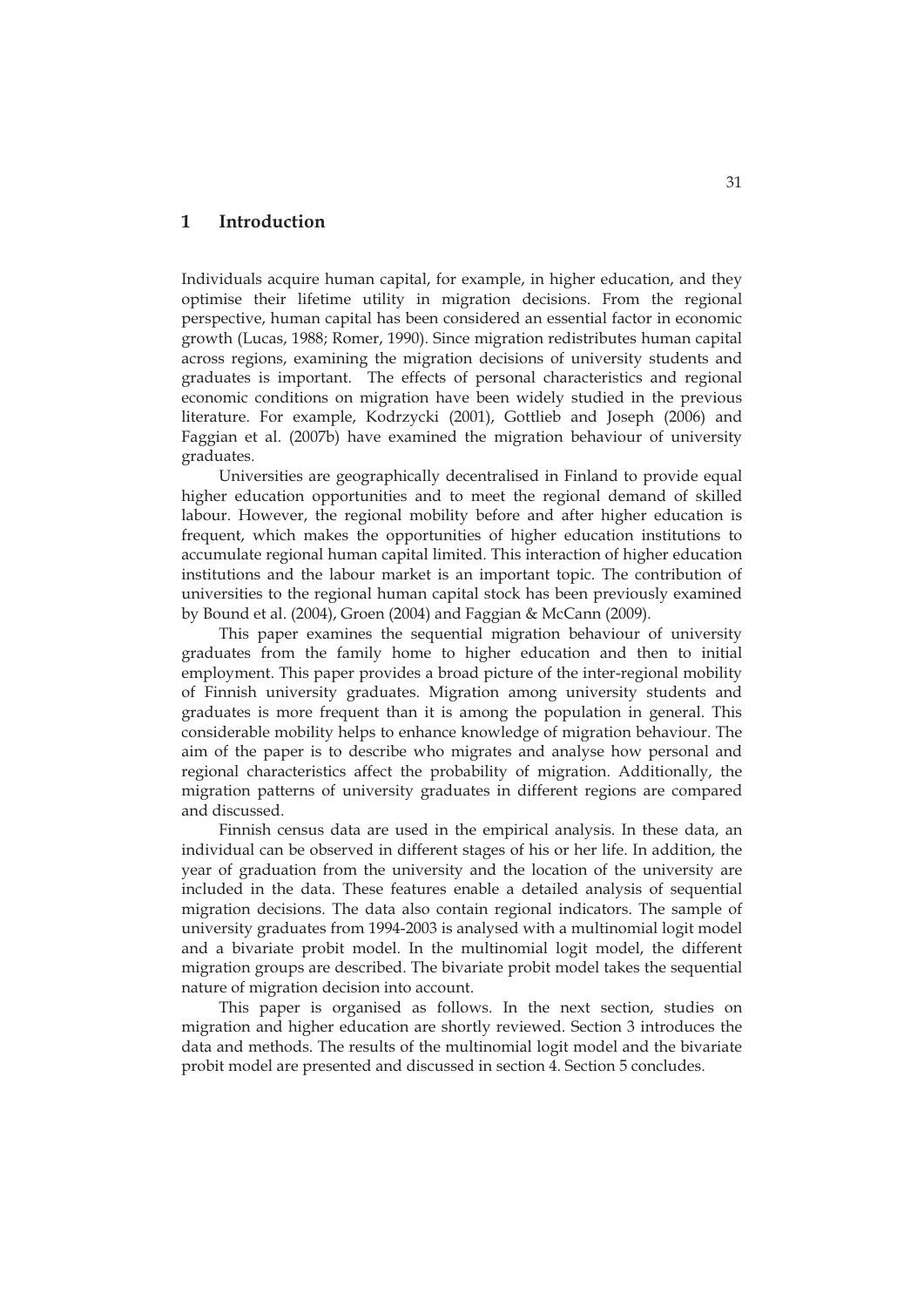## **2 Previous studies of migration and higher education**

Sjaastad (1962) presented the human capital model of migration. He described migration as an investment and proposed that individuals maximise their lifetime utility in the migration decision. As a result, individuals compare the costs and benefits and decide whether to move or to stay. The cost and the benefits can be monetary or psychological.

University students and graduates find education opportunities and employment opportunities, respectively, to be the main factors in migration decisions and in the maximisation of lifetime earnings. Previous empirical studies have examined, among other factors, the effects of previous migration and regional economic factors on migration. According to the human capital model of migration, previous relocation decreases the psychological costs of moving and increases the probability of migration later. Regional economic factors affect lifetime earnings.

Kodrzycki (2001) noticed that previous migration history was a strong predictor of migration after college. If an individual had moved between high school and college, the probability to move again after higher education was 31 percent higher than the probability of a non-mover. Gottlieb and Joseph (2006) observed that especially individuals who were born, attended high school and attended college in the same state preferred to stay after higher education.

Groen (2004) investigated the effect of a college's location on the probability of working in the same state in the US. Individuals who studied in their home state were 10 percentage points more frequently working in the same state 15 years after graduation than those who had moved before college. Faggian et al. (2007a) compared Scottish and Welsh students and showed that the migration distance from university to the first employment was positively correlated with the migration distance from the domicile to the university. Haapanen and Tervo (2009) studied the duration of the residence spells of Finnish graduates and noticed that staying a longer period in a region decreases the propensity for migration. However, graduates are more mobile in the year of graduation or shortly after graduation.

The empirical evidence of the effects of previous migration behaviour on later migration is consistent. The previous studies show that individuals staying to study tend to stay after higher education. However, the self-selection of migrants and stayers might explain these empirical observations, indicating that unobservable individual preferences are heterogeneous. Some individuals prefer family ties and familiar surroundings, whereas others prefer urban amenities. If this self-selection explains the positive relationship between migration decisions, enticing more young people to study in their home region probably does not affect the regional human capital stock in the long run (Gottlieb and Joseph, 2006).

Employment opportunities are essential in migration decisions. According to Gottlieb and Joseph (2006), job opportunities are prioritised in mobility

32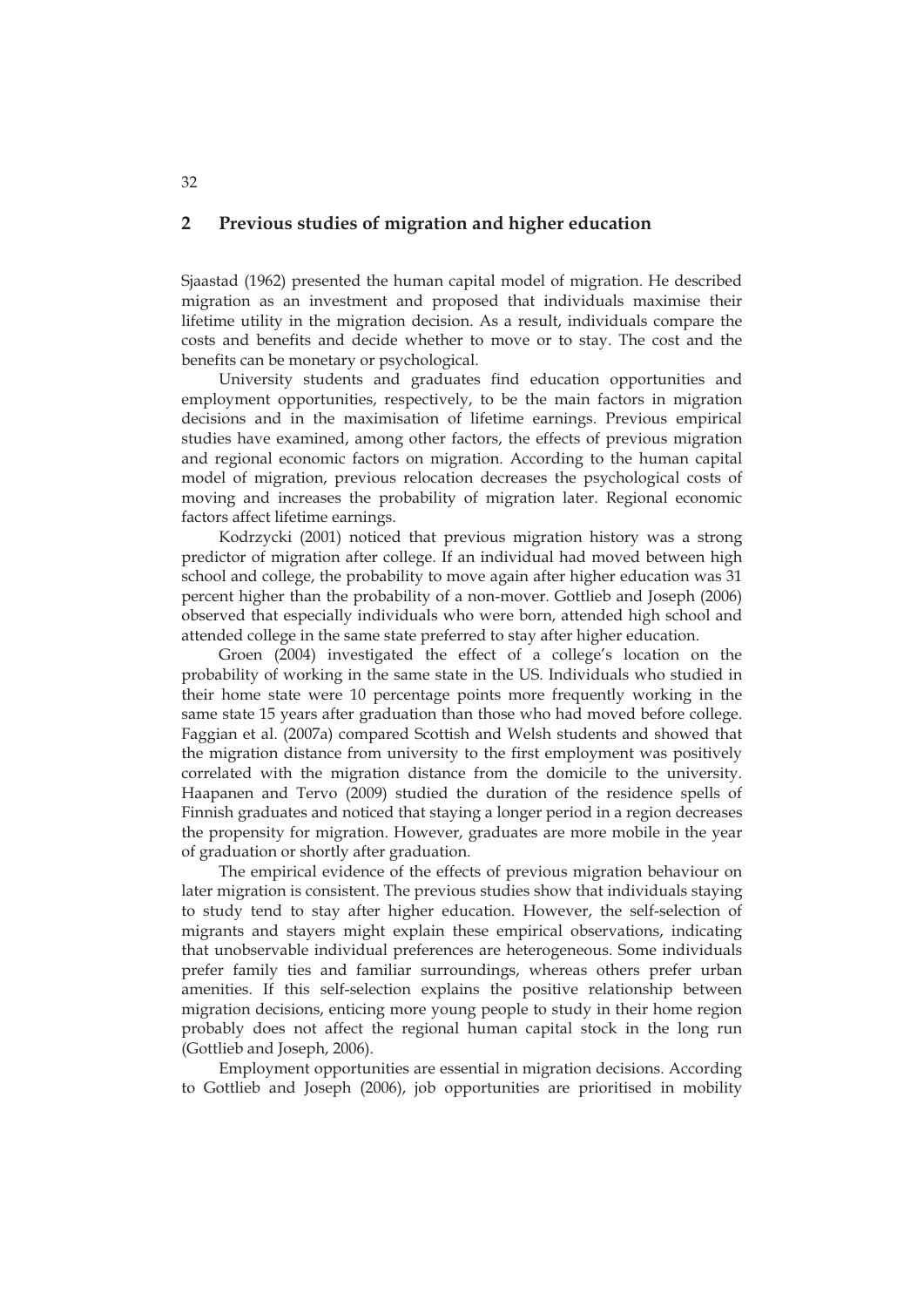decisions, whereas urban amenities are secondary factors. Hansen et al. (2003) concluded in their survey that an interesting job was valued more than salary. However, the effects of regional economic conditions on graduate migration behaviour are unclear.

Both Kodrzycki (2001) and Faggian et al. (2006) observed that regional economic variables had unpredictable effects on migration behaviour. According to Kodrzycki (2001), the high unemployment rate in the state of the college increased out-migration while economically strong states gained in terms of the net migration of college graduates. In contrast, college graduates also migrated to economically unfavourable states. Two explanations were offered for these findings. First, university graduates are an exceptional group that scarcely encounters unemployment. As a result, the regional unemployment rate is less significant for the highly educated than for lowskilled labour. Second, the decision to move to economically inferior regions could be explained by unobservable networks and job offers.

When regional economic activity and previous migration history play a pivotal role in the migration behaviour of university graduates, it is relevant to ask whether universities can accumulate human capital in their regions. Bound et al. (2004) studied the regional stock and flow of highly educated individuals. The results showed a moderate connection between flow and stock but also that migration decreased the effects of public policy. Faggian and McCann (2006; 2009) examined human capital and regional innovation. They discovered that university had no direct effects on the regional innovation market. Regional labour markets were extensively resorted by interregional migration. These studies concluded that universities attract talented young people to the region. However, universities and public policy have only a modest effect on the regional stock of human capital because graduates are mobile and prefer active regional labour markets.

## **3 Data and method**

#### **3.1 Finnish census data**

Finnish micro-level data, a seven percent random sample drawn from the Finnish census in 2001, are used in the empirical analysis. These data provide an excellent opportunity to examine sequential migration behaviour because the same individuals are observed during a longer period. For this study, 5 437 individuals who completed a master's degree between 1994 and 2003 and were under 36 years old at the time of graduation were extracted from the original data. Labour registers and municipal and regional statistics are combined with the census data. The data contain information on education, work, place of residence, and family. In addition, the year of graduation and the region (NUTS 3) of higher education institution are included in the data. Because individual's region of residence and region of university can be identified at NUTS level 3 in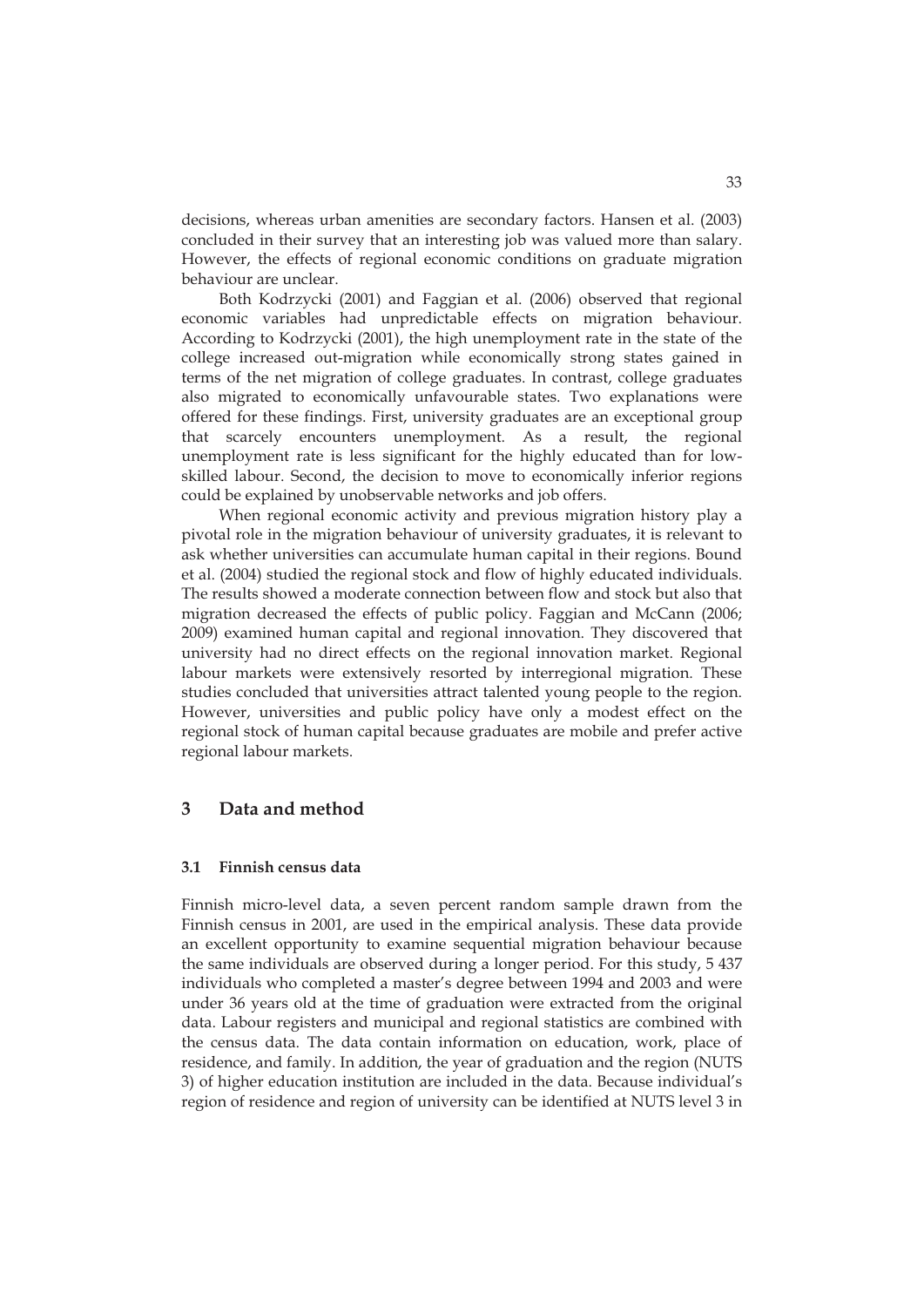the data, migration between NUTS level 3 regions is the definition of migration in this study. There are 20 NUTS level 3 regions in Finland, and they are the main units of regional development.

The location of domicile residence, the region of origin, is defined at the age of 19 when secondary education is normally completed. If the time between secondary education and university graduation was more than 10 years, the region of residence 11 years before university graduation was considered the region of origin. If the region of the university was different from the region of origin, individuals are defined as movers in the first migration decision. Otherwise, they are defined as stayers. In the second stage, individuals were defined as stayers if they were working in the university region and movers if their region of employment was other than the university region one year after graduation. Those individuals who were unemployed one year after graduation were categorised as movers or stayers according to their region of residence.

Since the utilised data are based on registers, it has limitations. First, individuals who did not complete their master's degree cannot be identified in the data. This exclusion may cause bias if the migration behaviour of drop-outs differs from the migration behaviour of graduates. Second, the data contain no information on the application process at or on the competition for admission to different universities. However, the field of education and the size of university are included in the analysis to control for the variation in acceptance rates. Third, universities have secondary units located in neighbouring regions. Unfortunately, studying in these units cannot be observed in the data, indicating that a fractional amount of the graduates have not actually studied in the observed university region. Despite these shortcomings, the data enable a comprehensive analysis on graduate migration behaviour.

#### **3.2 University regions and migration flows**

Universities are geographically decentralised in Finland. At the end of the observed period in 2003, there were 20 universities located in 10 of 20 regions (NUTS 3). All of the universities were state-owned and mainly financed from the state budget. Of these universities, 10 are multidisciplinary and 10 are specialised schools in the fields of technology, business and art. There are no tuition fees, and students are selected by entrance exams in the Finnish higher education system. A master's degree is completed by most of the students. Aside from universities, the Finnish higher education sector contains more practically oriented polytechnic schools.

Over 20 000 new students enrol at universities in Finland every year. The enrolment of the whole tertiary level, universities and polytechnics, is almost 50 000, while the total size of a cohort is around 66 000. The population of Finland is 5.1 million. To compare with similarly sized nations, for example, in Ireland, the annual enrolmentto the tertiary level is 28 000 students<sup>2</sup>, and the population is 4.2 million. In Norway, the population is 4.5 million, and the

-

<sup>2</sup> The enrollment statistics are available in: www.oecd.org/education/database.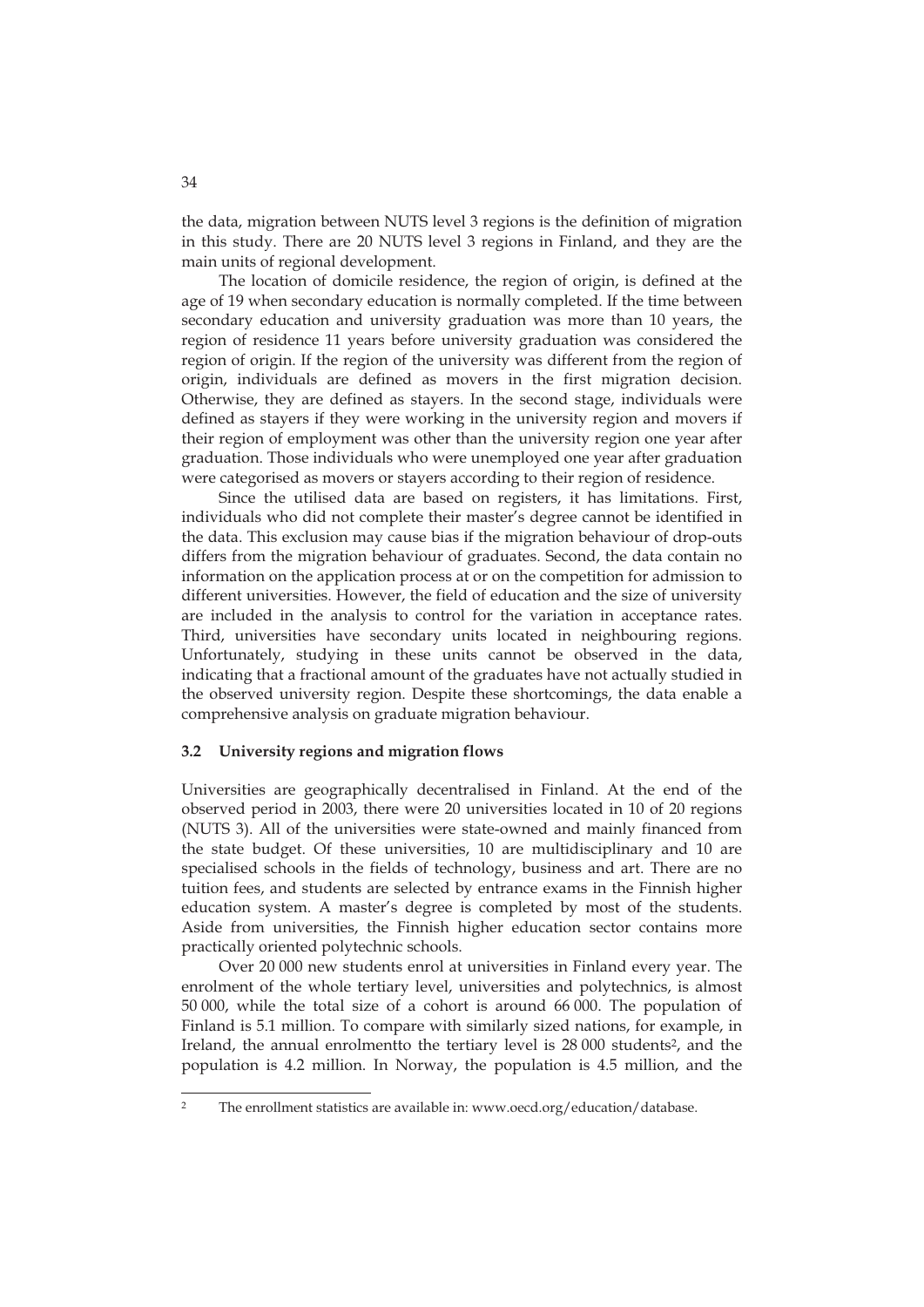enrolment is 43 000, whereas in Denmark, the population is 5.3 million, and the enrolment is 35 000. Although the education systems can be different, the capacity of Finnish higher education seems large.

Table 1 presents the university regions and migration behaviour in the sample. The first column shows the percentages of individuals whose region of origin and the university region are the same. In the Uusimaa region, the proportion was as high as 53 percent. The Uusimaa region is the only region where over half of the students are originally from the same region. In the region of North Ostrobothnia, 44 percent of the students have stayed to study. In contrast, less than 30 percent of students in South Karelia, North Savo, Central Finland and Ostrobothnia come from the same region.

Evidently, the percentages in the first column in table 1 reflect the supply of university education in the region. The volume and the diversity of university education vary. For instance, students need to migrate if the specific field of study is not available in their home region. Besides the supply of higher education, the individual preferences of young people affect migration decisions. Some might want to study in a bigger city because they prefer urban amenities while others optimise their employment opportunities after higher education.

The second column of table 1 shows the percentages of university graduates who were working in the university region one year after graduation. In total, 52 percent of the sample stayed to work in the region where they attended higher education. However, only in two regions, Uusimaa and North Ostrobothnia, over a half of the graduates worked in the same region one year after graduation. In another eight university regions the majority of the graduates migrated after completing their university degree. The high total proportion of stayers mainly results from the immobility of graduates in the Uusimaa region, which contains 35 percent of all graduates.

| region             | stay to study | stay to work | stay to study | number of |
|--------------------|---------------|--------------|---------------|-----------|
|                    |               |              | stay to work  | students  |
| Uusimaa            | 54%           | 78%          | 48%           | 1937      |
| Southwest Finland  | 34%           | 40%          | 22%           | 798       |
| Pirkanmaa          | 35%           | 47%          | 22%           | 789       |
| South Karelia      | 18%           | 18%          | 10%           | 210       |
| North Savo         | 28%           | 37%          | 15%           | 161       |
| North Karelia      | $30\%$        | 28%          | 17%           | 281       |
| Central Finland    | 22%           | 29%          | 10%           | 459       |
| Ostrobothnia       | 15%           | 20%          | 7%            | 160       |
| North Ostrobothnia | 44%           | 53%          | 29%           | 506       |
| Lapland            | $35\%$        | 26%          | 18%           | 136       |
| all                | 40%           | 52%          | 29%           | 5437      |

TABLE 1 Percentages of stayers ant number of students in the sample

The percentages of those who did not migrate before or after university studies are in the third column of table 1. The proportion of these immobile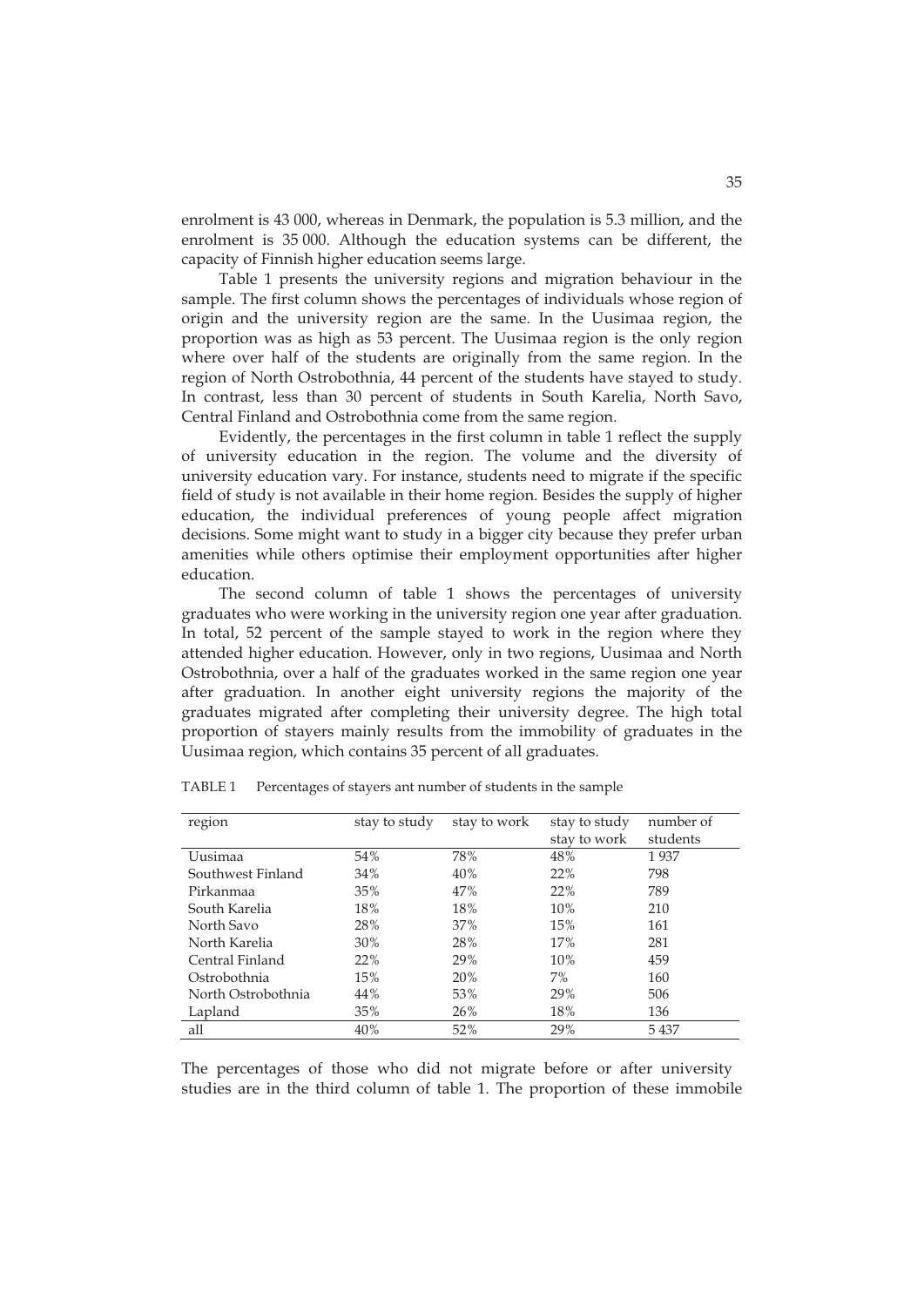individuals is almost half in the Uusimaa region. In the following three regions, North Ostrobothnia, Southwest Finland and Pirkanmaa, the proportion is between 20 and 30 percent. All four of these regions have a good supply of university education, and they are the most active labour markets. Therefore, the high proportion of immobile individuals is plausible. Students and graduates do not have a strong incentive to migrate before or after higher education.

In sum, table 1 indicates that universities and regions attract young people and retain graduates differently. These figures can be interpreted from two perspectives. First, universities primarily have a national educational task. The division of fields and programmes between universities has lead to specialisation. All universities educate individuals for all regional labour markets and especially for the needs of the metropolitan area. Second, the universities are geographically decentralised to fulfil regional needs and tasks. However, the regional contribution of a university is limited because the labour market dynamics play a crucial role in retaining graduates.

#### **3.3 Estimation methods**

A multinomial logit model is estimated to analyse different migration categories. For this model, individuals are categorised into five groups according to their migration behaviour (Faggian et al. 2006). Groups and their proportions in the sample are in table 2. The least mobile individuals belong to the first group. They both studied and stayed after higher education in their region of origin. Individuals who studied in their home region but migrated after graduation are included into group two. The third group contains individuals who moved to study and stayed in the region of their university. The fourth group migrated to study but returned to their origin region. The most mobile group moved to study and then again moved to start working in another region. Group number one is the reference category in the estimation.

| TABLE <sub>2</sub> | Migration groups |  |
|--------------------|------------------|--|
|--------------------|------------------|--|

|                | group           | all        | men        | women      |
|----------------|-----------------|------------|------------|------------|
|                |                 | $n = 5437$ | $n = 2447$ | $n = 2990$ |
|                | stayers         | 30%        | 30%        | 29%        |
| $\overline{2}$ | late migrants   | 10%        | 10%        | $11\%$     |
| 3              | stickers        | 23%        | 24%        | 22%        |
| 4              | return migrants | 16%        | 14%        | 17%        |
| 5              | repeat migrants | 21%        | 22%        | 21%        |

According to table 2, the biggest group is stayers. Around 30 percent of the sample have studied and stayed to work in the same region in which they completed secondary education. The smallest group is number two, late migrants, which contains only 10 percent of the sample. Return migrants account for 16 percent of the sample. The remaining two groups each include approximately 20 percent of the sample. The gender differences in the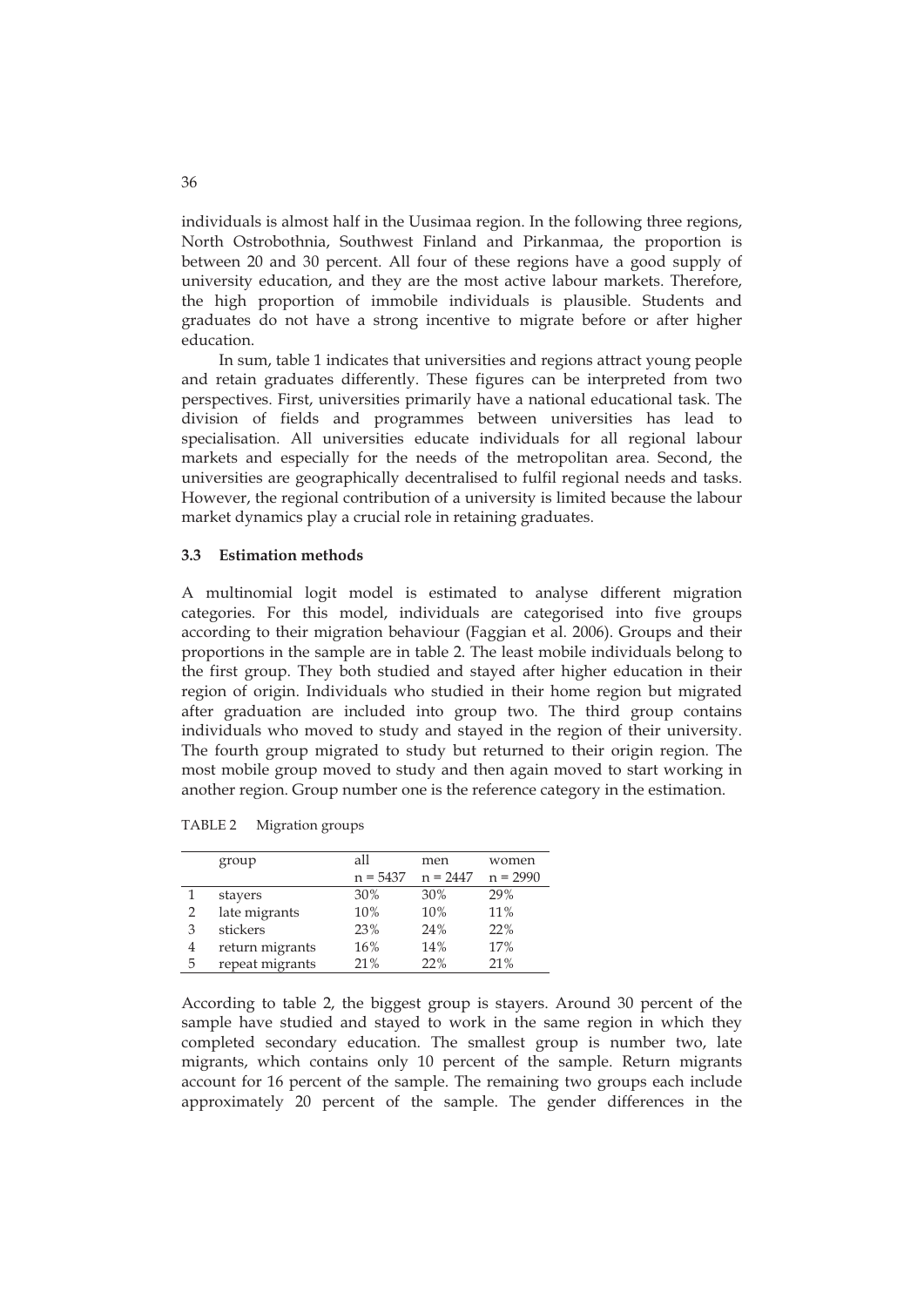proportions of these five categories are small. Stickers are a slightly larger group among men and return migrants among women.

Variables of multinomial logit model are in table 3. In the previous studies, the set of explanatory variables has been somewhat constant. Personal characteristics, migration history and regional economic indicators have been the main predictors of migration (Kodrzycki, 2001; Gottlieb & Joseph, 2006; Faggian et al., 2006). Gender, language, family characteristics, home ownership, and the age of graduation are the personal characteristics in the models of this study. Marital status, having children and home ownership are observed in the year of graduation. Personal migration history is observed between birth and age of 19.

Previously, the wage rate, the unemployment rate and the employment growth rate have been used to describe regional economic conditions (Kodrzycki 2001). Unemployment rates in the origin sub-region (NUTS 4) and in the university sub-region (NUTS 4) control for the economic conditions in this study. The population of the original region and the number of students at a university are other regional characteristics. These two variables describe the supply of education and employment opportunities. In addition, a dummy variable, having a university in the origin sub-region (NUTS 4), is included in the model to control for the need to migrate.

| variable                                   | min  | max  | mean $(s.d)$   |
|--------------------------------------------|------|------|----------------|
| woman                                      |      |      | 0.55           |
| Swedish-speaking                           |      |      | 0.06           |
| age of graduation                          | 22   | 35   | 27.5<br>(2,78) |
| child(ren)                                 |      |      | 0.28           |
| single                                     |      |      | 0.32           |
| home owner                                 |      |      | 0.32           |
| migrated before secondary education        |      |      | 0.28           |
| unemployment rate in original sub-region   |      | 33   | 10.6<br>(7.38) |
| unemployment rate in university sub-region | 7.7  | 26.7 | (4.49)<br>14.3 |
| population of original sub-region / 1000   |      | 1185 | (404)<br>316   |
| size of university / 1000                  | 0.48 | 60.3 | (18.6)<br>24.1 |
| university in original sub-region          |      |      | 0,38           |

TABLE 3 Explanatory variables of multinomial logit model and sample means

In addition to the multinomial logit model, the migration behaviour of university graduates is examined more precisely with a bivariate probit model. In the bivariate probit model, there are two binary response probit models:

- (1)  $y_1^* = x_1 \beta_1 + \varepsilon_1$  $y_1 = 1$  *if*  $y_1 \ge 0$ , 0 otherwise
- (2)  $y_2^* = x_2' \beta_2 + \gamma_2 y_1 + \varepsilon_2$   $y_2 = 1$  if  $y_2^* > 0$ , 0 otherwise
- (3)  $E[\varepsilon_1] = E[\varepsilon_2] = 0$ ,  $Var[\varepsilon_1] = Var[\varepsilon_2] = 1$ ,  $Cov[\varepsilon_1, \varepsilon_2] = \rho$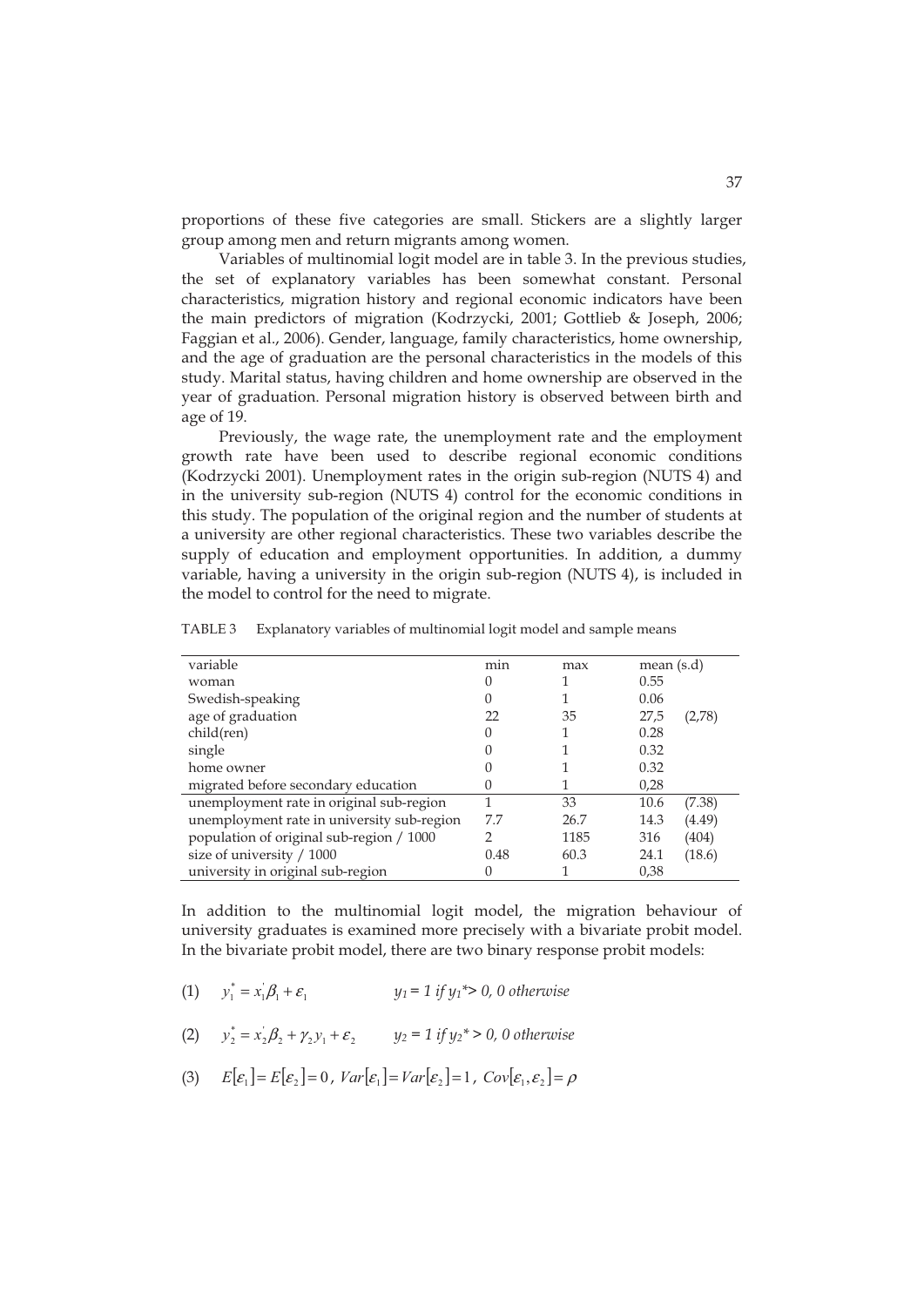Dependent variable  $y_1$  is the observed move from domicile to higher education and dependent variable  $y_2$  is the observed migration from higher education to initial employment. Vectors  $x_1$  and  $x_2$  are the sets of explanatory variables. The bivariate probit model is chosen to allow two migration decisions to be connected. The error terms are allowed to covary; the covariance is  $\rho$ . The dependent variable of the first equation, migration decision before higher education *y1*, is included in the second equation as an explanatory variable. Although this model is recursive, the maximum-likelihood estimates are consistent (Greene, 20003). The set of variables in this model is larger than in the previous multinomial logit model. The variables of the bivariate probit model and their sample means are presented in table 4.

|                                   | all   | migrated to study |        | migrated to work |        |
|-----------------------------------|-------|-------------------|--------|------------------|--------|
|                                   |       | stayers           | movers | stavers          | movers |
| migrated to study                 | 0.60  |                   |        | 0.44             | 0.78   |
| migrated to work                  | 0.48  |                   |        |                  |        |
| woman                             | 0.55  | 0.55              | 0.55   | 0.53             | 0.57   |
| Swedish-speaking                  | 0.06  | 0.06              | 0.06   | 0.06             | 0.06   |
| previous migration                | 0.25  | 0.23              | 0.26   | 0.24             | 0.26   |
| education                         | 0.13  | 0.11              | 0.15   | 0.10             | 0.17   |
| arts                              | 0.15  | 0.14              | 0.15   | 0.15             | 0.15   |
| business and economics            | 0.13  | 0.14              | 0.12   | 0.12             | 0.13   |
| law and social sciences           | 0.10  | 0.10              | 0.10   | 0.10             | 0.11   |
| science (reference category)      | 0.10  | 0.11              | 0.09   | 0.11             | 0.08   |
| technology                        | 0.22  | 0.23              | 0.21   | 0.26             | 0.17   |
| medicine                          | 0.07  | 0.07              | 0.08   | 0.07             | 0.08   |
| other                             | 0.10  | 0.09              | 0.11   | 0.09             | 0.12   |
| university in original sub-region | 0.39  | 0.61              | 0.24   |                  |        |
| unemployment in orig. sub-region  | 10.60 | 9.43              | 11.37  |                  |        |
| population of original sub-region | 317   | 571               | 149    |                  |        |
| age of graduation                 | 27.45 |                   |        | 27.59            | 27.31  |
| children                          | 0.28  |                   |        | 0.26             | 0.30   |
| single                            | 0.32  |                   |        | 0.32             | 0.32   |
| home owner                        | 0.32  |                   |        | 0.36             | 0.28   |
| Uusimaa (reference category)      | 0.36  |                   |        | 0.53             | 0.16   |
| Southwest Finland                 | 0.15  |                   |        | 0.11             | 0.19   |
| Pirkanmaa                         | 0.15  |                   |        | 0.13             | 0.16   |
| South Karelia                     | 0.04  |                   |        | 0.01             | 0.07   |
| North Savo                        | 0.03  |                   |        | 0.02             | 0.04   |
| North Karelia                     | 0.05  |                   |        | 0.03             | 0.08   |
| Central Finland                   | 0.08  |                   |        | 0.05             | 0.13   |
| Ostrobothnia                      | 0.03  |                   |        | 0.01             | 0.05   |
| North Ostrobothnia                | 0.09  |                   |        | 0.09             | 0.09   |
| Lapland                           | 0.03  |                   |        | 0.01             | 0.04   |

TABLE 4 Variables of the bivariate probit model

Gender, language, previous migration and categories for fields of education are included in both equations. The field of education is not an exogenous variable; it is an endogenous decision. However, the categories are included in the model to control for the supply of university education and the regional variation in this supply. The population, the unemployment rate and having the university in the original sub-region are in the first equation. Personal characteristics at the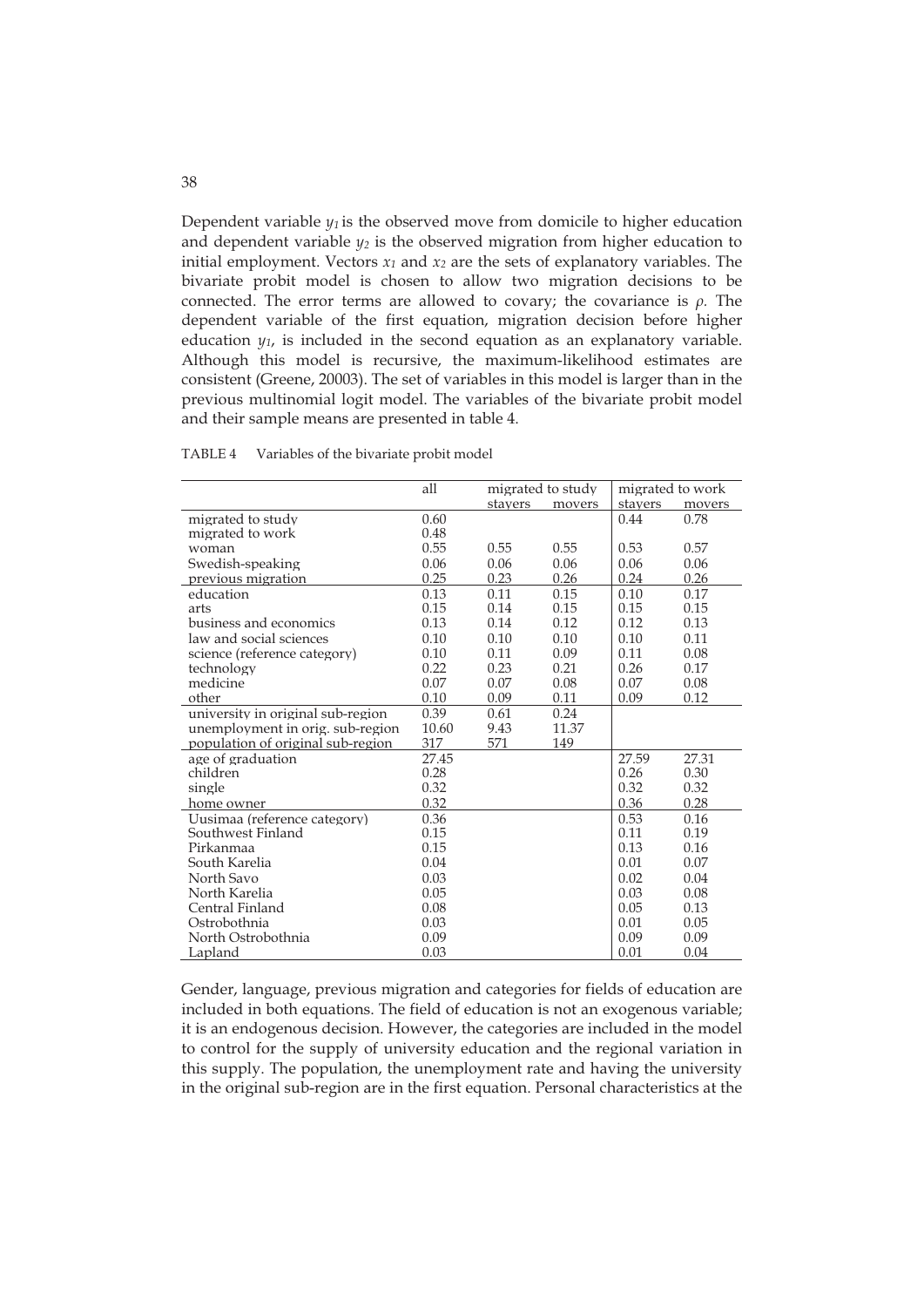time of graduation are only in the second equation. Dummy variables for university regions are also included in the second equation.

Table 4 shows that 60 percent of the individuals in the sample moved to study and that 48 percent moved after higher education, confirming that highly educated young adults are very mobile. Sample means for movers and nonmovers in both stages are also separately presented in table 4. The means show that individuals coming from larger regions are less mobile. The unemployment rate in the original sub-region is higher in the group of movers. Personal characteristics seem to have slight or no variation between groups. However, 78 percent of those who migrated to their first employment also migrated before their higher education. The means of stayers and movers are somewhat identical within fields of education. However, the individuals in the field of technology seem to be less mobile, especially after higher education.

### **4 Results**

#### **4.1 Migration categories**

The five migration categories, stayers, late migrants, stickers, return migrants and repeat migrants, are analysed with a multinomial logit model. The marginal effects of the multinomial logit model are in table 5. The marginal effects are calculated for the whole sample at the means of explanatory variables. The marginal effects of the dummy variables are calculated as the discrete change in the expected value of the dependent variable as the dummy changes from 0 to 1.

In general, the results are consistent with those of previous studies. In contrast with previous studies (Faggian et al., 2007b), gender does not seem to have a strong effect, which is also observed in table 2. Gender only has a statistically significant effect in the group of repeat migrants. Speaking Swedish as mother tongue, owning a home, having children, and migrating before secondary education have statistically significant marginal effects in several migration groups. Marital status and the age of graduation are not strongly significant.

The probability of mobility decreases when the population of the original sub-region and the size of university increase. These variables have significant negative marginal effects in the group of repeat migrants and significant positive marginal effects in the groups of stayers. Having a university in the original sub-region has a strong and positive marginal effect in the group of stayers, whereas the effect is significant and negative for stickers, return migrants and repeat migrants.

The marginal effects of unemployment rates are ambiguous. The unemployment rate in the original sub-region has a positive effect for both stayers and late migrants categories. In addition, the effect of the initial unemployment rate is negative in the category of return. The unemployment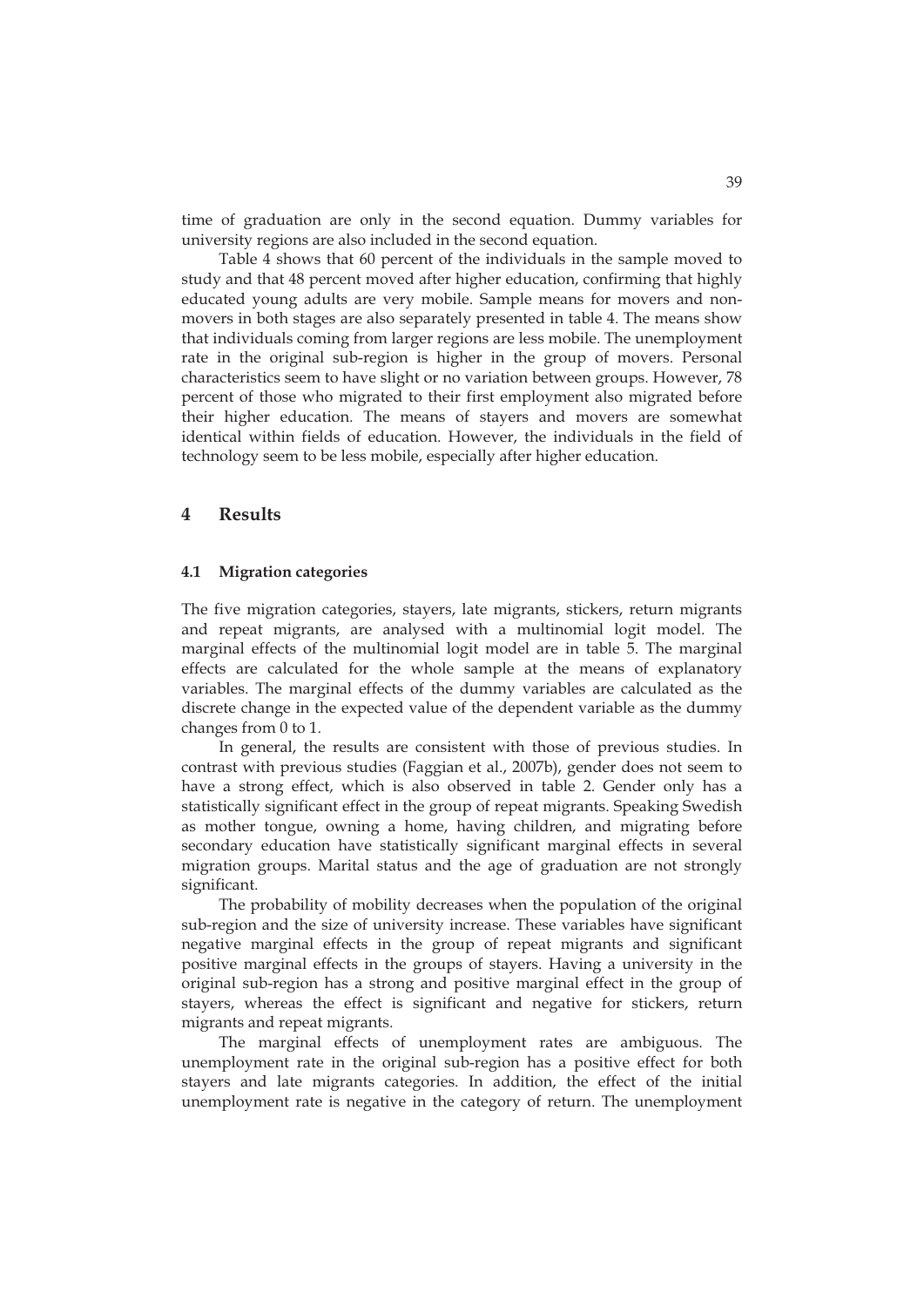rate of the university sub-region has a statistically significant and positive marginal effect in the group of stayers. These results indicate that students and graduates are sticky in terms of unemployment rates. Students and graduates may value living in their home region regardless of the unemployment rate.

| variable                  | 1 stayers    | 2 late       | 3 stickers    | 4 return     | 5 repeat      |
|---------------------------|--------------|--------------|---------------|--------------|---------------|
|                           |              | migrants     |               | migrants     | migrants      |
| woman                     | $-0.011$     | 0.006        | $-0.005$      | $0.024$ **   | $-0.013$      |
|                           | (0.0147)     | (0.0098)     | (0.0117)      | (0.0118)     | (0.0120)      |
| Swedish-speaking          | $-0.031$     | $-0.079$ *** | $-0.091$ ***  | $0.286$ ***  | $-0.084$ ***  |
|                           | (0.0250)     | (0.0148)     | (0.0188)      | (0.0337)     | (0.0225)      |
| age of graduation         | 0.0001       | 0.0004       | $0.006$ **    | $-0.007**$   | $-0.0002$     |
|                           | (0.0034)     | (0.0023)     | (0.0025)      | (0.0025)     | (0.0027)      |
| child(ren)                | 0.026        | $-0.022**$   | $-0.044$ ***  | $0.096$ ***  | $-0.056$ ***  |
|                           | (0.0178)     | (0.0113)     | (0.0132)      | (0.0156)     | (0.0133)      |
| single                    | $-0.026$     | 0.001        | 0.006         | $-0.001$     | 0.019         |
|                           | (0.0160)     | (0.0108)     | (0.0127)      | (0.0138)     | (0.0136)      |
| home owner                | $0.060$ ***  | $-0.024$ **  | $-0.009$      | $0.034$ **   | $-0.063$ ***  |
|                           | (0.0162)     | (0.0103)     | (0.0127)      | (0.0138)     | (0.0130)      |
| migrated before           | $-0.092$ *** | $0.039***$   | $0.040$ ***   | $-0.034$ *** | $0.048$ ***   |
| secondary education       | (0.0153)     | (0.0120)     | (0.0139)      | (0.0131)     | (0.0145)      |
| unemployment rate         | $0.004$ ***  | $0.003$ ***  | $-0.002*$     | $-0.005$ *** | $-0.0004$     |
| (orig. sub-region)        | (0.0015)     | (0.0009)     | (0.0010)      | (0.0011)     | (0.0011)      |
| unemployment rate         | $0.007**$    | 0.001        | $-0.002$      | $-0.004$ **  | $-0.0019$     |
| (univ. sub-region)        | (0.0029)     | (0.0018)     | (0.0022)      | (0.0021)     | (0.0022)      |
| population / 1000         | $0.0005$ *** | $0.0001$ *** | $-0.0006$ *** | $0.0001$ *** | $-0.0002$ *** |
| (orig. sub-region)        | (0.000032)   | (0.00002)    | (0.00003)     | (0.00003)    | (0.00003)     |
| size of university / 1000 | $0.004$ ***  | $-0.002$ *** | $0.007$ ***   | $-0.005$ *** | $-0.004$ ***  |
|                           | (0.0006)     | (0.0004)     | (0.0005)      | (0.0007)     | (0.0007)      |
| university in             | $0.201$ ***  | $0.095***$   | $-0.068$ ***  | $-0.193$ *** | $-0.134$ ***  |
| original sub-region       | (0.0183)     | (0.0117)     | (0.0127)      | (0.0131)     | (0.0134)      |

TABLE 5 Marginal effects and their standard errors of multinomial logit model

 $\frac{x}{p}$  < 0.10; \*\* p < 0.05; \*\*\* p < 0.01

The migration categories can be described according to the marginal effects. Individuals in the most immobile group, stayers, are more likely to own a home, live in a large university region and study at a large university. Late migrants have a higher probability of having a university in their original sub-region and a lower probability of studying at a large university. These findings describe that late migrants are not forced to migrate after secondary education but rather that employment opportunities encourage mobility after higher education.

Swedish-speaking individuals have a remarkably higher probability to of belonging to the group of return migrants. Return migrants are more likely to have children and own a home. In fact, return migrants may actually dwell in their original region at the of time graduation, indicating that having children and owning a home do not increase mobility. Stickers and repeat migrants seem to be quite similar groups. Both groups have a lower probability of having a university in their original sub-region and a higher probability of previous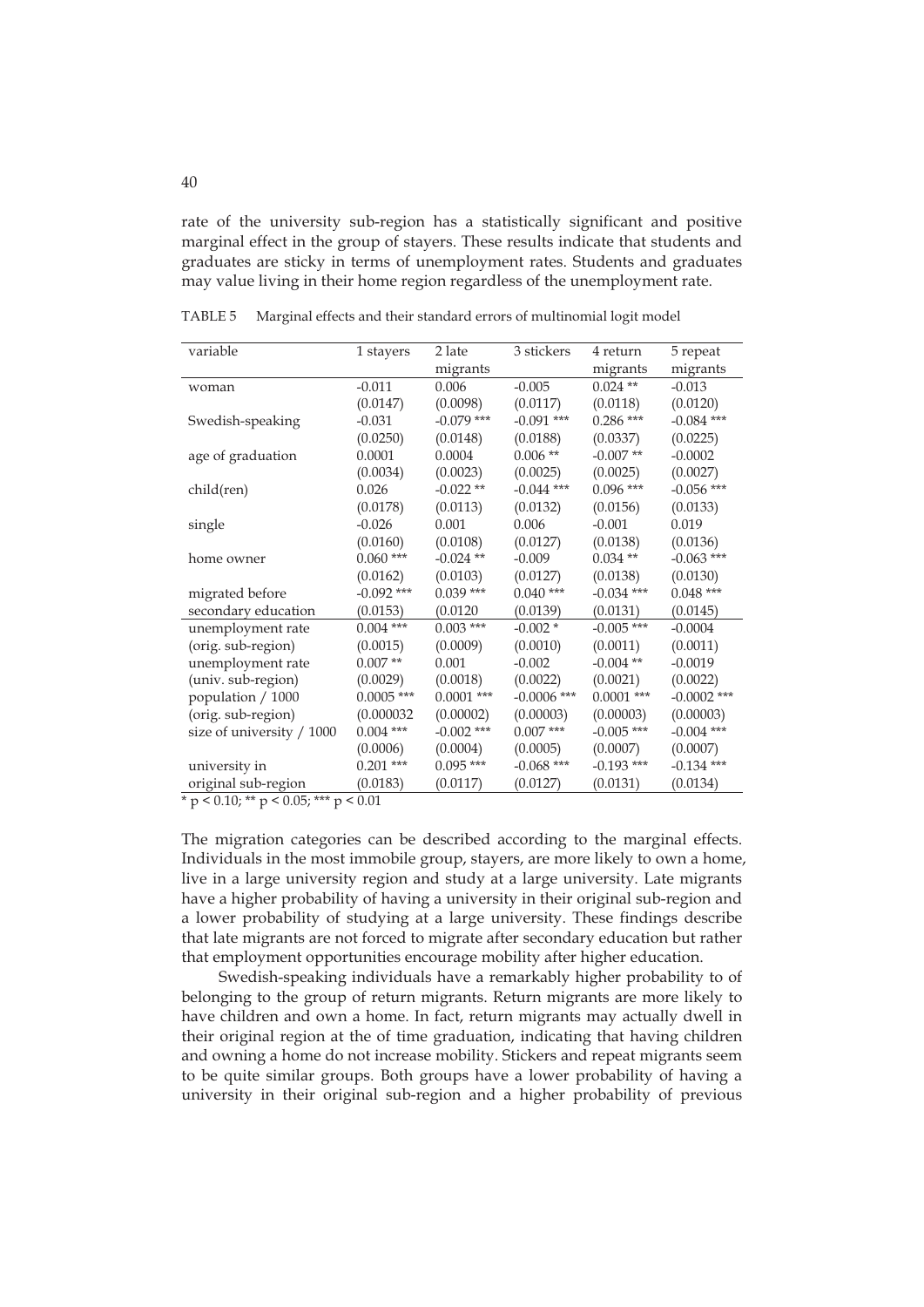migration. The only significant difference is that stickers are more likely to study at a large university whereas repeat migrants are less likely to choose a large university.

## **4.2 Sequential migration decisions**

The probability of migrating from the region of the domicile residence to the region of the university is estimated in the first equation of the bivariate probit model. The coefficients of the model are in table 6.

TABLE 6 Coefficients of bivariate probit model

| variable                                                   | coefficient |       | robust s.e. |
|------------------------------------------------------------|-------------|-------|-------------|
| migration to university region                             |             |       |             |
| constant                                                   | 0.936       | ***   | (0.0780)    |
| woman                                                      | $-0.010$    |       | (0.0437)    |
| Swedish-speaking                                           | 0.294       | ***   | (0.0836)    |
| previous migration                                         | 0.125       | ***   | (0.0448)    |
| university in the original sub-region                      | $-0.705$    | ***   | (0.0419)    |
| unemployment rate (orig. sub-region)                       | $-0.014$    | ***   | (0.0028)    |
| population / 1000 (orig. sub-region)                       | $-0.002$    | ***   | (0.0001)    |
| fields of education (ref. science)                         |             |       |             |
| education                                                  | 0.240       | ***   | (0.0820)    |
| arts                                                       | 0.226       | ***   | (0.0795)    |
| business and economics                                     | 0.268       | ***   | (0.0817)    |
| law and social sciences                                    | 0.240       | ***   | (0.0857)    |
| technology                                                 | 0.186       | $***$ | (0.0733)    |
| medicine                                                   | 0.308       | ***   | (0.0974)    |
| other                                                      | 0.538       | ***   | (0.0850)    |
| migration after higher education                           |             |       |             |
| constant                                                   | $-1.192$    | ***   | (0.2168)    |
| woman                                                      | $-0.036$    |       | (0.0425)    |
| Swedish-speaking                                           | 0.204       | **    | (0.0800)    |
| previous migration                                         | 0.094       | **    | (0.0439)    |
| age of graduation                                          | $-0.009$    |       | (0.0073)    |
| child(ren)                                                 | 0.064       |       | (0.0450)    |
| single                                                     | 0.037       |       | (0.0422)    |
| home owner                                                 | $-0.111$    | ***   | (0.0414)    |
| migrated to study                                          | 0.512       | ***   | (0.0782)    |
| fields of education (ref. science)                         |             |       |             |
| education                                                  | 0.395       | ***   | (0.0800)    |
| arts                                                       | 0.266       | ***   | (0.0791)    |
| business and economics                                     | 0.343       | ***   | (0.0830)    |
| law and social sciences                                    | 0.246       | ***   | (0.0843)    |
| technology                                                 | 0.003       |       | (0.0818)    |
| medicine                                                   | 0.373       | ***   | (0.0944)    |
| other                                                      | 0.907       | ***   | (0.0899)    |
| dummies for university regions                             |             |       |             |
| $p = 0.188$ , Wald test of $p=0$ , $\chi^2(1) = 13.66$ *** |             |       |             |

 $*$  p < 0,1;  $*$  p < 0,05;  $*$   $*$  p < 0,01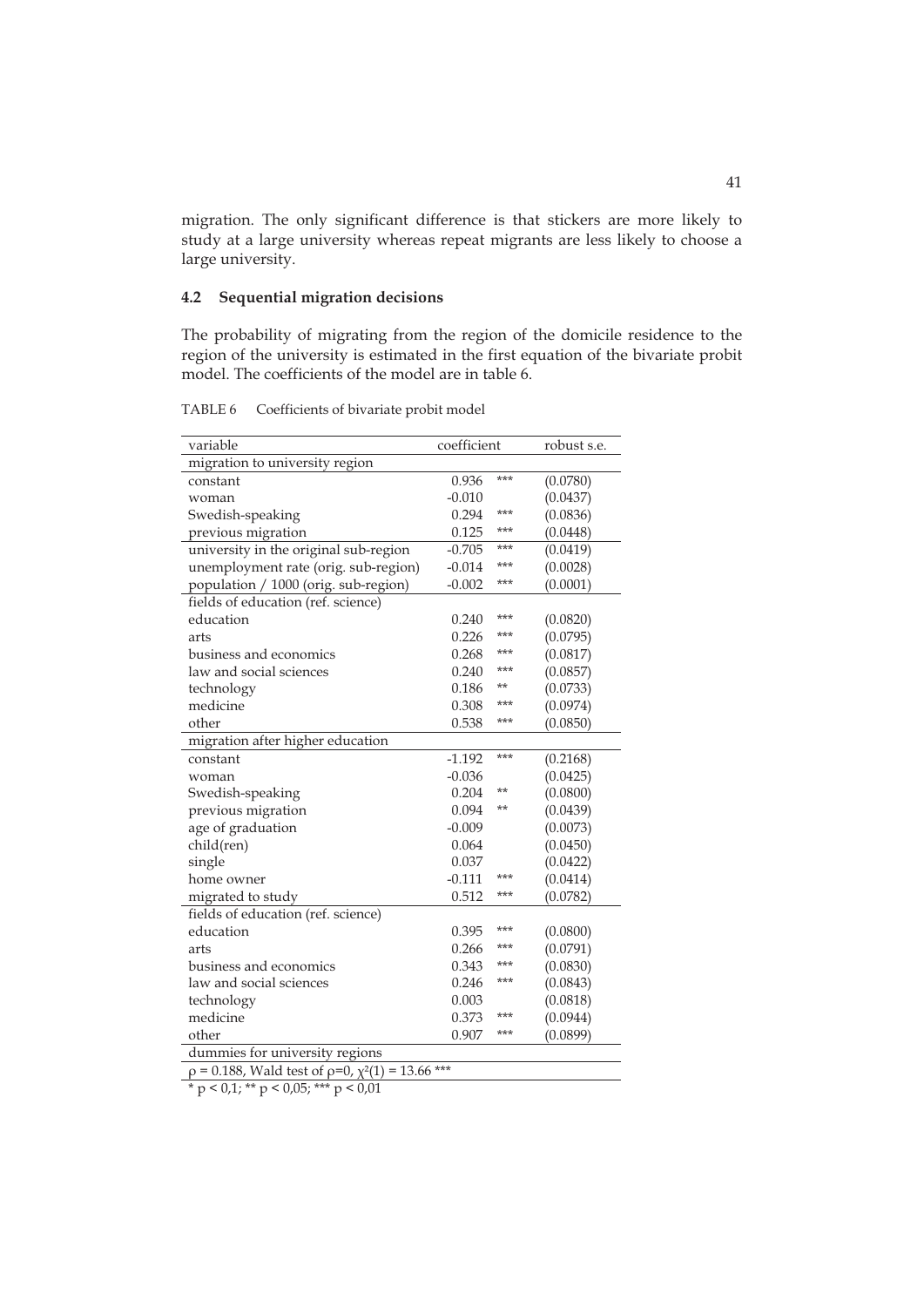Consistent with the results of multinomial logit model, the coefficient of gender is insignificant. Previous migration and speaking Swedish increase the probability of migration before higher education. Having a university in the original sub-region and living in a large region obviously decrease the probability of moving before higher education. These findings seem to indicate that young people in the Uusimaa metropolitan region are immobile. Unexpectedly, the unemployment rate has a negative effect on migration. The fields of education have statistically significant effects compared to the reference category. The results indicate that students in the field of science are the least mobile, which may reflect the large supply of education in this field.

In the second equation, the decision to migrate from higher education to first employment is analysed. Gender, the age of graduation, having children, and being single do not reach statistical significance. Owning a home decreases the probability of migration. Previous migration history, before secondary education and before higher education, increases the probability of migration after higher education, which is consistent with previous evidence (Faggian et al., 2007a). All fields of education and regional dummies are statistically significant. The results show that graduates in the field of technology and science are the least mobile, implying that these individuals find sufficient labour market opportunities in their university regions.

#### **4.3 Regional probabilities**

Figures 1 and 2 present the predicted probabilities of four different migration combinations by university region. The predicted probabilities of choice combinations are computed for every individual in the sample. The presented figures are average probabilities across the sample conditioning the university region and the age of graduation. The averages are calculated among men who graduated at the age of 27 and among women who graduated Unthe age of 26.<sup>3</sup> The field of education cannot be defined because the supply of education varies according to region. The regional differences are mainly statistically significant.4 The probabilities for women in South Karelia are not valid because the number of observation is very small. In general, the gender differences are modest. Regional differences seem slightly more pronounced for men.

The most obvious result is that the probability of staying to study and staying to work is almost 0.5 in the metropolitan region. The probabilities of migrating to study and stay to work are quite equal, around 31 percent, in the North Ostrobothnia and in the metropolitan region. Universities in these regions seem to succeed best at accumulating regional human capital, but the active regional labour market also has a strong influence.

 $\overline{3}$ In the sample, 27 years is the mode value of the age of graduation for men and 26 for women.

<sup>&</sup>lt;sup>4</sup> The probabilities and their 95 percent confidence intervals are available in the appendix.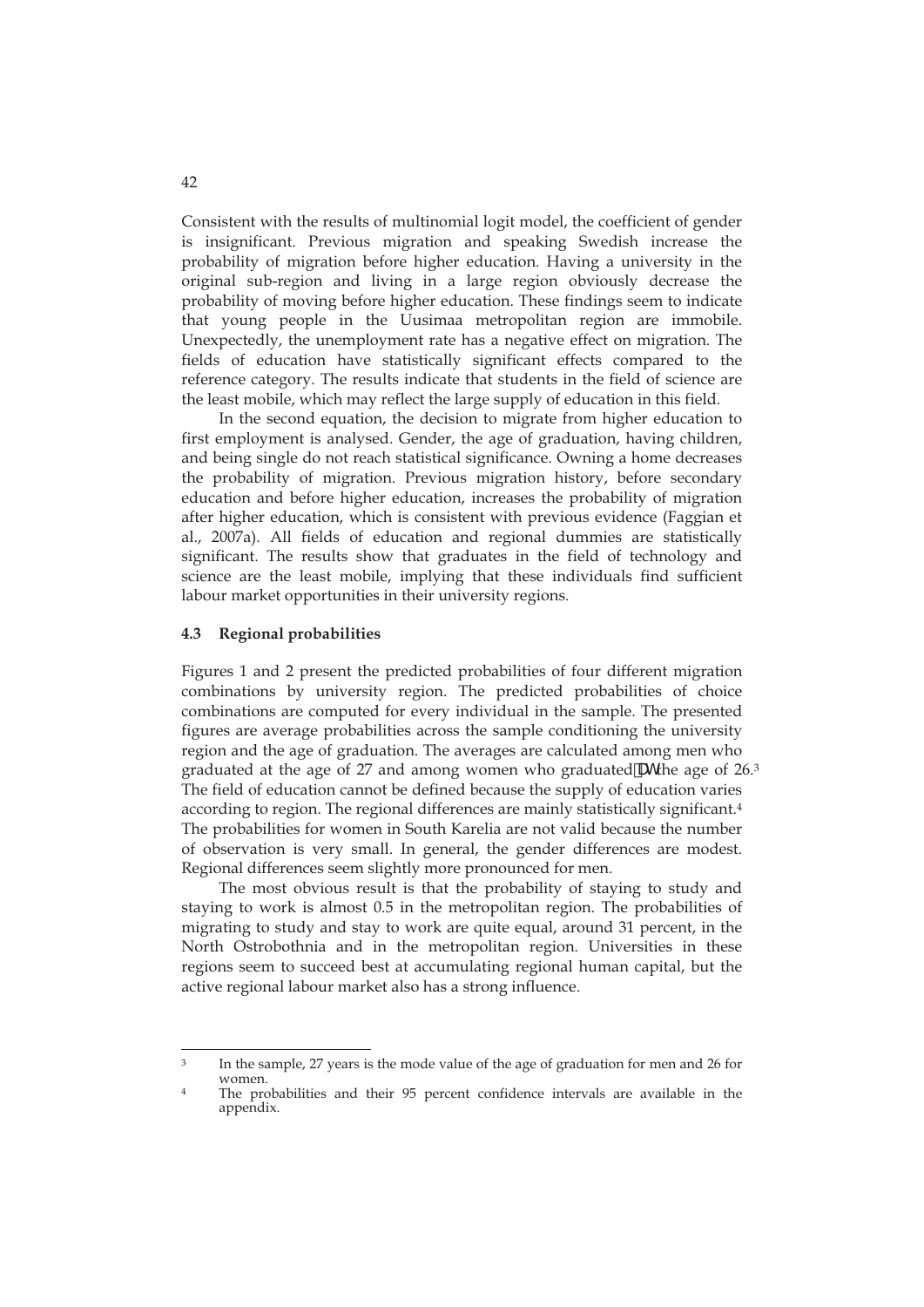

FIGURE 1 Predicted probabilities for men



FIGURE 2 Predicted probabilities for women

43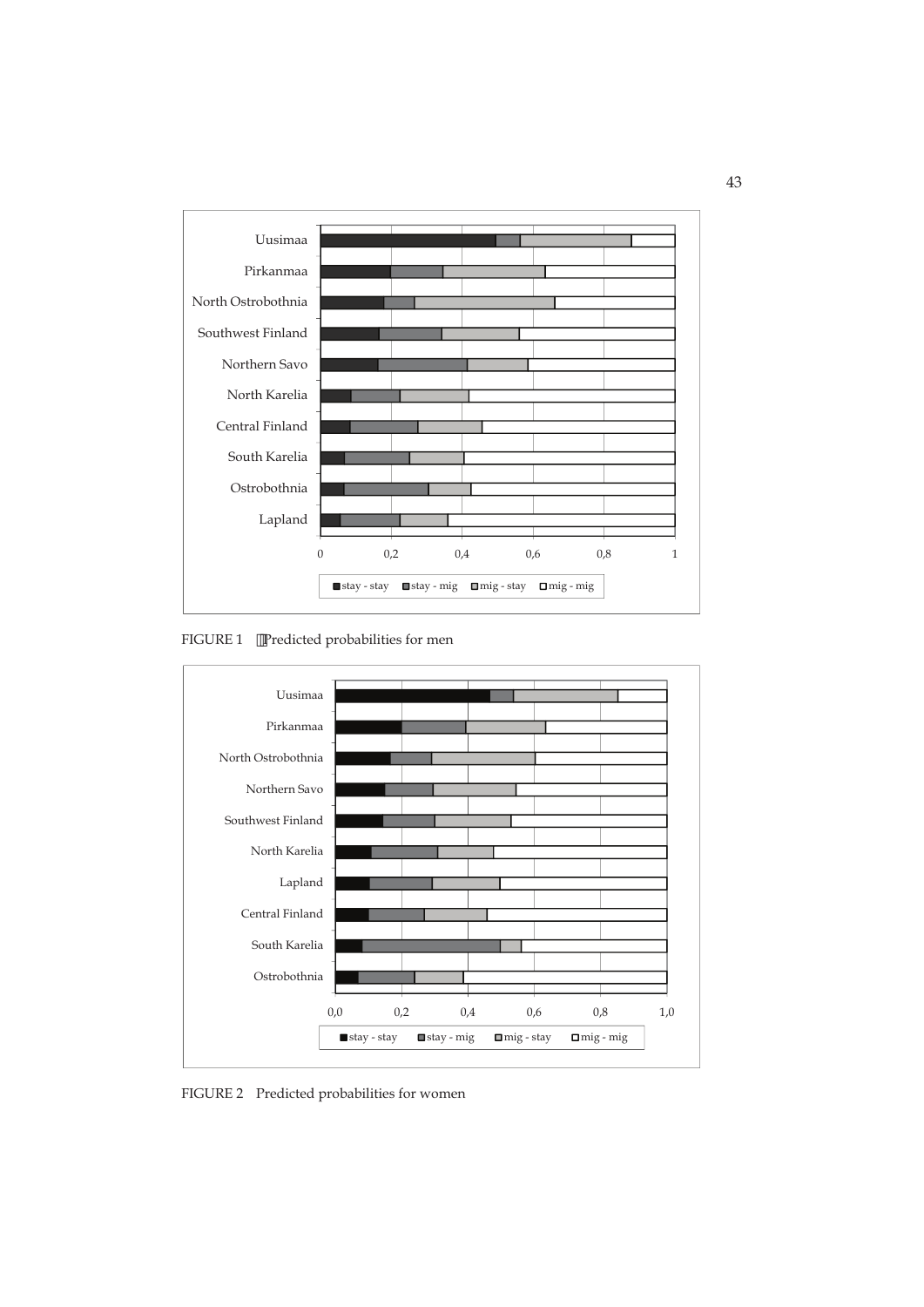The probability of staying to study and staying to work is less than 0.10 in five regions. The probability of repeated migration is consistenly over 0.5 in the same five regions, in North Karelia, Central Finland, Ostrobothnia, Lapland and South Karelia. These five regions can be distinguished from the probabilities of both men and women, although the order of regions varies. It is relevant to ask how well universities in these five regions meet the regional needs for education opportunities and the demand for skilled labour.

In order to understand these differences, a more precise picture is needed. The supply of university education might offer an explanation to the profile of these five regions. The university in South Karelia only offers education in the fields of technology and business. Universities in Ostrobothnia and Lapland also have a limited number of faculties. North Karelia and Lapland are peripheral areas in Finland, which indicates that geography is also a relevant factor. The outlier in this group seems to be Central Finland that is centrally located and has a multidisciplinary university. The number of students there (table 1) is fifth highest among the ten regions. Central Finland attracts young people nationally and educates labour for all regional labour markets. However, the university's contribution to the regional human capital stock seems to be relatively low. The probabilities indicate that in addition to education opportunities and previous migration, the active labour market is a significant factor in migration decisions.

## **5 Conclusion**

The aim of the paper was to describe the migrant and non-migrant university students and graduates and to analyse how personal and regional characteristics affect migration decisions. Migration patterns were described with the multinomial logit model, and sequential migration decisions before and after higher education were analysed with the bivariate probit model. In addition, the regional disparities in the probabilities of migration patterns were discussed.

The results of both models are consistent with the previous findings. The results show that migration in the past increases the probability of migrating later, as was expected. The effects of regional economical conditions were ambiguous. Fields of education and university regions significantly affect the probability of migration.

The results show that the metropolitan area, the Uusimaa region, is an exceptional case. In this region, the university students and graduates are significantly less mobile before and after higher education than individuals in other regions. According to the results of the bivariate probit model, living in the large region decreases the probability of migration. As the metropolitan area is undoubtedly the largest centre in Finland, it attracts and retains skilled labour. This concentration tendency is a very typical pattern in Finnish labour migration, especially for university graduates. Indeed, those who are originally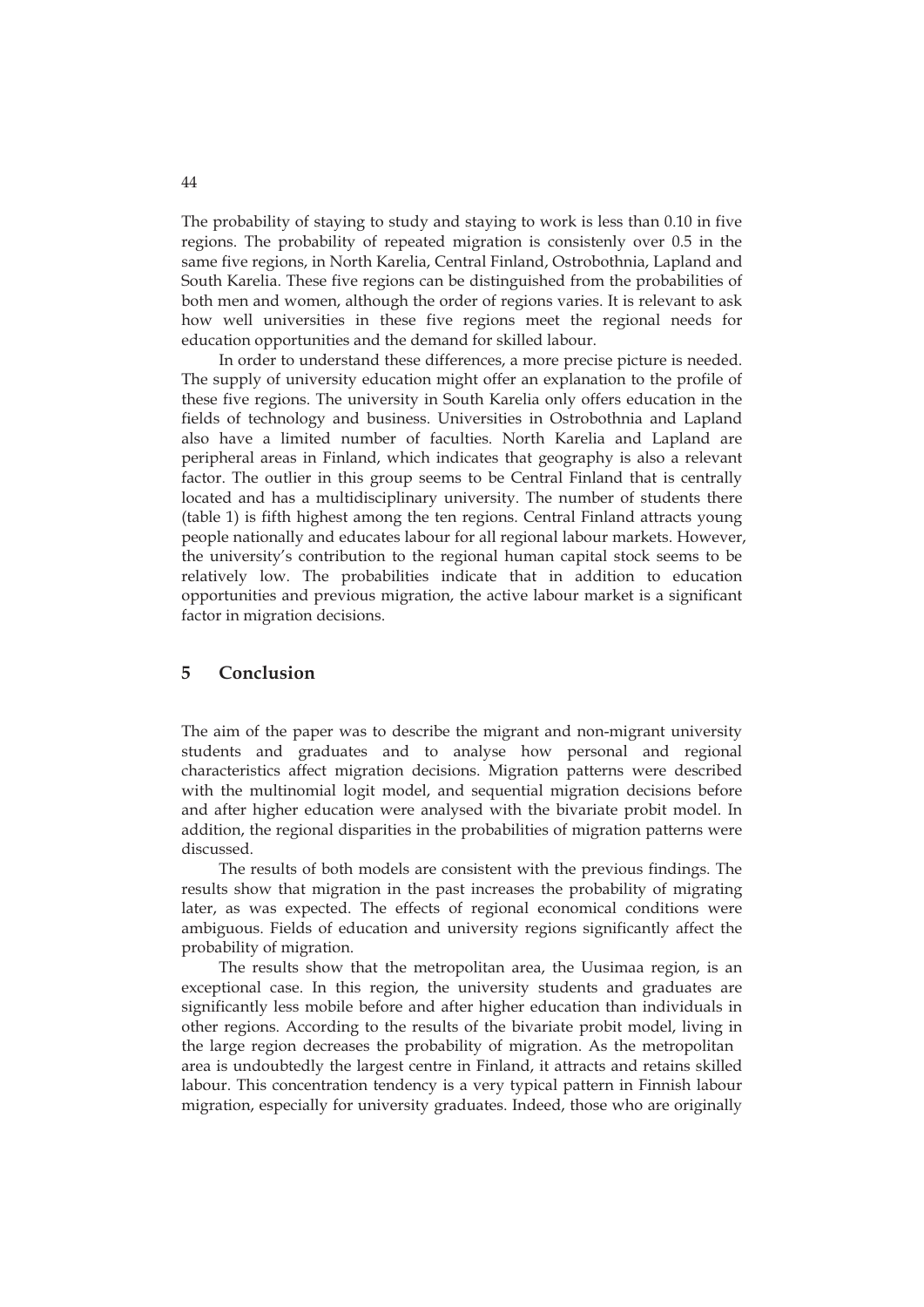from the metropolitan area have no incentive to migrate either to study or to work.

The examined data confirm that migration before and after higher education is frequent. Universities attract talented young people to their regions when young people tend to move to study. However, universities' ability to contribute skilled labour for regional needs is limited because migration redistributes university graduates after higher education. Apparently, all universities educate labour for the demand of the metropolitan area. Young adults assess both educational opportunities and labour market incentives when making migration decisions.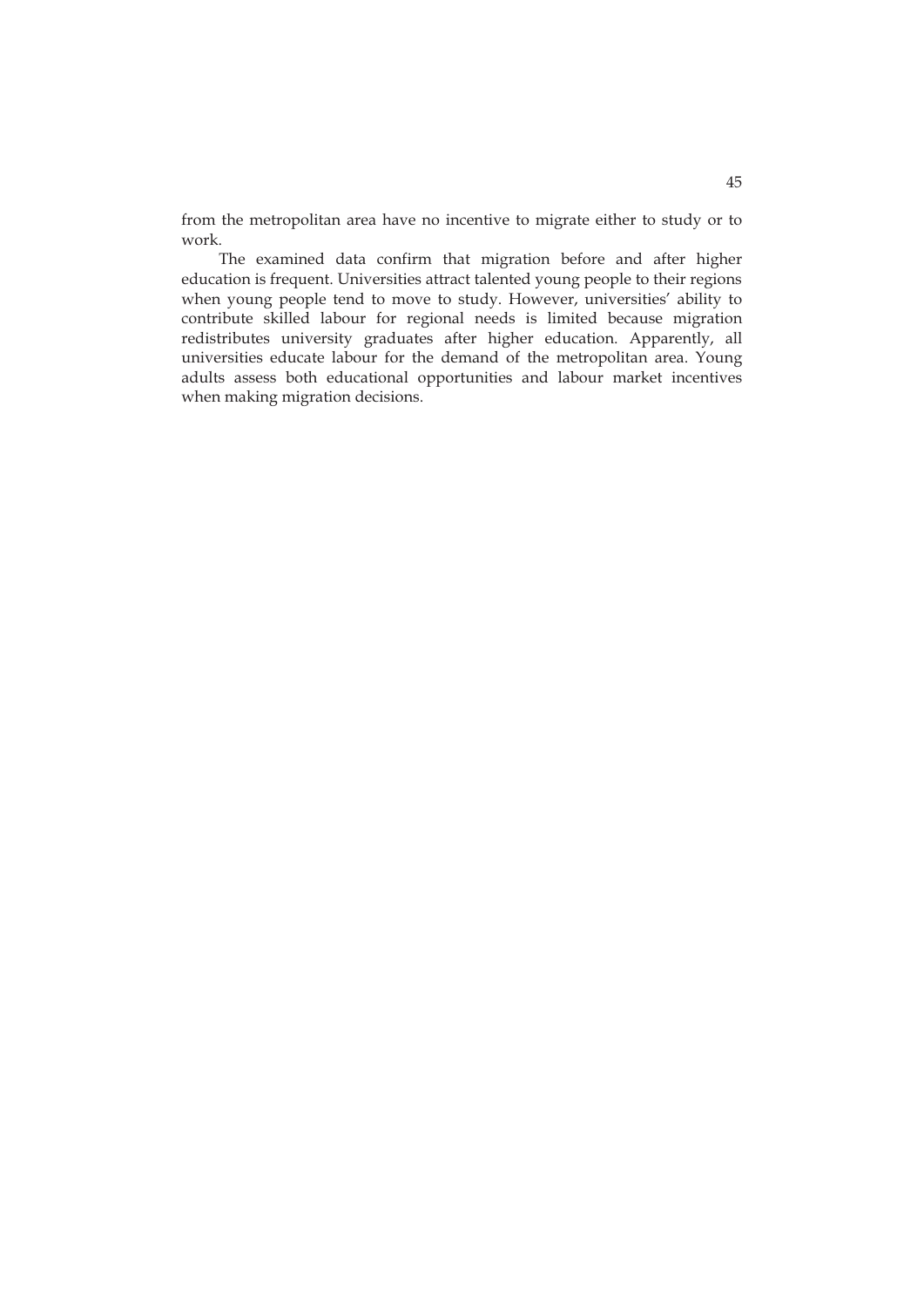#### **REFERENCES**

- Bound. J., Groen, J., Kézdi, G. & Turner, S. 2004. Trade in university training: cross-state variation in the production and stock of college educated labor. Journal of Econometrics 212, 143-173
- Faggian, A. & McCann, P. 2006. Human capital flows and regional knowledge assets: a simultaneous equation approach. Oxford Economic Papers 52, 475-500.
- Faggian, A. & McCann, P. 2009. Human capital, graduate migration and innovation in British regions. Cambridge Journal of Economics 33, 317-333.
- Faggian, A., McCann, P. & Sheppard, S. 2007a. Human capital, higher education and graduate migration: An analysis of Scottish and Welsh students. Urban Studies 44, 2511-2528.
- Faggian, A., McCann, P. & Sheppard, S. 2007b. Some evidence that women are more mobile than men: Gender differences in U.K. graduate migration behaviour. Journal of Regional Science 47 (3), 517-539.
- Faggian, A., McCann, P. & Sheppard, S. 2006. An analysis of ethnic defferences in UK graduate migration behaviour. Annals of Regional Science 40 (2), 461-471.
- Gottlieb, P. D. & Joseph, G. 2006. College-to-work Migration of Technology Graduates and Holders of Doctorates within the United States. Journal of Regional Science 46, 627-659.
- Greene, W. H. 2003. Econometric Analysis (5th ed.). Prentice Hall.
- Groen, J. A. 2004. The effect of college location on migration of college educated labor. Journal of Econometrics 121, 125-142.
- Haapanen, M. & Tervo, H. 2009. Cumulative inertia or cumulative stress? Migration Behaviour of Finnish graduates. Migration Letters 6, 83-90.
- Hansen, S. B, Ban, C. & Huggins, L. 2003. Explaining the "Brain Drain" from Older Industrial Cities: The Pittsburgh Region. Economic Development Quarterly 17, 132-147.
- Kodrzycki, Y. K. 2001. Migration of Recent College Graduates: Evidence from the National Longitudinal Survey of Youth. New England Economic Review, Jan/Feb 2001, 13-34.
- Lucas, R. 1988. On the Mechanics of Economic Development. Journal of Monetary Economics 22, 3-42.
- Romer, P. M. 1990. Endogenous Technological Change. Journal of Political Economy 98, 71-102.
- Sjaastad, L. 1962. Costs and Returns of Human Migration. Journal of Political Economy 70 (5:2), 80-93.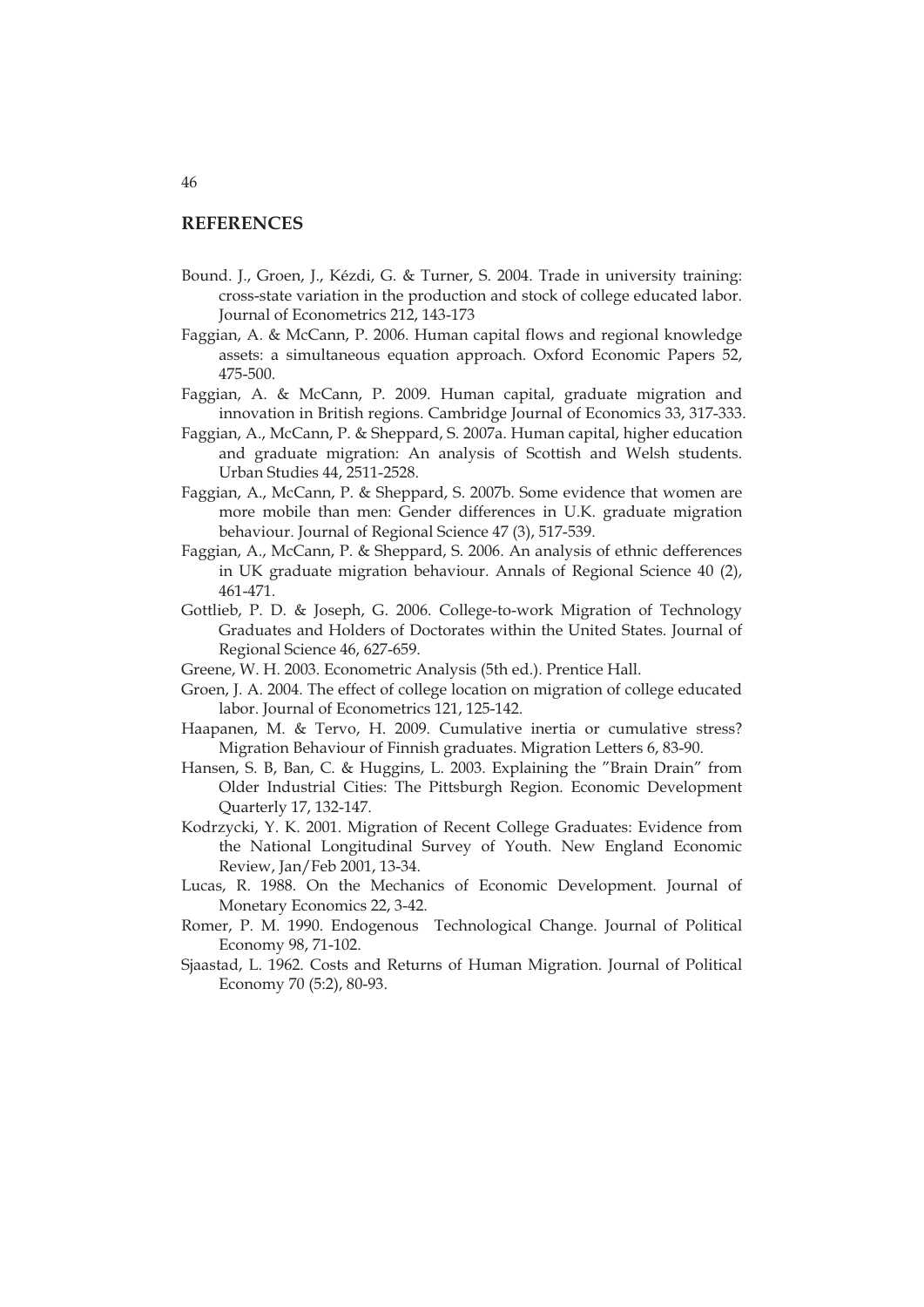## **APPENDIX**

| region       |     | man   | 95% C.I. |       | woman | 95% C.I. |       |
|--------------|-----|-------|----------|-------|-------|----------|-------|
| $\mathbf{1}$ | p00 | 0.494 | 0.450    | 0.537 | 0.465 | 0.419    | 0.510 |
|              | p01 | 0.070 | 0.063    | 0.077 | 0.072 | 0.066    | 0.079 |
|              | p10 | 0.313 | 0.281    | 0.345 | 0.315 | 0.283    | 0.346 |
|              | p11 | 0.123 | 0.104    | 0.142 | 0.148 | 0.125    | 0.171 |
| $\sqrt{2}$   | p00 | 0.165 | 0.130    | 0.200 | 0.143 | 0.120    | 0.165 |
|              | p01 | 0.177 | 0.141    | 0.214 | 0.157 | 0.135    | 0.180 |
|              | p10 | 0.219 | 0.193    | 0.245 | 0.230 | 0.213    | 0.247 |
|              | p11 | 0.439 | 0.385    | 0.493 | 0.470 | 0.436    | 0.504 |
| 6            | p00 | 0.198 | 0.169    | 0.227 | 0.199 | 0.170    | 0.229 |
|              | p01 | 0.147 | 0.122    | 0.173 | 0.194 | 0.159    | 0.230 |
|              | p10 | 0.289 | 0.265    | 0.312 | 0.241 | 0.213    | 0.269 |
|              | p11 | 0.366 | 0.332    | 0.400 | 0.366 | 0.325    | 0.407 |
| 9            | p00 | 0.068 | 0.057    | 0.079 | 0.081 | 0.005    | 0.156 |
|              | p01 | 0.184 | 0.128    | 0.240 | 0.417 | $-0.062$ | 0.895 |
|              | p10 | 0.153 | 0.126    | 0.181 | 0.063 | $-0.034$ | 0.160 |
|              | p11 | 0.595 | 0.542    | 0.648 | 0.439 | $-0.024$ | 0.903 |
| 11           | p00 | 0.162 | 0.079    | 0.246 | 0.149 | 0.101    | 0.197 |
|              | p01 | 0.252 | 0.102    | 0.402 | 0.146 | 0.103    | 0.189 |
|              | p10 | 0.171 | 0.096    | 0.247 | 0.250 | 0.211    | 0.289 |
|              | p11 | 0.414 | 0.258    | 0.571 | 0.455 | 0.382    | 0.528 |
| 12           | p00 | 0.086 | 0.059    | 0.113 | 0.107 | 0.086    | 0.129 |
|              | p01 | 0.138 | 0.116    | 0.161 | 0.201 | 0.158    | 0.245 |
|              | p10 | 0.194 | 0.148    | 0.241 | 0.168 | 0.144    | 0.193 |
|              | p11 | 0.581 | 0.511    | 0.651 | 0.523 | 0.471    | 0.575 |
| 13           | p00 | 0.083 | 0.058    | 0.108 | 0.100 | 0.082    | 0.117 |
|              | p01 | 0.192 | 0.100    | 0.284 | 0.169 | 0.136    | 0.202 |
|              | p10 | 0.181 | 0.127    | 0.235 | 0.189 | 0.167    | 0.212 |
|              | p11 | 0.544 | 0.459    | 0.629 | 0.542 | 0.500    | 0.585 |
| 15           | p00 | 0.066 | 0.029    | 0.104 | 0.068 | 0.055    | 0.082 |
|              | p01 | 0.239 | 0.045    | 0.432 | 0.171 | 0.135    | 0.207 |
|              | p10 | 0.120 | 0.065    | 0.175 | 0.147 | 0.125    | 0.169 |
|              | p11 | 0.575 | 0.387    | 0.763 | 0.614 | 0.572    | 0.655 |
| 17           | p00 | 0.179 | 0.146    | 0.212 | 0.166 | 0.138    | 0.194 |
|              | p01 | 0.086 | 0.072    | 0.101 | 0.125 | 0.101    | 0.149 |
|              | p10 | 0.396 | 0.361    | 0.430 | 0.312 | 0.283    | 0.341 |
|              | p11 | 0.339 | 0.301    | 0.377 | 0.398 | 0.361    | 0.435 |
| 19           | p00 | 0.056 | 0.033    | 0.079 | 0.102 | 0.071    | 0.133 |
|              | p01 | 0.169 | 0.080    | 0.258 | 0.191 | 0.084    | 0.297 |
|              | p10 | 0.135 | 0.089    | 0.181 | 0.204 | 0.139    | 0.268 |
|              | p11 | 0.640 | 0.564    | 0.716 | 0.504 | 0.400    | 0.607 |

TABLE A1 Predicted probabilities and their 95% confidence intervals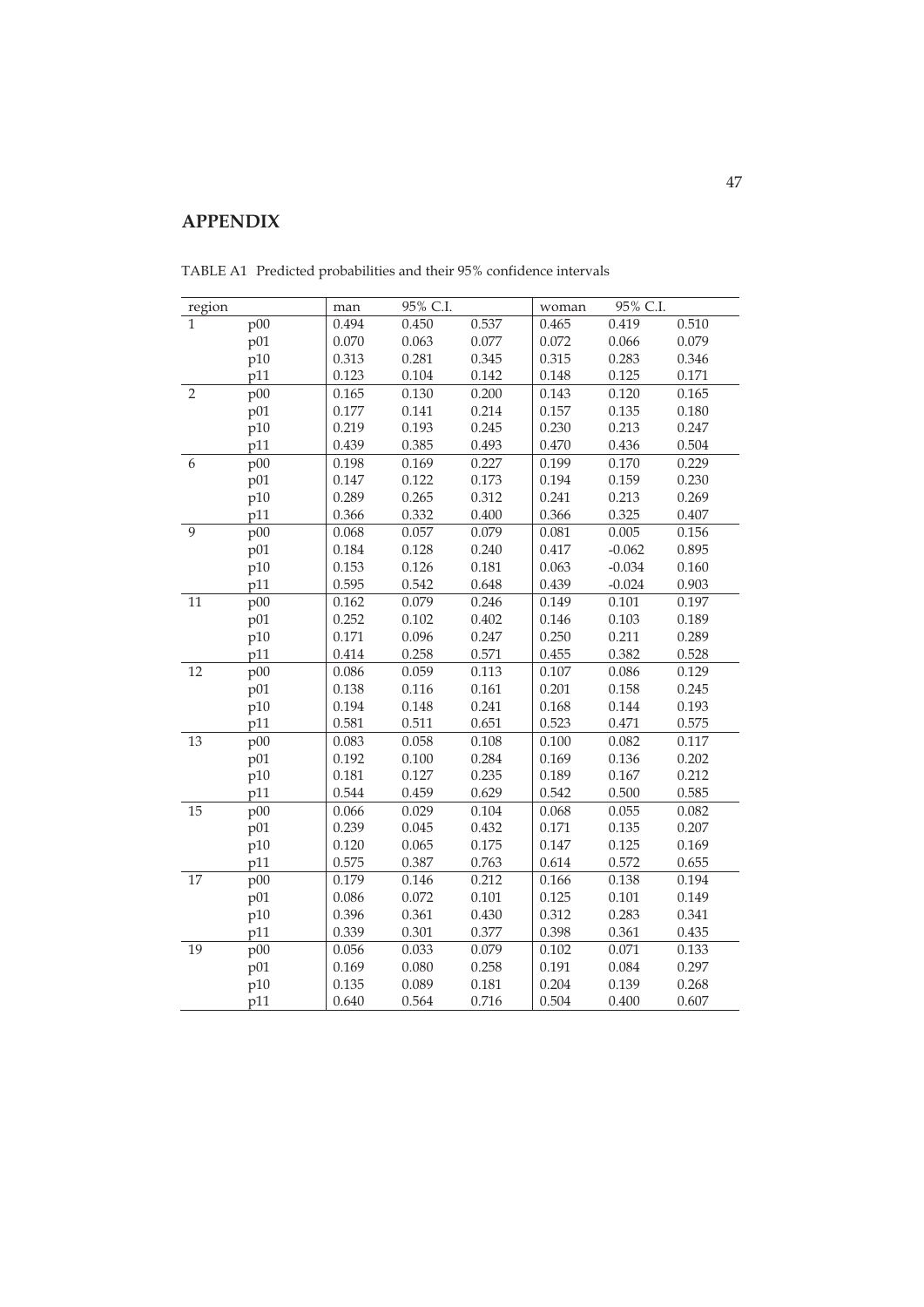## **CHAPTER 4 MIGRATION AND HOUSEHOLD INCOME: EMPIRICAL EVIDENCE ON FINNISH FAMILIES1**

#### **Abstract**

-

A family maximises lifetime household welfare in migration decisions in the family migration framework (Sjaastad, 1962; Mincer, 1978). Consequently, migration should have a positive outcome on household even though the outcomes may be asymmetrical between family members. This study examines the effect of migration on household income. In addition, the effect of migration on women's income is studied to detect whether the effect varies along with woman's share of household income. The study focuses on economically active households and inter-regional migration, and uses Finnish micro-level data from 1998 to 2004. The effect of migration on household income is analysed using a treatment effect model to control for endogenous migration decision. The results show that the income of migrating households grows more quickly than income in non-migrant households. Migration also has a positive effect on a woman's income growth regardless of her relative earnings in a family.

keywords: migration, gender, household income

<sup>1</sup> I would like to thank Hannu Tervo, Mika Haapanen, Jaakko Pehkonen, Ari Hyytinen, Sanna-Mari Hynninen, and the participants of the Annual meeting of Finnish Economists in 2009 and the participants of ERSA 2008 congress for their helpful comments and suggestions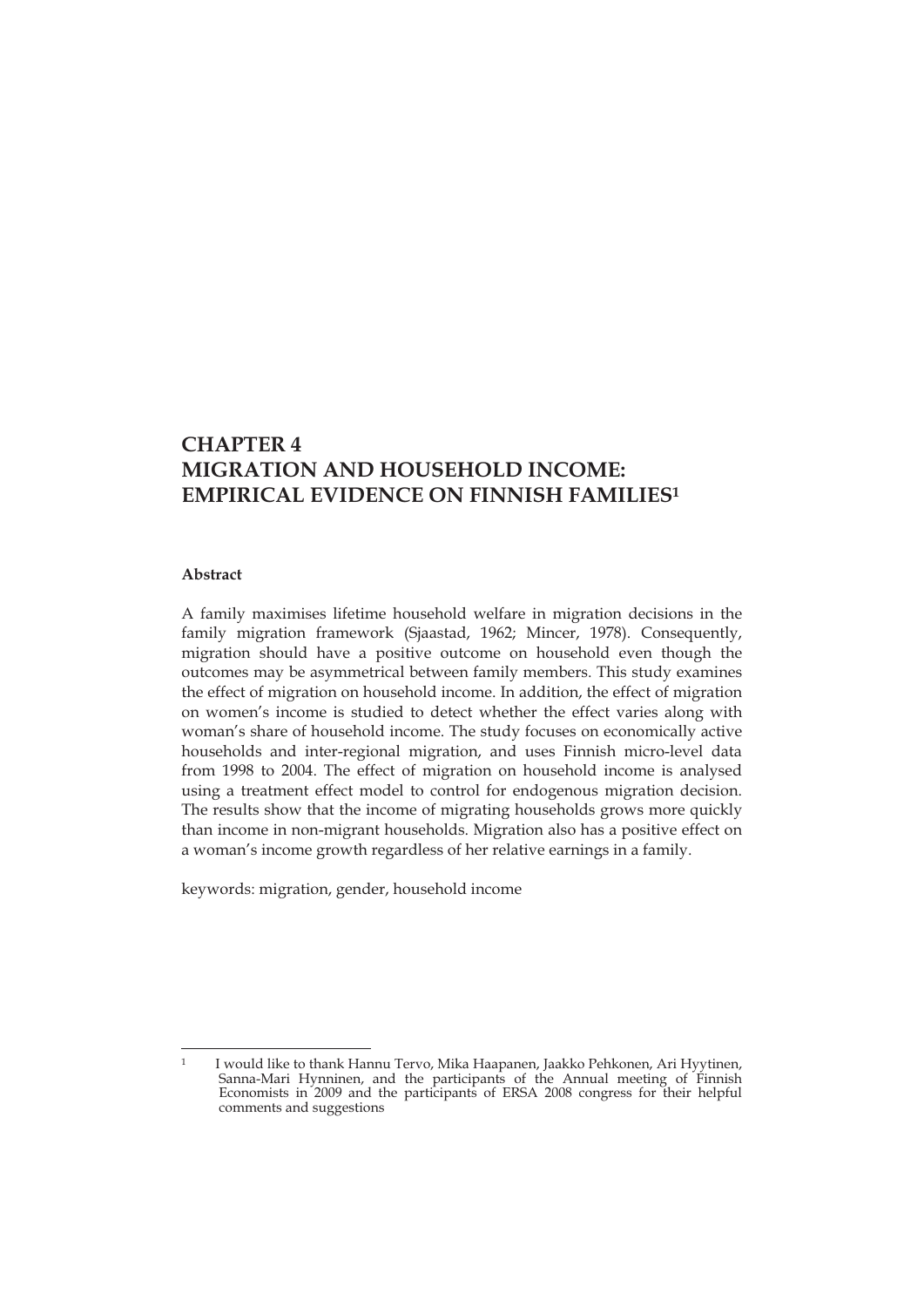## **1 Introduction**

Migration has been considered an investment in future utility (Sjaastad, 1962). Therefore, migration should have a positive outcome. The labour market outcomes of migration have been widely examined. Some studies (Lehmer & Möller, 2008; Nakosteen & Westerlund, 2004; Pekkala, 2002; Yankow, 2003) have noted a positive effect of migration on income level and income growth, whereas other studies (Axelsson & Westerlund, 1998; Détang-Dessendre et al., 2004) have observed no effect.

In the family migration framework, migration decisions are made according to the net gain of the whole household (Mincer, 1978). Outcomes may be asymmetric between family members if a wife or husband moves against her or his personal benefit. Several studies have discovered that the effects of migration on men and women are different. Indeed, women have appeared to encounter weaker outcomes of migration than men (Boyle et al., 2001; Nilsson, 2001; Cooke, 2003).

This paper examines the effect of migration on household income in Finland. According to the human capital model of migration, the effect is assumed to be positive. In addition, the effect of migration on women's income is studied with the aim of detecting whether this effect varies along with women's relative earnings within a family. Do primary wage-earners and secondary wage-earners gain equally from migration? This study focuses on economically active households and examines inter-regional migration motivated by labour market factors.

Most Finnish households experience a family migration decision. The female labour force participation rate and the proportion of women in higher education are high in Finland. In 1998, women's employment rate was 63.1 percent, and in 2004, it was 65.5 percent, while men's employment rate in 1998 was 66.9 percent and in 2004 was 68.9 percent. Finnish women actively participate in the labour market, and most households have two earners. Consequently, it seems rational to assume that household migration decisions are based on joint decision-making, in which the preferences of all family members are balanced. Indeed, Finnish households are an interesting sample for exploring family migration. Although Finnish women actively participate in the labour market, women earn lower wages, and the labour market is gendersegregated. This inequality may affect migration decisions within families and cause asymmetrical outcomes for men and women.

The spatial concentration of the Finnish labour force is another important motive for studying the outcomes of inter-regional mobility. Finland is a geographically large country, but its population has been increasingly concentrated in a few central regions during recent decades. Around 26 percent of the Finnish population lived in the metropolitan region in 2001. The three biggest regions account for 44 percent of the total population. Therefore, it is

62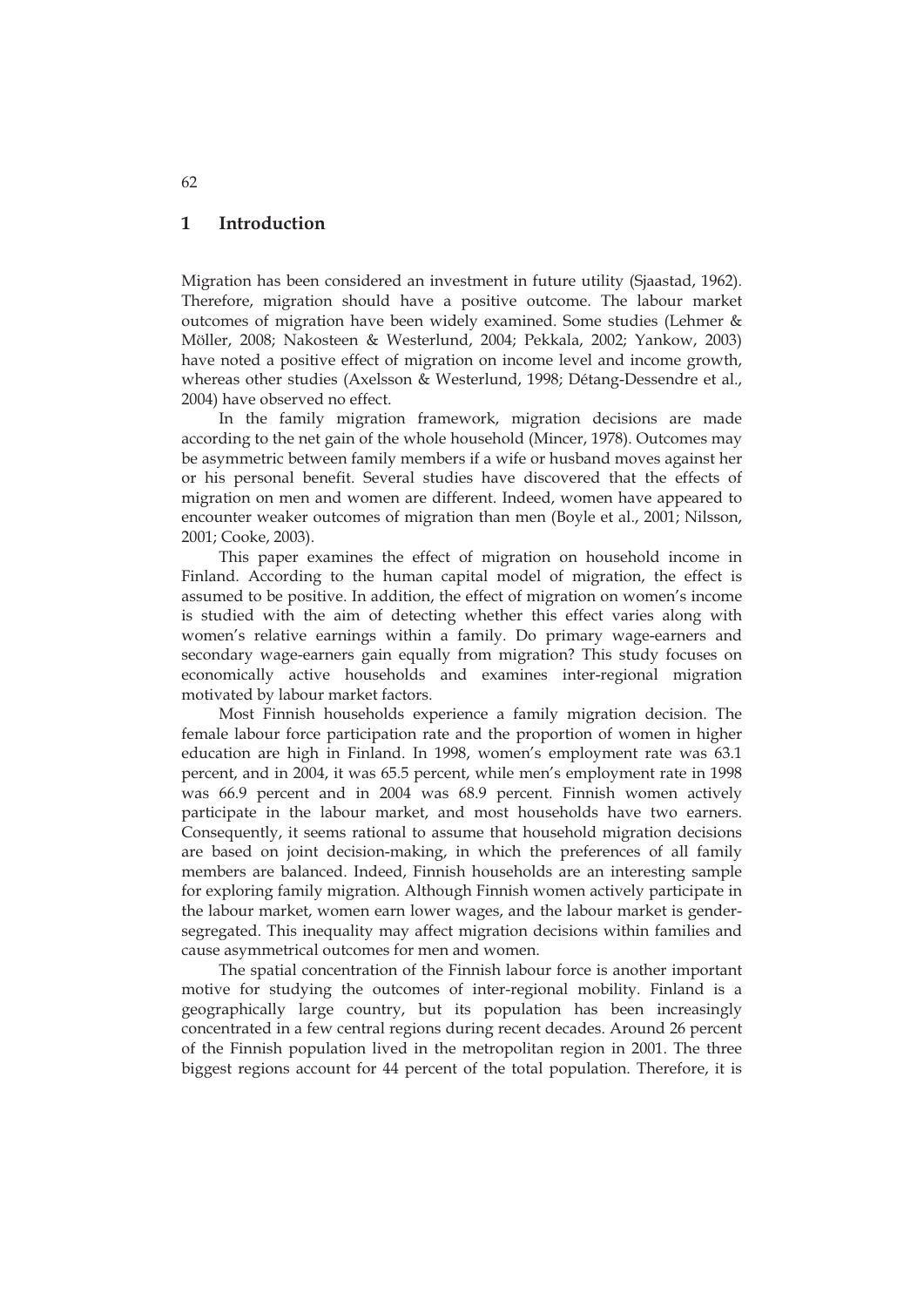interesting to test whether this rapidly developing concentration has been advantageous for households.

Finnish micro-level data from 1998 to 2004 containing matched married and cohabiting couples are used in this study. The earnings of both spouses are available in the data. Therefore, household income, the income of men and women and relative income shares can be investigated. The effects of migration on household income are analysed using a treatment effect model to control for endogenous migration decisions.

The remainder of this paper is organised as follows. Previous empirical evidence is reviewed in the next section. The data and treatment effect model are described in the third section. The descriptive statistics on employment and household income are in the section four. The results regarding household income and women's income are presented and discussed in section five. Section six concludes.

## **2 Previous evidence on the effects of migration**

The human capital model of migration was first introduced by Sjaastad (1962). This model sees migration desicion as an investment decision in which individuals estimate their lifetime utility. Change in future income and relocation costs are then compared. In addition, regional price level and psychological costs and benefits also affect the lifetime utility. Empirical findings are fairly consistent with the human capital model of migration. Pekkala (2002), Yankow (2003), Nakosteen and Westerlund (2004) and Lehmer and Möller (2008) noted that migration has had a positive effect on income level. Migration did not affect income change instantly after migration, but income growth was higher a few years after migration. However, migration did not increase the income level of young people during the early stages of their professional life. These studies did not apply the family migration framework.

In Mincer's (1978) framework for family migration, a family's common gain is assessed in migration decisions. The decision-making process may create a situation wherein an individual's preferences are in contradiction with the benefit of the whole family. If a family member moves or stays against his or her personal benefit, he or she is a tied mover or a tied stayer. The family migration framework has been criticised because empirical studies have discovered gendered effects of migration. The gender role model (Cooke, 2003) states that family migration decisions are made not according to the relative earning potential of spouses but rather according to the husband's employment opportunities.

Empirical migration studies are increasingly focusing on family migration. The effect of migration on employment in households has also been studied, but the results are ambiguous. Cooke and Bailey (1996) observed that migration had no effect on employment for men but had a positive effect for women. Boyle et al., (2001) noted that both male and female long-distance migrants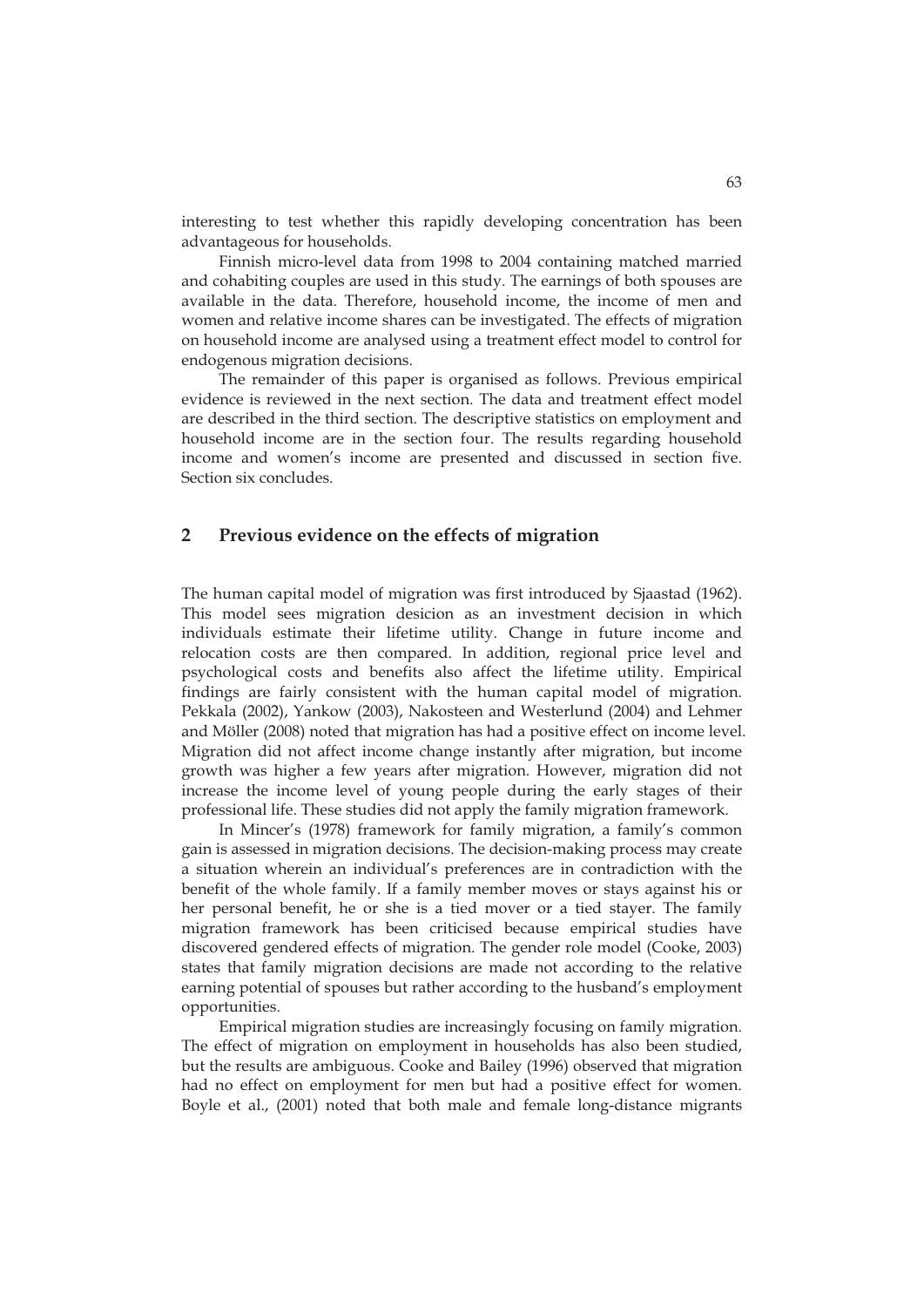were more often unemployed or inactive than those who stayed. Nivalainen (2005) observed that moving had a negative effect on the wife but no effect on the employed husband. Women may have sacrificed their employment opportunities in the context of family migration.

Axelsson and Westerlund (1998) examined the income change of Swedish households from 1978 to 1990. Men's higher education had a significant positive effect on the probability of long-distance migration. The results showed that migration did not affect income. Women's real income increased regardless of their migration decisions along with the increase in working hours during the observed period. The researchers concluded that families prioritize the husband's career. Nilsson (2001) focused on the earnings of young men and women in Sweden from 1990 to 1995. The aim of the research was to determine whether migration affects the earnings of men and women differently. The individual characteristics explained the income growth of men, whereas household variables were more significant factors for women. The results showed that men benefit significantly from migration but that migrating once during a five-year period had a negative effect on the earnings of women living with children. The variation in women's earnings was narrower than the variation in men's earnings, mainly due to a gender-segregated labour market.

Jacobsen and Levin (2000) observed that single women gained from migration while married women's earnings decreased. They also analysed the earnings share of spouses within a household. The change in husbands' earnings was negatively correlated with changes in wives' earnings, especially among migrants. This finding indicates that migration affects spouses' earnings asymmetrically. However, the authors concluded that migration does not significantly influence the relative earnings share of women within a household. Cooke (2003) examined matched married couples and the relative earnings of husbands and wives. In that study, the human capital model and the gender role model provided opposite explanations for family migration. The main results showed that the effect of migration on income varies mainly by gender, as the gender role model predicts. An increase in family income was correlated with the husband's income growth, while women did not benefit from migration. Men gained from migration regardless of their income share within a family, indicating that the gender role model explained family migration better than the human capital model. In other words, the migration decision and post-migration outcomes are somewhat unrelated to the relative earning potential of spouses because families tend to prioritise the husband's career.

#### **3 Data and model**

### **3.1 Data**

Finnish micro-level data, a seven per cent random sample drawn from Finnish census in 2001, are used in the empirical analysis. Labour registers and regional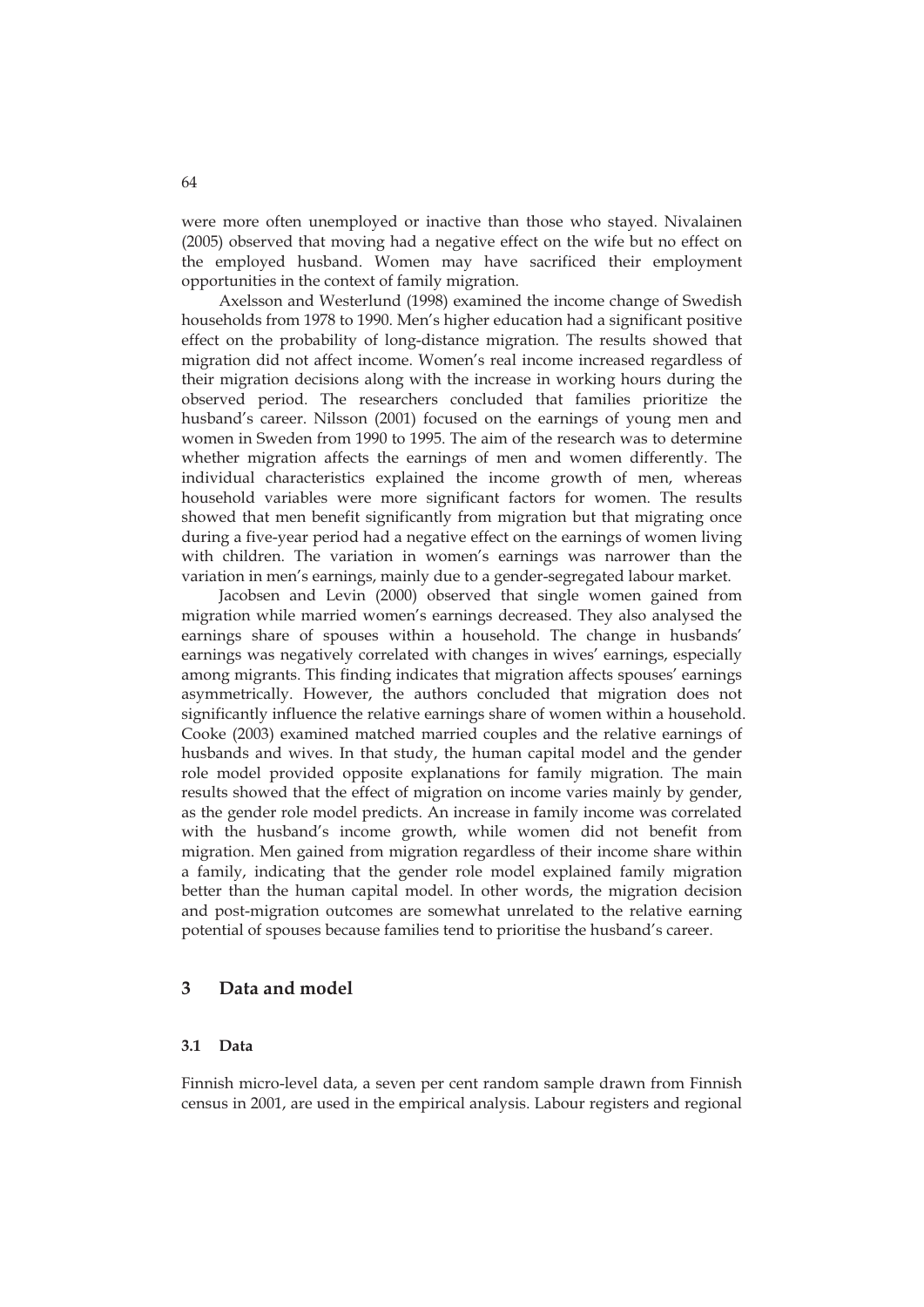statistics are combined with the census data. Variables for both spouses in married and cohabiting couples are available, allowing the analysis of matched couples. The sample used in this study is comprised of 88 246 married or cohabiting couples in which both spouses were under 65 in 2001 and in which at least one of the spouses was employed in 1998, 2001 and 2004. These restrictions were implemented so that we could analyse economically active households and migration motivated by labour market factors. In addition, the problem of tied migrants and the asymmetric consequences of migration could be investigated using this setup.

Because this study focuses on labour market-related migration, migration between sub-regions (NUTS level 4) was examined. Households who moved from one sub-region to another sub-region at least once between 1998 and 2001 are categorised as migrants. According to this definition, 2 947 of 88 246 couples, covering 3.3 percent of the sample, migrated during the observed period. There were 85 sub-regions in Finland in 2001. These sub-regions are functional areas organised by neighbouring municipalities for co-operation in regional and industrial development. Thus, sub-regions are fairly representative of local labour market areas. Migration within a sub-region is not analysed because it is more likely to be motivated by residential needs.

#### **3.2 Model and variables**

Migration decisions do not constitute a random process; on the contrary, migrants are self-selected based on their observable and unobservable characteristics. Previous studies have examined observable traits and noted that migrants are more often highly educated and younger than immobile individuals (Lehmer & Möller, 2008). However, the results are ambiguous. Axelsson and Westerlund (1998) found no evidence of self-selection, and Pekkala (2002) observed self-selection, but the results remained unchanged after selectivity correction.

Another unsolved question is whether migrants are positively or negatively selected based on their observable characteristics. High wages improve the financial capacity to relocate but increase the opportunity costs associated with moving. Cooke and Bailey (1996) and Nivalainen (2005) observe that migrants are positively selected. Nakosteen et al. (2008) discuss whether high wages increase or decrease the likelihood of migration and note that women with high earnings are particularly immobile. Détang-Dessendre et al. (2004) observe that among the highly educated, the most highly educated are more mobile; however, a similar pattern was not observed among individuals with lower education.

Nakosteen et al. (2008) conclude that migrants are also selected based on unobservable characteristics. For example, attitudes towards work cannot be observed. Differencing income reduces the bias caused by unobservable characteristics on the condition that unobservable characteristics are timeinvariant. Therefore, the dependent variable in the earnings equation is the change in logarithmic income from 1998 to 2004 *(ln(income2004) –*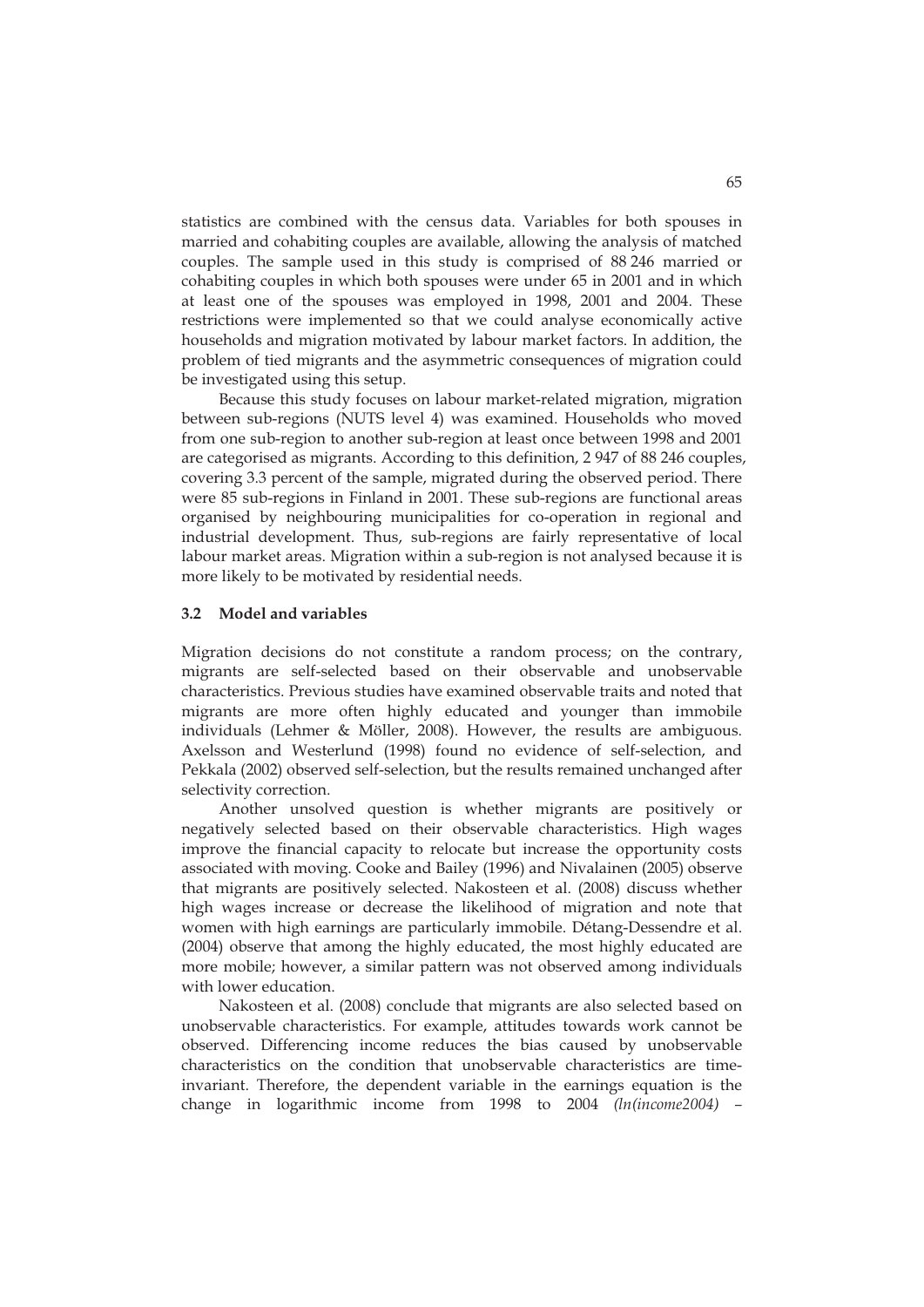*ln(income1998)).* Prior to differencing, the real income is calculated according to the consumer price index in 2004. The income definition used is annual taxable transfers. In addition to income from employment and self-employment, social security benefits are included in this income definition. Unfortunately, the regional price levels are not included in the model. The increase in income from the pre-migration level to the post-migration level is analysed for a seven-year period because migration does not instantly affect income.

A model controlling for selection based on observable characteristics is used. A treatment effect model that takes endogenous migration decision into account has been previously applied to migration frameworks (Axelsson & Westerlund, 1998). The earnings equation that estimates the effect of migration in the treatment effect model (Greene, 2003) is:

(1) 
$$
y_i = x_i' \beta + \delta M_i + \varepsilon_i
$$

where  $x_i$  is the vector of control variables and  $M_i$  is a dummy variable for migration. In the treatment effect model, the probability of migration decisions is as follows:

(2) 
$$
M_i^* = w_i' \gamma + u_i
$$
 where  $M_i = 1$  if  $M_i^* > 0$   
 $M_i = 0$  otherwise

where w is the vector of observed characteristics. It is supposed that the error terms  $\varepsilon$  and  $u$  are correlated. We derive the expected value of  $y_i$  based on the migration decision:

(3) 
$$
E[y_i|M_i = 1] = x'_i\beta + \delta + E[\varepsilon_i|M_i = 1] = x'_i\beta + \delta + \rho\sigma_{\varepsilon}\lambda(-w'_i\gamma)
$$
  
(4) 
$$
E[y_i|M_i = 0] = x'_i\beta + \rho\sigma_{\varepsilon}\left[\frac{-\phi(w'_i\gamma)}{1 - \phi(w'_i\gamma)}\right]
$$

(4) 
$$
E[y_i|M_i = 0] = x_i\beta + \rho\sigma_{\varepsilon} \left[ \frac{1}{1 - \Phi(w'_i \gamma)} \right]
$$

Finally, the difference in expected earnings between migrant and non-migrant  $i_{\rm C}$ 

(5) 
$$
E[y_i|M_i = 1] - E[y_i|M_i = 0] = \delta + \rho \sigma_{\varepsilon} \left[ \frac{\phi_i}{\Phi_i(1 - \Phi_i)} \right].
$$

The variables of the treatment effect model are presented in table 1. The years, sample means and minimum and maximum values are included in the table. Employment status and higher education are explanatory variables in migration and income equations. Education is regarded as a significant determinant of both income and migration (e.g., Nivalainen, 2003). The presumption is that women-related variables have a smaller effect on family migration behaviour although women are more often highly educated than men in the sample. Woman's share of household income is included in both equations because it may affect the mobility decisions and income dynamics. According to previous studies, equal intra-family income shares decrease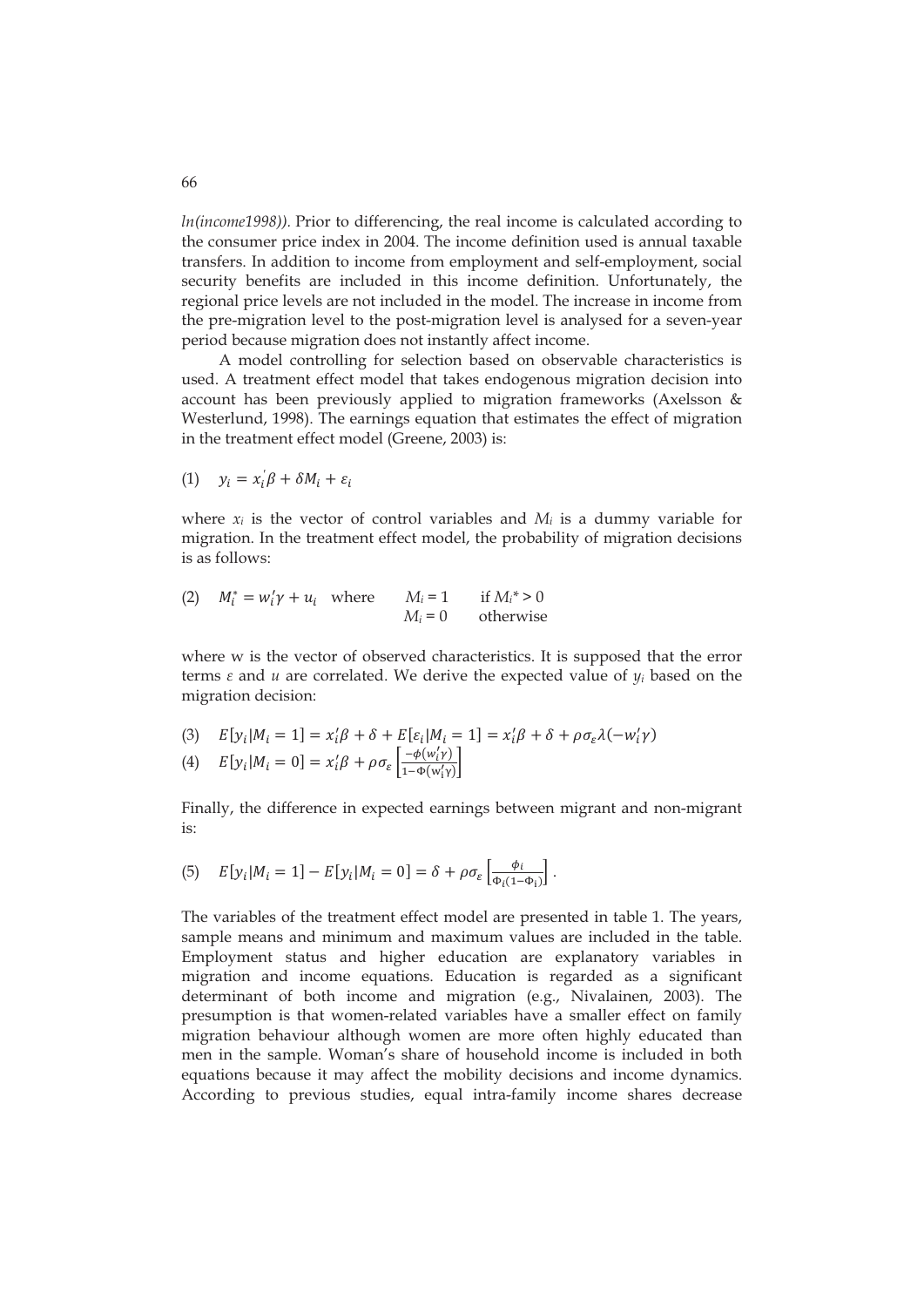mobility (Nivalainen, 2005; Swain & Garasky, 2007). In addition, control variables such as children, age and language are present in both equations.

|                                          | year      | mean (sd)   | min              | max            |
|------------------------------------------|-----------|-------------|------------------|----------------|
| household income change (ln-ln)          | 1998-2004 | 0.29(0.41)  | $-6.06$          | 7.02           |
| age                                      | 1998      | 41.0(9.33)  | 17               | 62             |
| Swedish-speaking                         | 2001      | 0.06        | $\overline{0}$   | $\mathbf{1}$   |
| children (0-7 years)                     | 2004      | 0.21        | $\theta$         | $\mathbf{1}$   |
| children (7-18 years)                    | 2004      | 0.42        | $\overline{0}$   | $\mathbf{1}$   |
| higher education (man)                   | 2004      | 0.35        | $\theta$         | $\mathbf{1}$   |
| employed 1998 (man)                      | 1998      | 0.91        | $\theta$         | $\mathbf{1}$   |
| employed 2004 (man)                      | 2004      | 0.87        | $\overline{0}$   | $\mathbf{1}$   |
| higher education (woman)                 | 2004      | 0.42        | $\overline{0}$   | $\mathbf{1}$   |
| employed 1998 (woman)                    | 1998      | 0.82        | $\theta$         | $\mathbf{1}$   |
| employed 2004 (woman)                    | 2004      | 0.84        | $\overline{0}$   | $\mathbf 1$    |
| metropolitan area                        | 2004      | 0.27        | $\Omega$         | $\overline{1}$ |
| university regions                       | 2004      | 0.25        | $\overline{0}$   | $\mathbf{1}$   |
| regional centres                         | 2004      | 0.32        | $\overline{0}$   | $\mathbf{1}$   |
| small regions (reference category)       | 2004      | 0.16        | $\overline{0}$   | $\mathbf 1$    |
| woman's share of household income        | 1998      | 0.40(0.17)  | $\Omega$         | $\overline{1}$ |
| migration                                | 1998-2001 | 0.03        | $\overline{0}$   | $\mathbf 1$    |
|                                          |           |             |                  |                |
| migration                                | 1998-2001 | 0.03        | $\overline{0}$   | $\mathbf{1}$   |
| age                                      | 1998      | 41.0 (9.33) | 17               | 62             |
| Swedish-speaking                         | 2001      | 0.06        | $\overline{0}$   | $\mathbf 1$    |
| children (0-7 years)                     | 1998      | 0.30        | $\overline{0}$   | $\mathbf{1}$   |
| children (7-18 years)                    | 1998      | 0.43        | $\theta$         | $\mathbf{1}$   |
| married                                  | 1998      | 0.80        | $\theta$         | $\mathbf{1}$   |
| home owner                               | 1998      | 0.78        | 0                | $\mathbf{1}$   |
| living in native region of either spouse | 1998      | 0.76        | $\overline{0}$   | $\mathbf{1}$   |
| employed (man)                           | 1998      | 0.91        | $\theta$         | $\mathbf{1}$   |
| employed (woman)                         |           |             |                  |                |
| higher education (man)                   | 1998      | 0.82        | 0                | $\mathbf{1}$   |
|                                          | 1998      | 0.34        | $\overline{0}$   | $\mathbf{1}$   |
| higher education (woman)                 | 1998      | 0.39        | $\theta$         | $\mathbf{1}$   |
| self-employed (man)                      | 1998      | 0.15        | $\overline{0}$   | $\mathbf{1}$   |
| self-employed (woman)                    | 1998      | 0.08        | $\overline{0}$   | $\mathbf{1}$   |
| woman's share of household income        | 1998      | 0.40(0.17)  | $\overline{0}$   | $\mathbf{1}$   |
| metropolitan area                        | 1998      | 0.27        | $\mathbf{0}$     | $\overline{1}$ |
| university regions                       | 1998      | 0.21        | $\boldsymbol{0}$ | $\mathbf{1}$   |
| regional centres                         | 1998      | 0.33        | $\overline{0}$   | $\mathbf 1$    |

TABLE 1 Variables of the treatment effect model

To control for regional motivations for migration as well as regional discrepancies in income level, a categorical variable for the region of residence is included. Finnish sub-regions are divided into four categories, the Helsinki metropolitan area, university cities, regional centres and small regions, of which the latter is the reference category.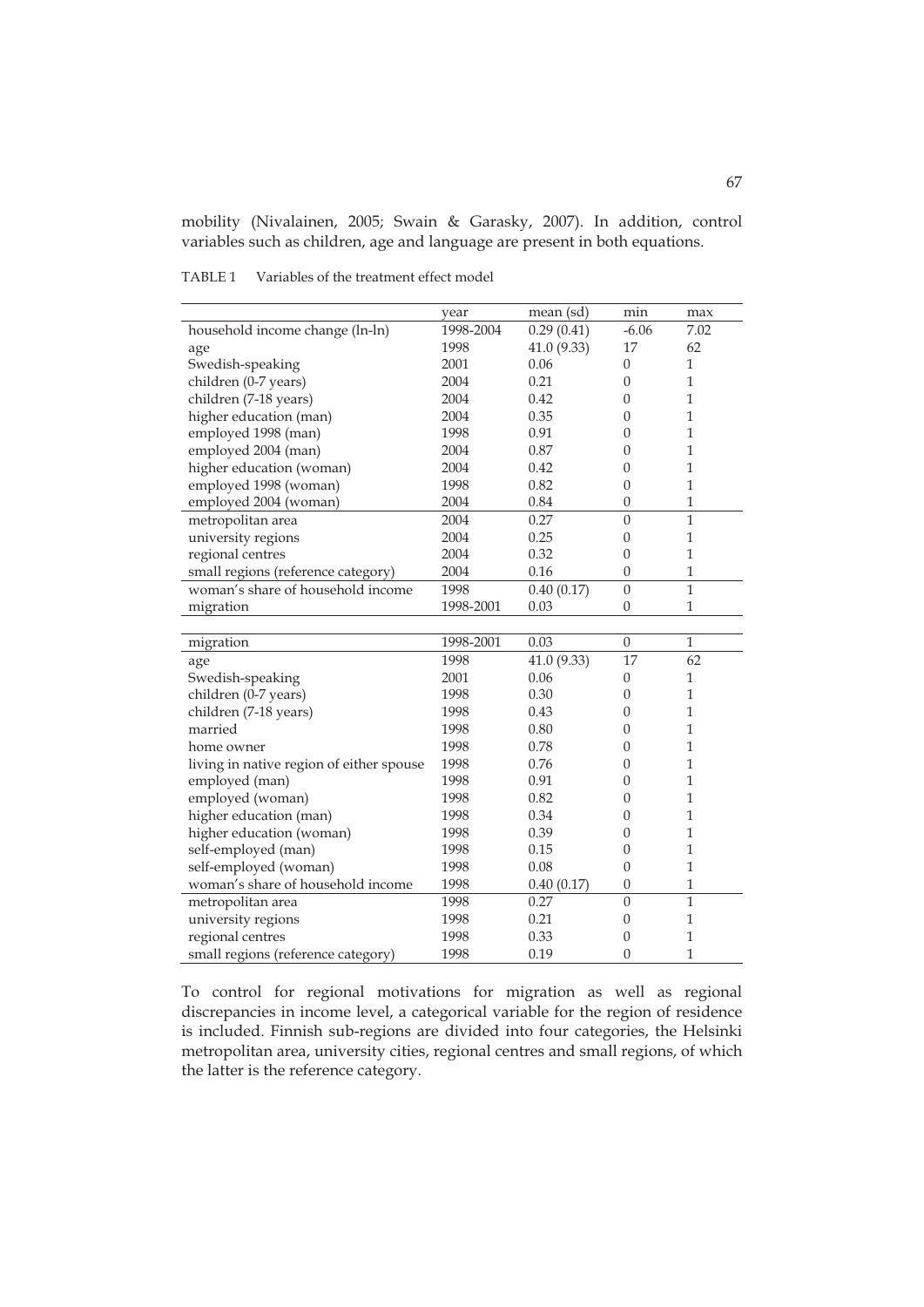The sample contains both married and cohabiting couples. Hence, a variable identifying married couples is present in the migration equation as a proxy of family values and stability. Married couples might prioritise husband's career more highly than cohabiting couples (Cooke, 2003). Around 80 percent of couples in the sample are married. In addition, home ownership and self-employment are explanatory variables in the migration equation because they may affect relocation costs. Because previous migration history increases the probability of migrating again, living in the native region of either spouse is included in the migration equation. Living in the original region does not have a significant effect on household income change. Therefore, this explanatory variable is excluded from the income equation to properly identify the treatment effect model.

#### **4 Descriptive analysis**

The employment status of migrant and non-migrant households in the sample is presented in table 2. As the theory of family migration (Mincer, 1978) predicts, migrant households were more frequently one-earner households than nonmigrant households. While 74 per cent of stayers were two-earner households, only 60 per cent of migrant households had two earners in 1998. This discrepancy was considerable in 1998 but diminished during the observed period. In 21 percent of migrant households, only man was employed in 2004. In contrast, women were nearly as frequently single earners as men in nonmigrant households. This observation may imply that the preferences in migrant households differ from those in and non-migrants households.

|  | TABLE 2 Employment status of households in 1998, 2001 and 2004 |
|--|----------------------------------------------------------------|
|  |                                                                |

|                     | 1998                |        |         | 2001     | 2004    |          |  |
|---------------------|---------------------|--------|---------|----------|---------|----------|--|
|                     | migrants<br>stavers |        | stavers | migrants | stavers | migrants |  |
| both employed       | 74 %                | 60%    | $75\%$  | 67%      | $71\%$  | 72 %     |  |
| only man employed   | $17 \%$             | 29%    | $15\%$  | 26 %     | $16\%$  | 21 %     |  |
| only woman employed | $9\%$               | $11\%$ | 10 $%$  | $7\%$    | $13\%$  | 7 %      |  |

The average income of households in 1998, 2001 and 2004 is presented in table 3. The general trend is that migrants had a lower pre-migration income level but they also enjoyed faster income growth than stayers. A similar pattern and selection were also observed by Lehmer and Möller (2008). The growth in mean income was 48 percent for migrants and 24 percent for stayers. Because migrants are self-selected, this descriptive analysis does not provide a reliable picture of causal effect of migration on income.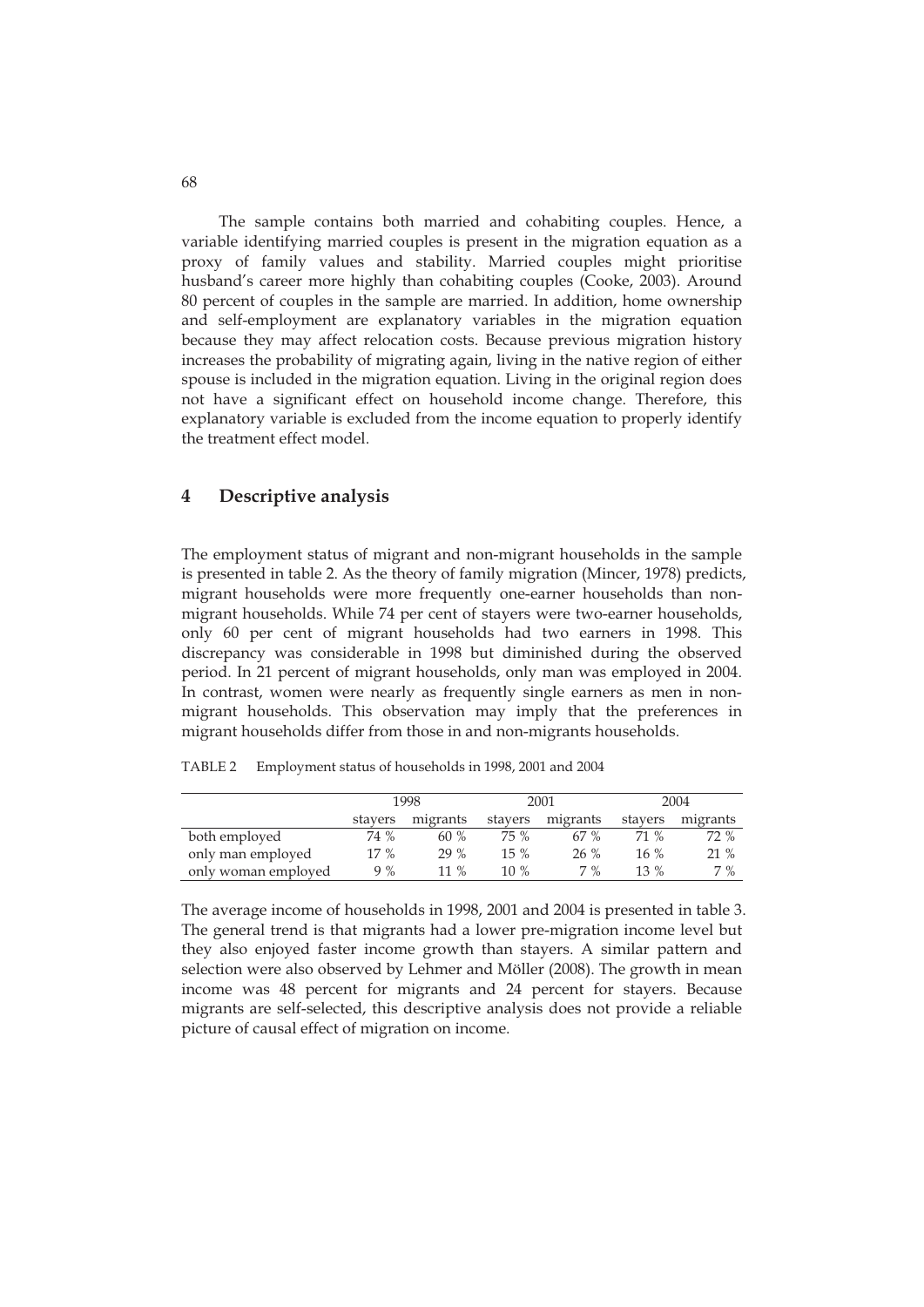|                          |          | 1998 |        | 2001 |        | 2004 |        | income<br>growth |
|--------------------------|----------|------|--------|------|--------|------|--------|------------------|
| households               | stavers  | 51.8 | (27.8) | 57.3 | (34.2) | 64.3 | (45.0) | 24 %             |
|                          | migrants | 44.7 | (26.5) | 55.2 | (33.0) | 66.0 | (45.2) | 48 %             |
| $L_2$ , $2004$ , $22222$ |          |      |        |      |        |      |        |                  |

TABLE 3 Mean income (1000  $\epsilon$ /year), s. d. and income growth (%) 1998-2004

In 2004 euros

Table 4 shows transitions in women's labour market status. Stayers are on the left side and migrants on the right side of the table. Economically inactive and unemployed women are combined. The proportions are labour market status conditioned on previous status and migration. For example, 7 percent of the non-migrant women who were employed in 1998 were not employed in 2001. In contrast, among migrants, the corresponding proportion was 18 percent, indicating that the labour market situation of migrants weakened from 1998 to 2001 compared to that of non-migrant women. On the other hand, the transition from non-employment to employment was also frequent in the group of migrants. After migration, from 2001 to 2004, the situation of migrants and stayers was somewhat similar. However, transitions from non-employment to employment and vice versa were more common in the group of migrants.

|      |              |          | stayers      |          | migrants     |
|------|--------------|----------|--------------|----------|--------------|
|      |              |          | 2001         |          | 2001         |
|      |              | employed | not employed | employed | not employed |
| 1998 | employed     | 93 %     | 7%           | 82 %     | 18 %         |
|      | not employed | 49 %     | 51 %         | 55 %     | 45 %         |
|      |              |          |              |          |              |
|      |              |          | 2004         |          | 2004         |
|      |              | employed | not employed | employed | not employed |
| 2001 | employed     | 92 %     | 8 %          | 88 %     | 12 %         |
|      | not employed | 41 %     | 59 %         | 51 %     | 49 %         |

TABLE 4 Employment transitions of women 1998-2001 and 2001-2004

Table 5 presents the average of woman's income share by migration status. Households are also divided according to their positive and negative income changes from 1998 to 2004. At the beginning of the observed period, the income shares were fairly equal in all groups: between 42 and 45 percent. Average shares in 2004 show that women contributed to household income more in households that encountered a negative income change. The contribution of women was lowest in the households that migrated and whose income increased, although the differences between the groups are modest. These figures indicate that growth in household income is related to growth in the man's income.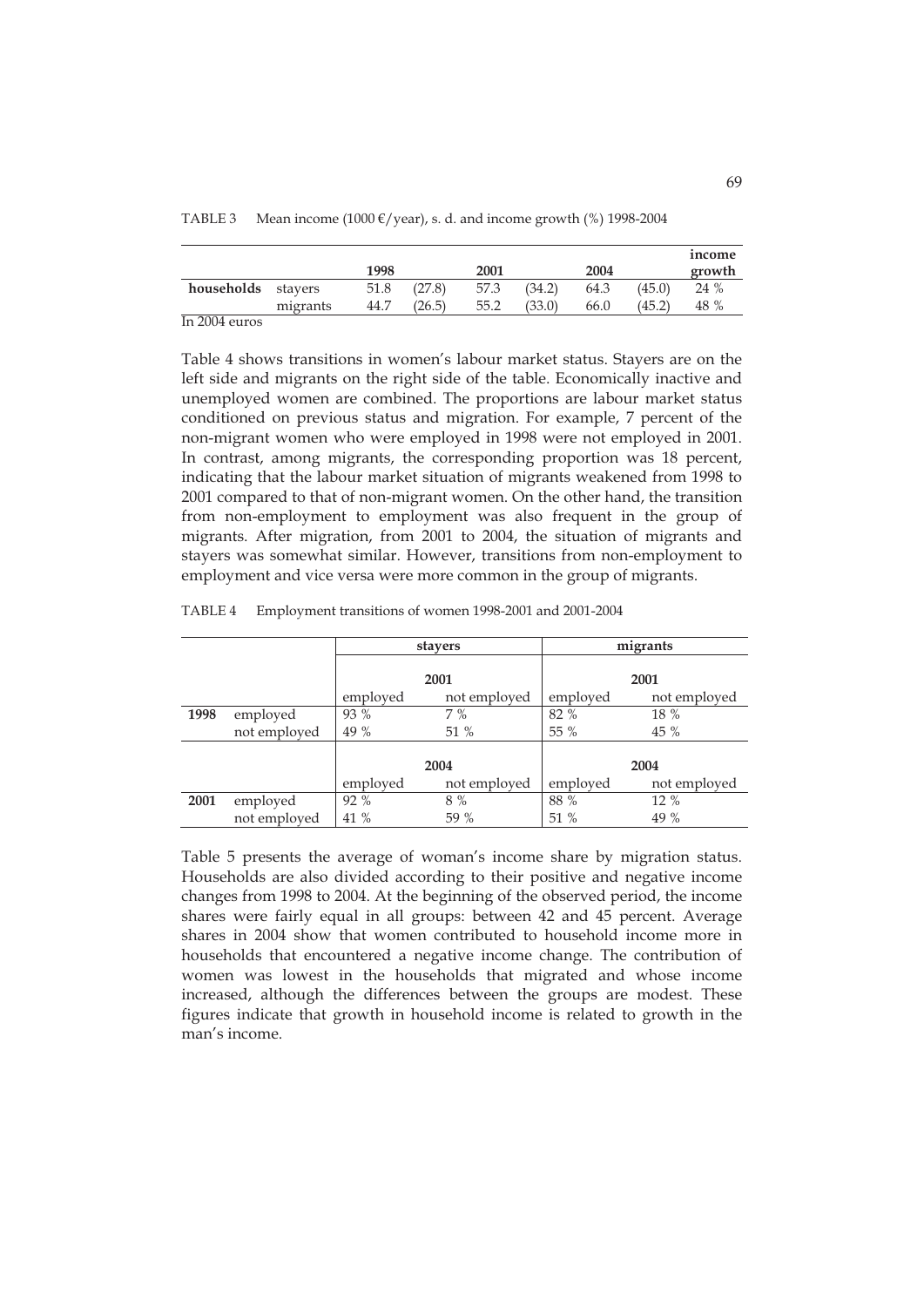TABLE 5 Women's income share in 1998 and 2004

|               |          | stavers |       |       | migrants |  |
|---------------|----------|---------|-------|-------|----------|--|
|               |          | 1998    | 2004  | 1998  | 2004     |  |
| household     | positive | 0.444   | 0.427 | 0.447 | 0.398    |  |
| income change | negative | 0.425   | 0.460 | 0.434 | 0.439    |  |

#### **5 Estimation results**

#### **5.1 Household income**

The effect of migration on household income change is analysed using the treatment effect model presented in section 3.2. The coefficients and standard errors of the treatment effect model are displayed in the lower section of table 6. According to the Wald test, migrant households are self-selected. The chisquared statistic, which tests the independence of the income and migration equations  $(\rho = 0)$ , is highly significant.

In the migration equation, higher education increases and employment decreases the probability of migration, as was predicted. The coefficient of women's higher education is significantly smaller than the coefficient of men's higher education. This result indicates that men's higher education is more relevant in family migration decisions, although women have a higher education degree more often than men. However, spouses' education levels are highly correlated, which might cause multicollinearity. The coefficients of employment are somewhat equal. Woman's share of household income has a non-linear effect on the probability of migration. The effect is the most negative for households in which both spouses equally contribute to household income. Equal income shares within a household seem to decrease mobility, as is consistent with the previous findings (Nivalainen, 2005; Swain & Garasky, 2007). Apparently, the opportunity costs of migration are higher when women and men equally contribute to household income.

Families living in an owner-occupied home and those with children are less likely to migrate. As was predicted, living in the native region of either spouse decreases the likelihood of migration as well. Previous migration decreases the psychic costs of repeated migration and increases mobility. Marriage does not have a significant effect on the probability of migration. Men's self-employment reduces mobility, while women's self-employment has the opposite effect, indicating that relocation costs from men's self-employment are higher. Regional factors affect migration decisions. Living in the metropolitan area, in university cities or in regional centres decreases the probability of migration compared to that associated with the reference category.

70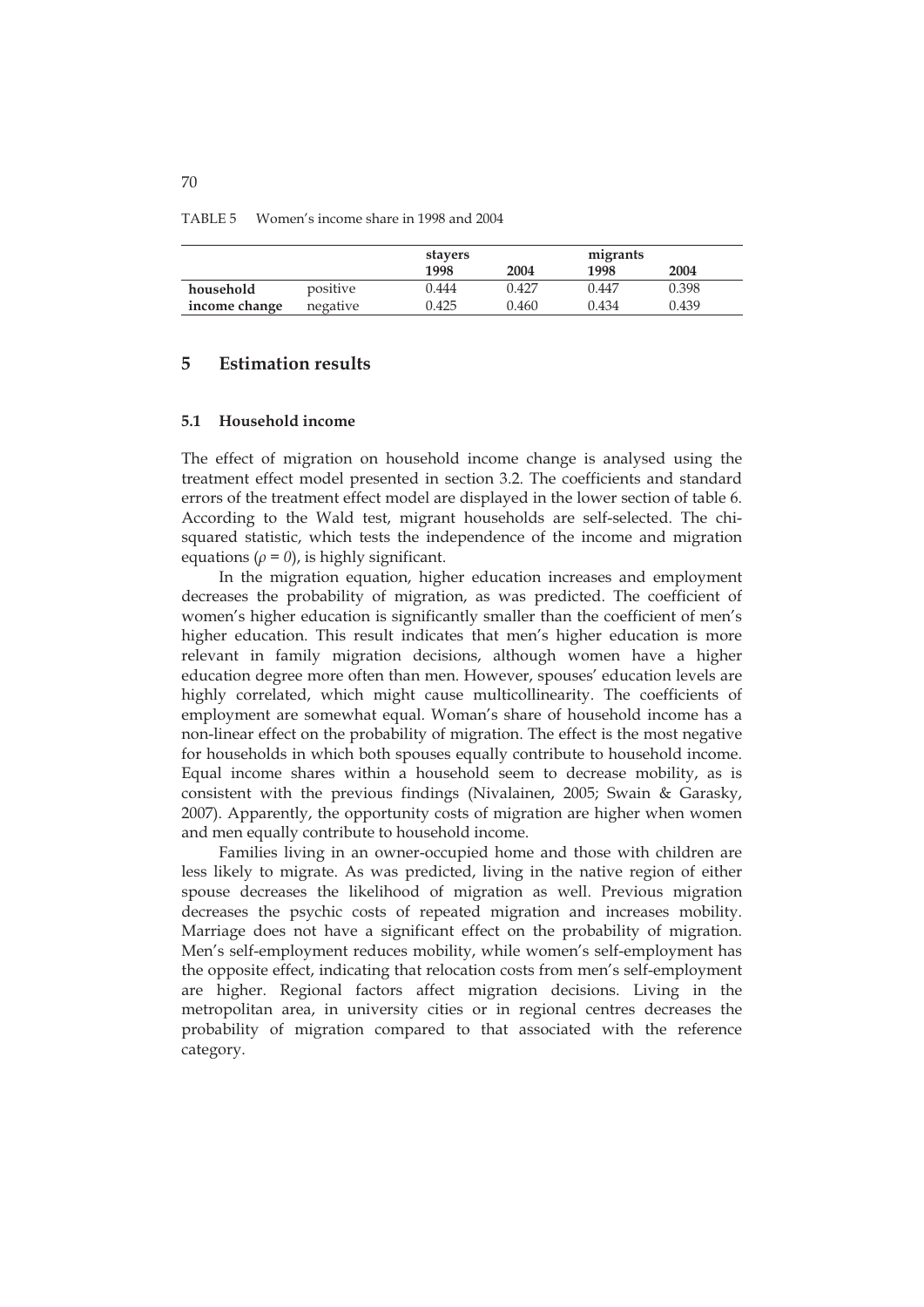TABLE 6 Results of treatment effect model of households

| income equation                   | coefficient |      | robust s.e. |
|-----------------------------------|-------------|------|-------------|
| household income change           |             |      |             |
| age                               | $-0.048$    | ***  | 0.0014      |
| age <sup>2</sup>                  | 0.000       | ***  | 0.0000      |
| Swedish-speaking                  | $-0.008$    |      | 0.0058      |
| children (0-7 years)              | $-0.070$    | ***  | 0.0043      |
| children (7-18 years)             | 0.022       | ***  | 0.0029      |
| higher education (man)            | 0.068       | ***  | 0.0030      |
| employed 1998 (man)               | $-0.127$    | ***  | 0.0056      |
| employed 2004 (man)               | 0.226       | ***  | 0.0046      |
| higher education (woman)          | 0.027       | ***  | 0.0028      |
| employed 1998 (woman)             | $-0.146$    | ***  | 0.0048      |
| employed 2004 (woman)             | 0.165       | ***  | 0.0043      |
| metropolitan area                 | 0.021       | ***  | 0.0042      |
| university region                 | 0.000       |      | 0.0041      |
| regional centre                   | $-0.010$    | ***  | 0.0039      |
| woman's income share              | $-0.697$    | ***  | 0.0396      |
| woman's income share <sup>2</sup> | 1.044       | ***  | 0.0424      |
| migration 1998-2001               | 0.146       | ***  | 0.0132      |
| constant                          | 1.367       | ***  | 0.0281      |
| migration equation                |             |      |             |
| migration 1998-2001               |             |      |             |
| age                               | $-0.057$    | ***  | 0.0089      |
| age <sup>2</sup>                  | 0.000       | $**$ | 0.0001      |
| Swedish-speaking                  | $-0.160$    | ***  | 0.0484      |
| children (0-7 years)              | $-0.035$    | ***  | 0.0217      |
| children (7-18 years)             | $-0.197$    |      | 0.0229      |
| married                           | 0.031       | ***  | 0.0235      |
| home owner                        | $-0.414$    | ***  | 0.0207      |
| native region                     | $-0.557$    | ***  | 0.0202      |
| higher education (man)            | 0.211       | ***  | 0.0208      |
| employed (man)                    | $-0.184$    | ***  | 0.0350      |
| self-employed (man)               | $-0.176$    | ***  | 0.0364      |
| higher education (woman)          | 0.077       | ***  | 0.0205      |
| employed (woman)                  | $-0.134$    | ***  | 0.0268      |
| self-employed (woman)             | 0.166       | ***  | 0.0409      |
| woman's income share              | $-0.542$    | ***  | 0.1840      |
| woman's income share <sup>2</sup> | 0.638       | ***  | 0.1932      |
| metropolitan area                 | $-0.355$    | ***  | 0.0287      |
| university region                 | -0.161      | ***  | 0.0290      |
| regional centre                   | -0.154      | ***  | 0.0263      |
| constant                          | 1.060       | ***  | 0.1592      |
| $log$ likelihood = -48 127        |             |      |             |

 $\rho$  = - 0.098, Wald test of independent equations ( $\rho$  = 0):  $\chi^2(1)$  = 88.53 \*\*\*

\* p < 0.1; \*\* p < 0.05; \*\*\* p < 0.01

The coefficients of the income equation are displayed in the upper section of table 6. Employment and higher education have a significant and positive effect on income growth. Having small children has a negative effect on household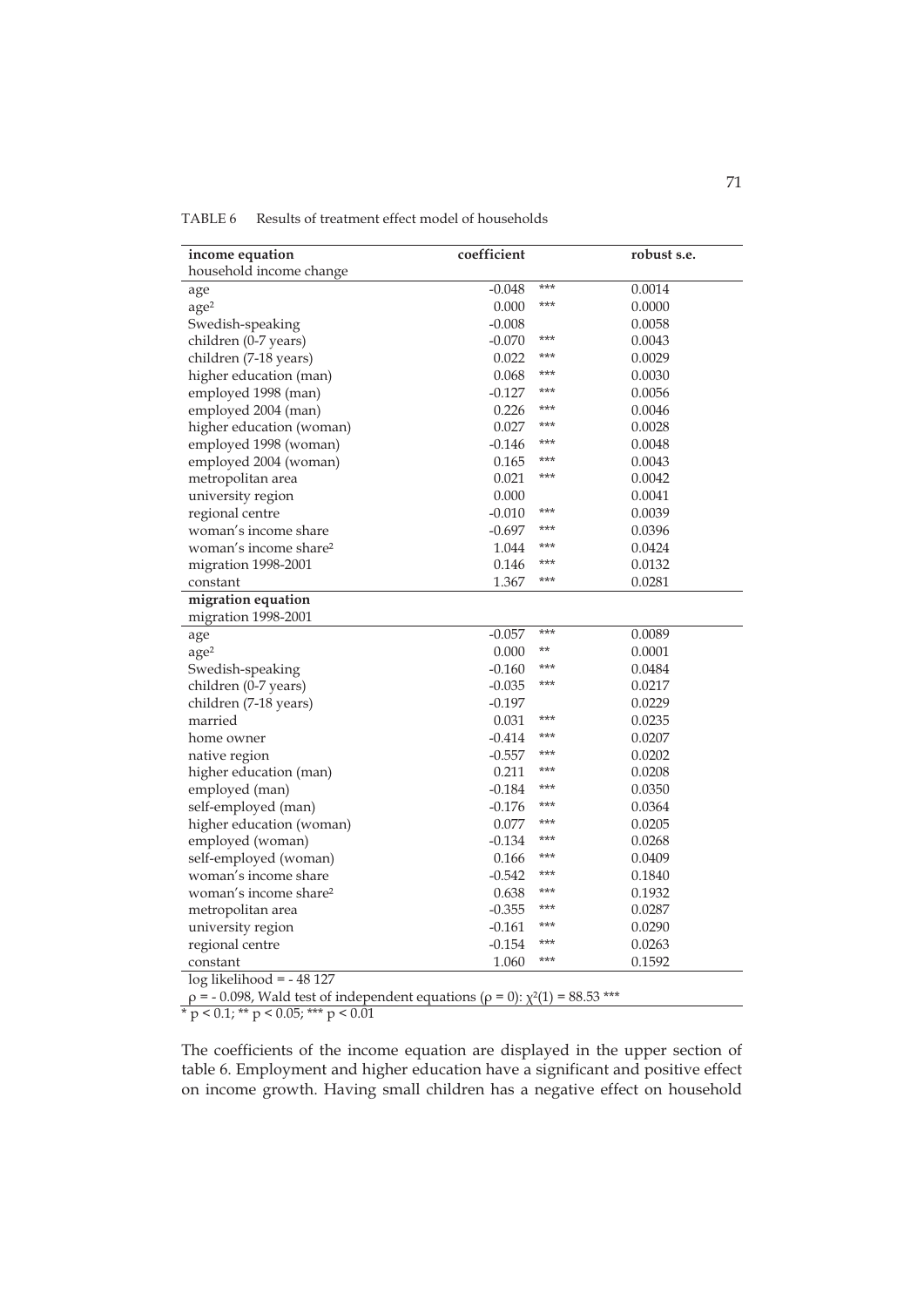income change, while having older children has a positive effect. In addition, age has a non-linear effect. These results indicate that the stage of the family life cycle is related to the family's economic conditions. The coefficients of regional categories are statistically insignificant or small. Women's income share has a non-linear effect on household income growth. If woman's share is between 40 and 50 percent, household income growth is slower than in other households.

Finally, migration has a positive effect on household income growth. This finding indicates that inter-regional migration is profitable, as the hypothesis of the human capital model predicts. The concentration of the labour force has been intense in Finland since the recession in 1990s. Because a positive relationship between migration and household income growth is observed, the spatial concentration seems to be advantageous for households.

#### **5.2 Women's income and income share**

The second part of the empirical analysis examines whether migration affects women's income. Previous evidence (Nivalainen, 2005) shows that spouses' income shares have an effect on a family's migration decisions. On the other hand, Cooke (2003) states that gender rather than relative income share is the dominant determinant of post-migration outcomes. The results of the household specification in section 5.1 indicate that relative income shares within a family have a significant and non-linear effect on migration and income growth. When the share of household income contributed by woman is between 40 and 50 percent, families are less mobile, and income growth is slower than in households with an evident primary wage-earner. Therefore, this empirical analysis focuses on differences between families in which the man is the primary wage-earner, those in which spouses are equal wageearners, and those in which the woman is the primary wage-earner.

For this second empirical analysis, the sample is divided into three groups according to the income share of woman in 1998 to examine whether there are differences between these groups. There is a gender wage gap in the Finnish labour market; in other words, the average income of women is lower. Therefore, spouses are regarded as equal earners if the woman's income share is from 40 to 50 percent. The three groups, divided according to income share, are as follows: 1) man as the primary wage-earner (woman's share < 40 percent), 2) man and woman equal wage-earners (woman's share 40-50 percent) and 3) woman as the primary wage-earner (woman's share > 50 percent).

The specification is similar to the household specification. The dependent variable is the woman's income change. Therefore, the education and employment characteristics of men are excluded from the income equation. The treatment effect model is estimated for all women and then separately for every income share category. The results are presented in table 7.

The coefficients of the migration equation are not systematically discussed because they are mostly consistent with the results of the household specification. The effect on migration of having small children is insignificant, although in the household specification, it was significant and negative. In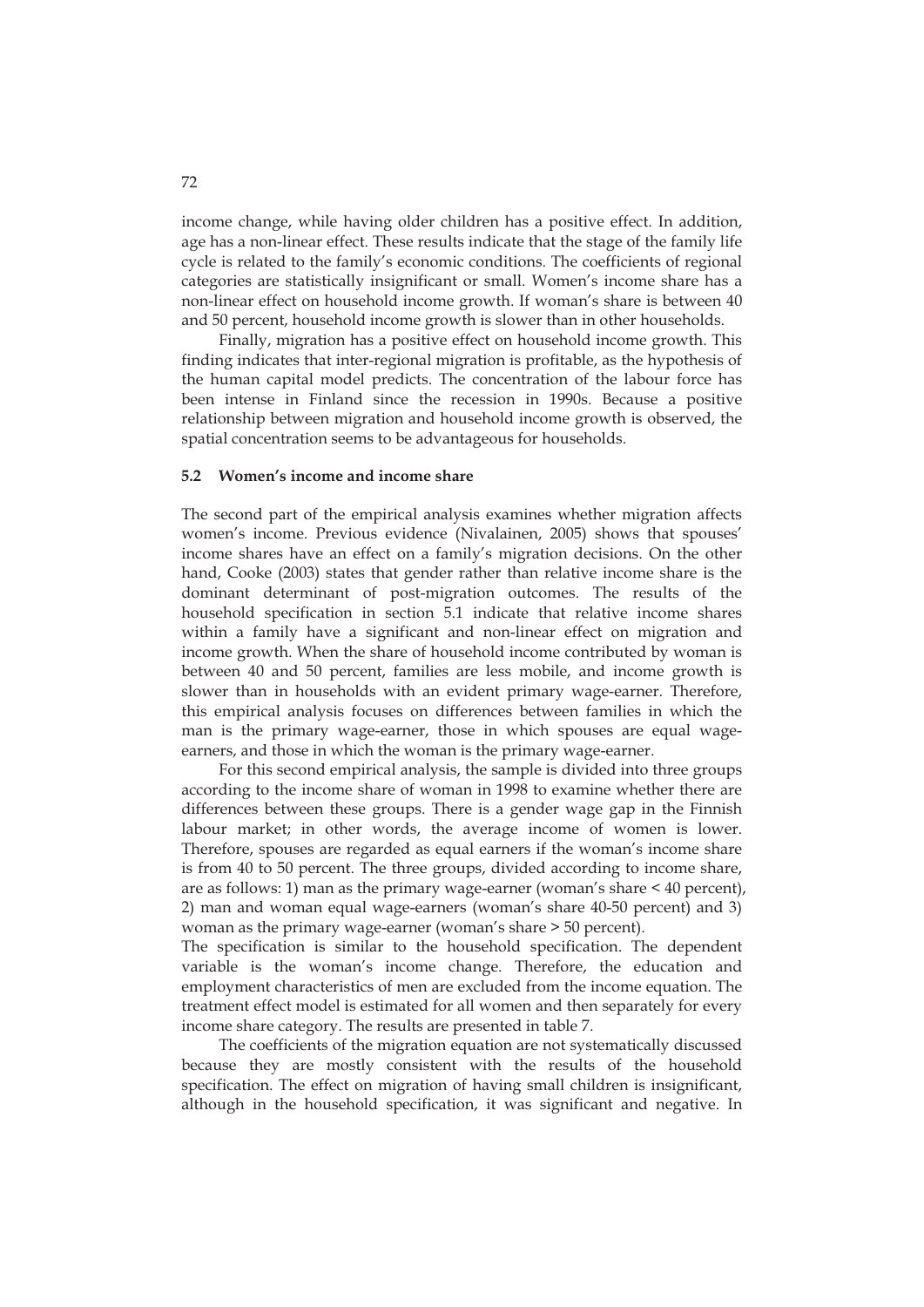families in which the man is the primary wage-earner, marriage has a significant and positive effect on migration. In contrast to the results of the household specification, woman's higher education degree does not have a significant effect in the second category.

| income equation                   | a11      |     | ${}_{0.4}$ |       | $0.4 - 0.5$ |     | > 0.5    |         |
|-----------------------------------|----------|-----|------------|-------|-------------|-----|----------|---------|
| woman's income change             | n=86 591 |     | n=41 106   |       | n=23 992    |     | n=21 493 |         |
| age                               | $-0.059$ | *** | $-0.084$   | ***   | $-0.034$    | *** | $-0.032$ | ***     |
| age <sup>2</sup>                  | 0.0006   | *** | 0.0009     | ***   | 0.0003      | *** | 0.0003   | ***     |
| Swedish-speaking                  | $-0.043$ | *** | $-0.025$   | *     | $-0.040$    | *** | $-0.024$ | *       |
| children (0-7 years)              | $-0.207$ | *** | $-0.245$   | ***   | $-0.173$    | *** | $-0.178$ | ***     |
| children (7-18 years)             | 0.039    | *** | 0.055      | ***   | 0.053       | *** | 0.047    | ***     |
| higher ed. (woman)                | 0.061    | *** | 0.069      | ***   | 0.063       | *** | 0.058    | ***     |
| employed 1998 (woman)             | $-0.272$ | *** | $-0.448$   | ***   | $-0.288$    | *** | $-0.283$ | ***     |
| employed 2004 (woman)             | 0.600    | *** | 0.587      | ***   | 0.535       | *** | 0.553    | ***     |
| metropolitan area                 | $-0.028$ | *** | $-0.026$   | **    | 0.001       |     | 0.015    | $\star$ |
| university region                 | $-0.026$ | *** | $-0.035$   | ***   | $-0.009$    |     | $-0.013$ |         |
| regional centre                   | $-0.031$ | *** | $-0.037$   | ***   | $-0.015$    | **  | $-0.009$ |         |
| woman's income share              | $-3.566$ | *** |            |       |             |     |          |         |
| woman's income share <sup>2</sup> | 2.926    | *** |            |       |             |     |          |         |
| migration 1998-2001               | 0.131    | *** | 0.228      | ***   | 0.094       | *** | 0.110    | ***     |
| constant                          | 2.190    | *** | 2.074      | ***   | 0.675       | *** | 0.612    | ***     |
| migration equation                |          |     |            |       |             |     |          |         |
| migration 1998-2001               |          |     |            |       |             |     |          |         |
| age                               | $-0.056$ | *** | $-0.072$   | ***   | $-0.025$    |     | $-0.055$ | ***     |
| age <sup>2</sup>                  | 0.0003   | **  | 0.0005     | ***   | $-0.0002$   |     | 0.0002   |         |
| Swedish-speaking                  | $-0.147$ | *** | $-0.121$   | *     | $-0.131$    |     | $-0.230$ | **      |
| children (7-18 years)             | $-0.200$ | *** | $-0.192$   | ***   | $-0.225$    | *** | $-0.186$ | ***     |
| children (0-7 years)              | $-0.034$ |     | $-0.054$   | *     | 0.0004      |     | $-0.020$ |         |
| married                           | 0.024    |     | 0.084      | $**$  | $-0.033$    |     | $-0.035$ |         |
| home owner                        | $-0.420$ | *** | $-0.428$   | ***   | $-0.399$    | *** | $-0.410$ | ***     |
| native region                     | $-0.557$ | *** | $-0.565$   | ***   | $-0.552$    | *** | $-0.554$ | ***     |
| higher ed. (man)                  | 0.209    | *** | 0.248      | ***   | 0.180       | *** | 0.159    | ***     |
| employed (man)                    | $-0.194$ | *** | $-0.316$   | ***   | $-0.256$    | *** | $-0.189$ | ***     |
| self-employed (man)               | $-0.163$ | *** | $-0.212$   | ***   | $-0.155$    | *   | $-0.114$ | $***$   |
| higher ed. (woman)                | 0.077    | *** | 0.062      | $**$  | 0.039       |     | 0.129    | ***     |
| employed (woman)                  | $-0.126$ | *** | $-0.121$   | ***   | $-0.199$    | *** | $-0.256$ | $***$   |
| self-employed (woman)             | 0.148    | *** | 0.146      | $***$ | 0.203       | **  | 0.159    | *       |
| metropolitan area                 | $-0.360$ | *** | $-0.397$   | ***   | $-0.244$    | *** | $-0.377$ | ***     |
| university region                 | $-0.167$ | *** | $-0.199$   | ***   | $-0.052$    |     | $-0.195$ | ***     |
| regional centre                   | $-0.155$ | *** | $-0.221$   | ***   | $-0.098$    | *   | $-0.055$ |         |
| woman's income share              | $-0.552$ | *** |            |       |             |     |          |         |
| woman's income share <sup>2</sup> | 0.608    | *** |            |       |             |     |          |         |
| constant                          | 1.077    | *** | 1.353      | ***   | 0.493       |     | 1.108    | ***     |
| $\rho$                            | $-0.08$  | *** | $-0.11$    | ***   | $-0.06$     | *** | $-0.09$  | ***     |

TABLE 7 Results of treatment effect model for woman's income growth

 $\frac{1}{2}$   $\frac{1}{2}$   $\frac{1}{2}$   $\frac{1}{2}$   $\frac{1}{2}$   $\frac{1}{2}$   $\frac{1}{2}$   $\frac{1}{2}$   $\frac{1}{2}$   $\frac{1}{2}$   $\frac{1}{2}$   $\frac{1}{2}$   $\frac{1}{2}$   $\frac{1}{2}$   $\frac{1}{2}$   $\frac{1}{2}$   $\frac{1}{2}$   $\frac{1}{2}$   $\frac{1}{2}$   $\frac{1}{2}$   $\frac{1}{2}$   $\frac{1}{2}$ 

The coefficients of the migration equation are not systematically discussed because they are mostly consistent with the results of the household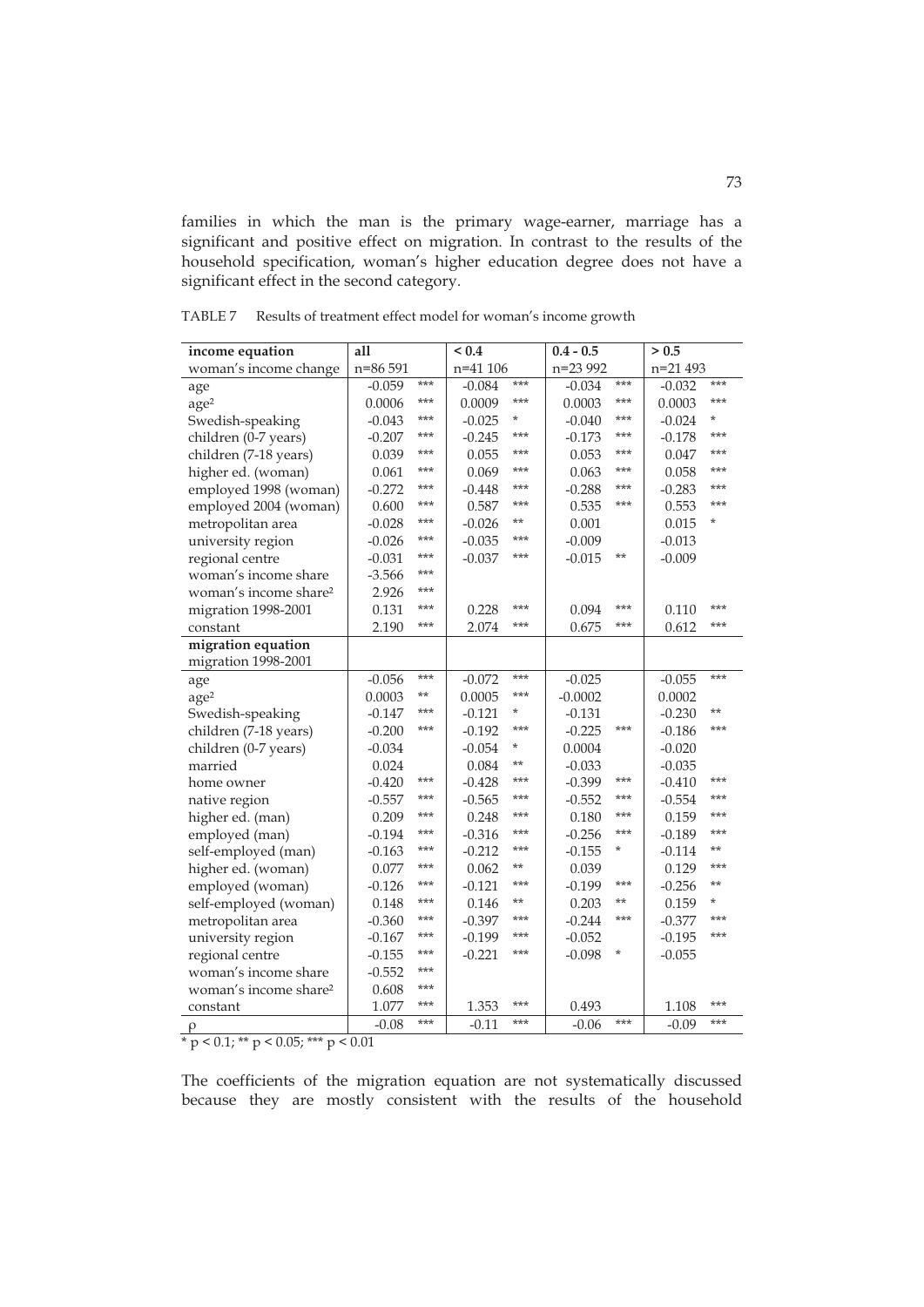specification. The effect on migration of having small children is insignificant, although in the household specification, it was significant and negative. In families in which the man is the primary wage-earner, marriage has a significant and positive effect on migration. In contrast to the results of the household specification, a higher education degree for the woman does not have a significant effect in the second category.

The results of the income equation are consistent with those of the household specification, and the differences between the three groups are small. Living in the metropolitan area has a negative effect on a woman's income when the man is the primary wage-earner, whereas the effect on women who are primary wage-earners is positive. The most important finding is that migration has a positive effect on income growth in all groups. Previous studies have not found positive effect of migration on women's income in the family framework (Cooke, 2003; Nilsson, 2001). However, the effect is smaller when man and woman are equal earners.

These results raise a question: why do women who earn a smaller share gain more from migration than do women contributing substantially to household income? First, this greater effect of migration among women earning less than 40 percent of household income may be due to improved employment opportunities for them after migration. Although employment status prior to migration is controlled for, part-time work and shorter unemployment periods are not observed. Therefore, the specific effect of relocation on income growth cannot be isolated. Secondly, the results may indicate that families do not optimise the income growth of women earning more than 40 percent share of household income. Families in which man and woman are equal wage-earners probably prioritise the man's career when they make migration decisions. These women may actually be tied movers even though they earn a substantial proportion of household income. Nevertheless, these women eventually benefit from migration.

Table 8 summarises the coefficients of migration in the income equations by income share groups. Besides for women (table 7), the model is estimated for households and men. The specifications are consistent with each other. The coefficients of the other variables are not shown here because they do not differ significantly from the coefficients in tables 6 and 7. The effect of migration on household income and on the income of man and woman is smaller in families in which man and woman contribute equally than in other families. In addition, the effects on the income growth of men and women are somewhat equal in those families. Unexpectedly, the effect on household income is larger in the third group than in the other two groups. In fact, the coefficients reveal that households in which woman is the primary wage-earner benefit from migration not because the woman gains but rather because man gains. This finding suggests that a woman as the primary wage-earner in a family is a temporary situation. Families might have migrated to enhance the man's status in the labour market.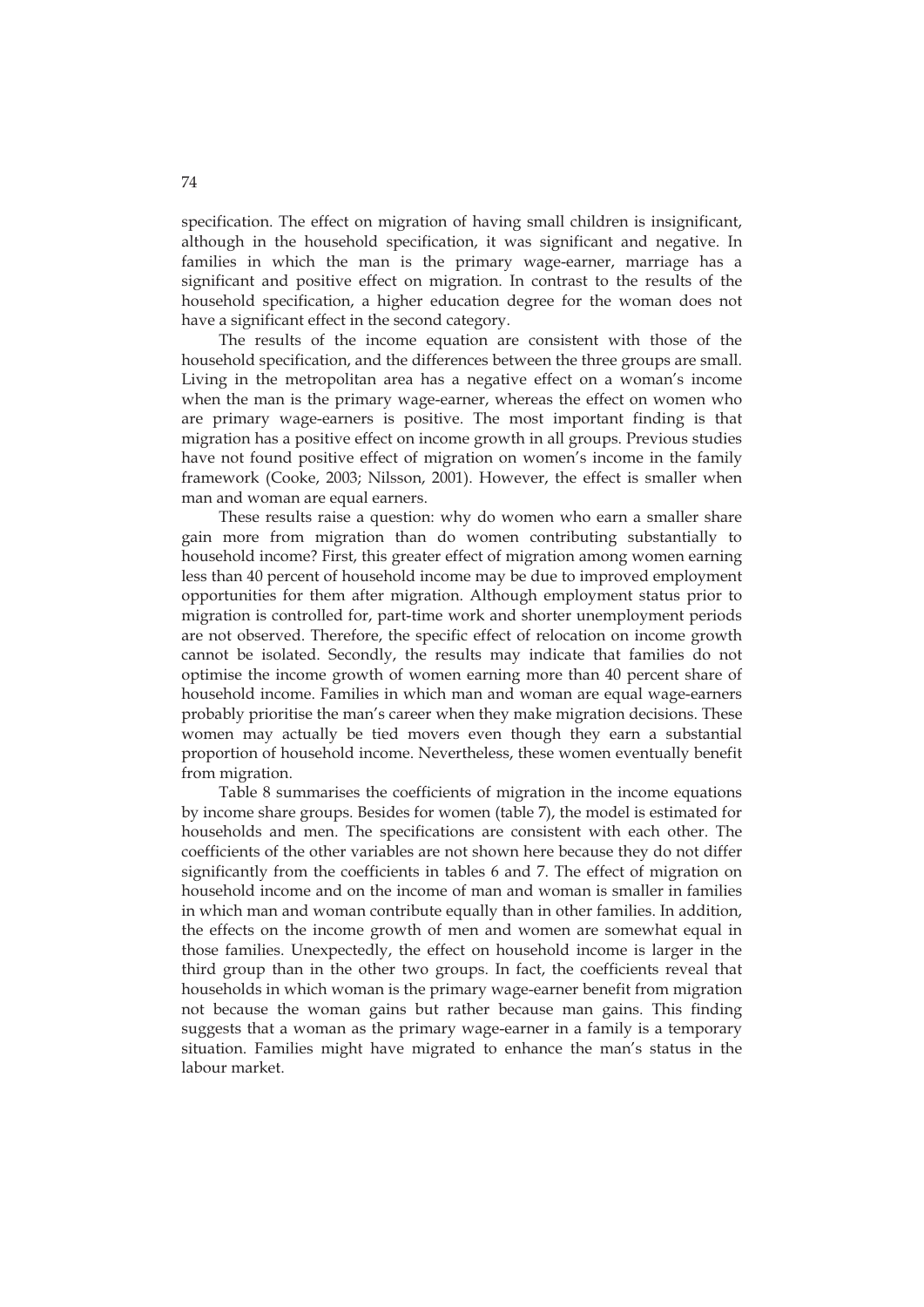Unlike what is indicated by the gender role model of migration, the implication here is that the effects of migration on labour market outcomes are not entirely gendered. The relative earning share is a relevant factor in determining the effect of migration. However, the results indicate that families prioritise men's career opportunities even when the woman is the primary wage earner as the gender role model predicts.

|           |                      | all        | ${}_{\leq 0.4}$ | $0.4 - 0.5$ | > 0.5      |
|-----------|----------------------|------------|-----------------|-------------|------------|
| migration | man                  | $0.147***$ | $0.121***$      | $0.105***$  | $0.353***$ |
|           | woman                | $0.131***$ | $0.228***$      | $0.094***$  | $0.110***$ |
|           | household $0.146***$ |            | $0.164***$      | $0.111***$  | $0.206***$ |

TABLE 8 Migration coefficients for man's, woman's and household income growth

## **6 Conclusion**

The effect of migration on household income and on women's income was examined in this paper. The aim of this study was to empirically test the human capital model of migration and compare different types of households. The treatment effect model was used to control for endogenous migration decision. Finnish micro-level data from 1998 to 2004 were utilised.

The results show that higher education increased the probability of migration, whereas employment decreased it. In addition, men's and women's self-employment have opposite effects on mobility. As the theory of family migration predicts, families in which the man and woman are equal wageearners were the least mobile. The effect of migration on household income change was studied, and a positive effect was noted.

Women's income growth was analysed based on three income share categories. Women who are equal or primary wage-earners experienced a significantly lower positive effect from migration than did women who earned less than 40 percent of household income. These results may indicate that the employment opportunities of women earning a lower share improved. Equal wage-earners are trying to strike a balance between spouses' preferences when making family migration decisions. Families in which the woman was the primary wage-earner might have made the migration decision to enhance the man's status at the labour market rather than to optimise the future income of the woman.

This paper contributes to the current literature by indicating that women seem to benefit from migration regardless of their relative income share in the family. However, the tied migrant experience can also occur. Future research will be necessary for us to fully understand family migration decisions. A topic for further research could be the dynamics of spouses' employment status and migration decisions.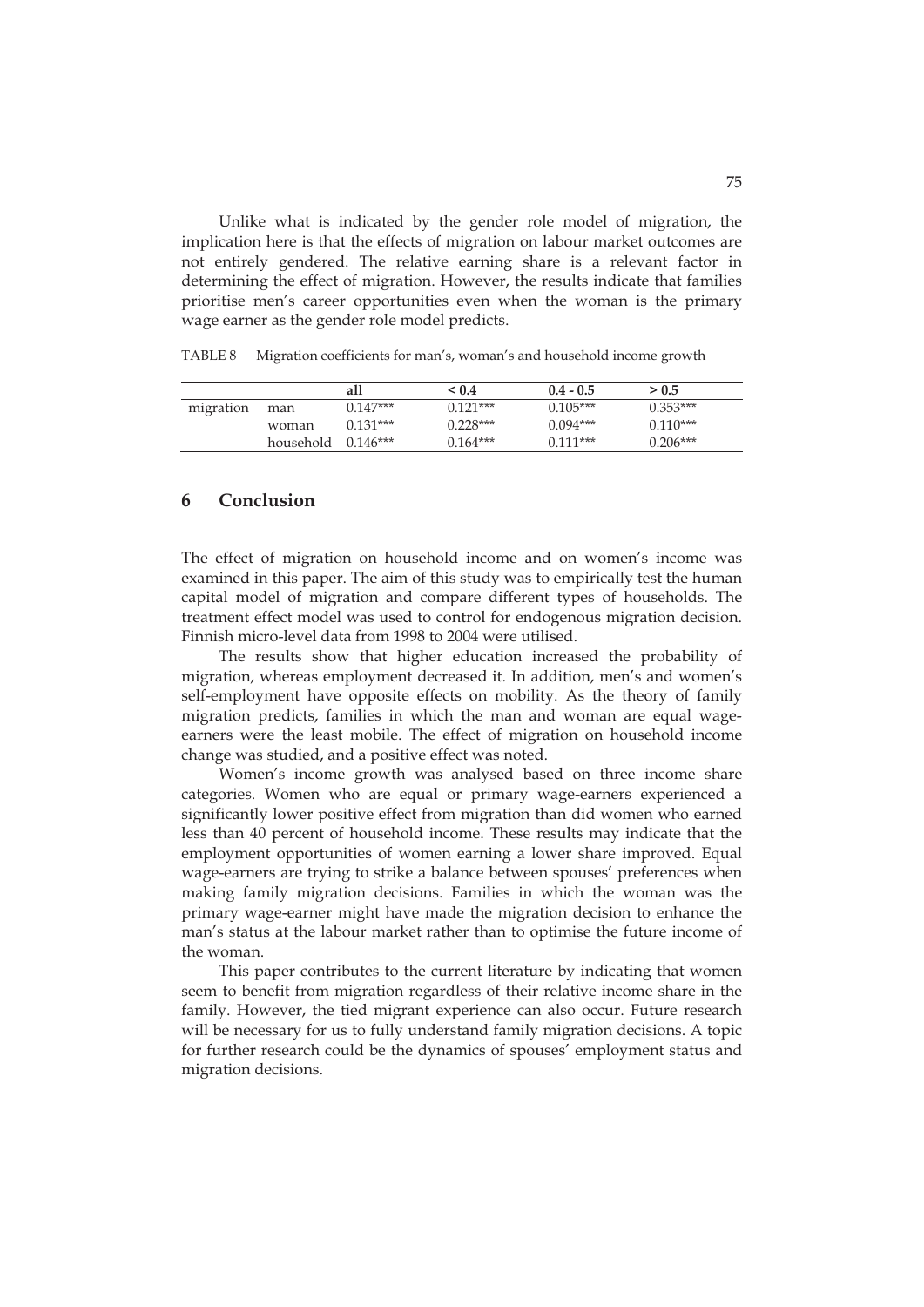#### **REFERENCES**

- Axelsson, R. & Westerlund, O. 1998. A Panels study of migration, self-selection and household real income. Journal of Population Economics 11, 113-126.
- Boyle, P., Cooke, T. J., Halfacree K., Smith, D. 2001. A Cross-national comparison of the impact of family migration on women's employment status. Demography 38, 201-213.
- Cooke, T. J. 2003. Family Migration and the Relative Earnings of Husbands and Wives. Annals of the Asscociation of Americal Geographers 93 (2), 338-349.
- Cooke, T. J. & Bailey, A. J. 1996. Family Migration And the Employment of Married Women and Men. Economic Geography 72, 38-48.
- Détang-Dessendre, C., Drapier, C. & Jayet, H. 2004. The Impact of Migration on Wages: Empirical Evidence from French Youth. Journal of Regional Science 44, 661-691.

Greene, W. H. 2003. Econometric Analysis, 5th edition. Prentice Hall.

- Jacobsen, J. P. & Levin, L. M. 2000. The effects of internal migration on the relative economic status of women and men. Journal of Socio-Economics 29, 291-304.
- Lehmer, F. & Möller, J. 2008. Group-specific Effects of Inter-regional Mobility on Earnings - A Microdata Analysis for Germany. Regional Studies 42, 657-673.
- Mincer, J. 1978. Family Migration Decisions. Journal of Political Economy 86, 749-773.
- Nakosteen R. A. & Westerlund, O. 2004. The effects of regional migration on gross income of labour in Sweden. Papers in Regional Science 83, 581-595.
- Nakosteen, R. A., Westerlund, O. & Zimmer, M. 2008. Migration and Selfselection: Measured Earnings and Latent Characteristics. Journal of Regional Science 48, 769-788.
- Nilsson K. 2001. Migration, Gender and the Household Structure: Changes in Earnings Among Young Adults in Sweden. Regional Studies 35, 499-511.
- Nivalainen, S. 2005. Interregional Migration and Post-move Employment in Two-earner Families: Evidence from Finland. Regional Studies 39, 891-907.
- Nivalainen, S. 2003. Determinants of Family Migration: Short Moves vs. Long Moves. Journal of Population Economics 17, 157-175.
- Pekkala, S. 2002. Migration and Individual Earning in Finland: A Regional Perspective. Regional Studies 36, 13-24.
- Sjaastad, L. 1962. Costs and Returns of Human Migration. Journal of Political Economy 70 (5:2), 80-93.
- Swain, L. L., & Garasky, S. 2007. Migration Decisions of Dual-earner Families: An Application of Multilevel Modeling. Journal of Family and Economic Issues 28, 151-170.
- Yankow, J. 2003. Migration, Job Change, and Wage Growth: A New Perspective on Pecuniary Return to Geographic Mobility. Journal of Regional Science 43, 483-516.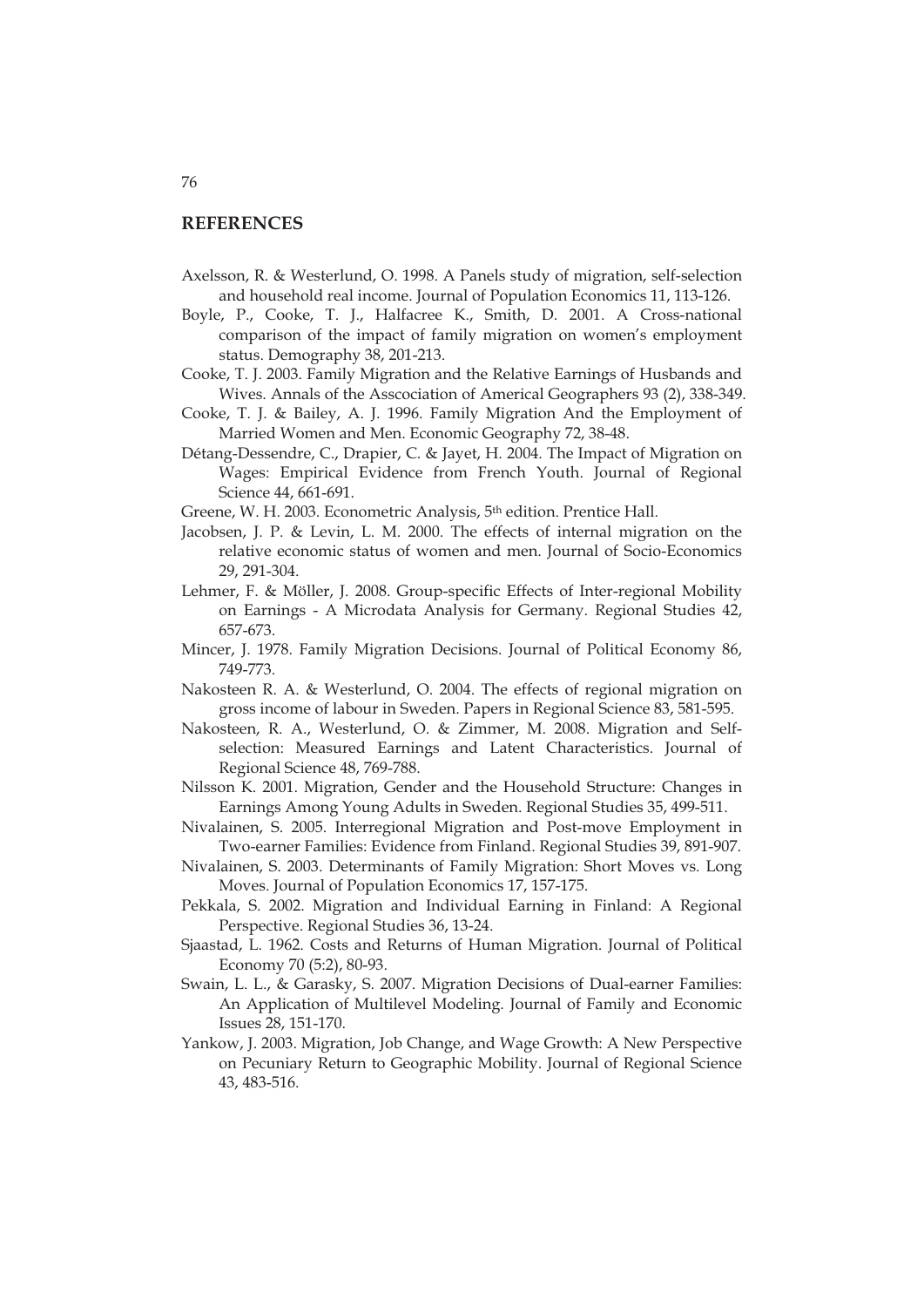## **SUMMARY IN FINNISH (YHTEENVETO)**

Väitöskirja koostuu neljästä empiirisestä tutkimuksesta, jotka käsittelevät inhimillisen pääoman virtoja ja alueellisia työmarkkinoita Suomessa. Johdantoluvussa esitellään tarkemmin tutkimusten teoreettisia lähtökohtia. Inhimillinen pääoma tarkoittaa jokaisessa ihmisessä olevia tietoja ja taitoja, jotka on hankittu koulutuksen ja työkokemuksen kautta. Investoiminen inhimilliseen pääomaan parantaa mahdollisuuksia työmarkkinoilla ja kasvattaa tuloja tulevaisuudessa. Inhimillinen pääoma on kiinni jokaisessa ihmisessä, joten se on siellä missä ihmisetkin ovat. Inhimillinen pääoma on keskeinen tekijä kansantaloudessa ja erityisesti aluetalouksien kasvun ja kehityksen kannalta, joten on tärkeä tietää, miten inhimillinen pääoma päätyy eri alueille. Inhimillistä pääomaa on erityisesti korkeakoulutetuilla ihmisillä, joten he ovat tämän tutkimuksen kohteena.

Kahdessa ensimmäisessä tutkimuksessa kuvataan inhimillisen pääoman virtoja ja jakautumista Suomessa eri alueille sekä tutkitaan virtoihin vaikuttavia tekijöitä. Kaksi jälkimmäistä tutkimusta käsittelee yksilöiden ja kotitalouksien asemaa eri työmarkkina-alueilla Suomessa. Tutkimusaineistona on otos Tilastokeskuksen kokoamasta väestölaskennan pitkittäistiedostosta. Aineisto sisältää tietoja noin 360 000 suomalaisen perhetilanteesta, koulutuksesta ja työmarkkina-asemasta. Lisäksi aineistoon on liitetty runsaasti henkilön asuinaluetta kuvaavia tietoja. Aineistoa analysoidaan mikroekonometrisin menetelmin

Tutkimuksissa saatujen tulosten mukaan korkeakoulutetut ihmiset ovat keskittyneet Suomessa suuriin kaupunkeihin. Luvussa 2 tutkitaan erityisesti yliopistoista valmistuneiden maistereiden muuttopäätöksiä ennen opintoja ja niiden jälkeen. Alueellinen liikkuvuus on yleisestä mutta metropolialueelta ei juuri muuteta pois. Kaikki yliopistot kouluttavat työvoimaa metropolialueen tarpeisiin. Luvussa 3 tarkastellaan korkeakoulutettuja pariskuntia. Molemmat puolisot tarvitsevat koulutusta vastaavat työpaikat, mikä lisää osaltaan inhimillisen pääoman kasaantumista suuriin kaupunkeihin. Lisäksi havaittiin, että erityisesti yksinelävät naiset asuvat muita naisia ja miehiä todennäköisemmin metropolialueelle. Luvussa 4 tutkitaan, miten muuttaminen vaikuttaa kotitalouden tuloihin. Kotitaloudet, joissa puolisot tasapuolisesti vastaavat perheet tuloista, ovat muita kotitalouksia epätodennäköisempiä muuttamaan. Kotitalouden tulot kasvavat muuttamisen jälkeen. Vaikka naisen tulot olisivatkin perheessä suuremmat, erityisesti miehen tulot kasvavat muuttamisen jälkeen. Luku 5 käsittelee ylikoulutusta eli tilannetta, jossa työntekijällä on enemmän koulutusta kuin työhön vaadittaisiin. Alueelliset tekijät vaikuttavat mahdollisuuteen löytää koulutusta vastaava työpaikka. Suurella työmarkkina-alueella asuminen lisää todennäköisyyttä löytää koulutusta vastaava työ eli ylikoulutuksen todennäköisyys on näillä alueilla pienempi. Yhteenvetona voidaan todeta, että korkeakoulutettujen ihmisten keskittyminen on voimakasta mutta yksilölle kannattavaa, kun tarkastellaan tulojen muutosta ja koulutusta vastaavan työpaikan löytämistä.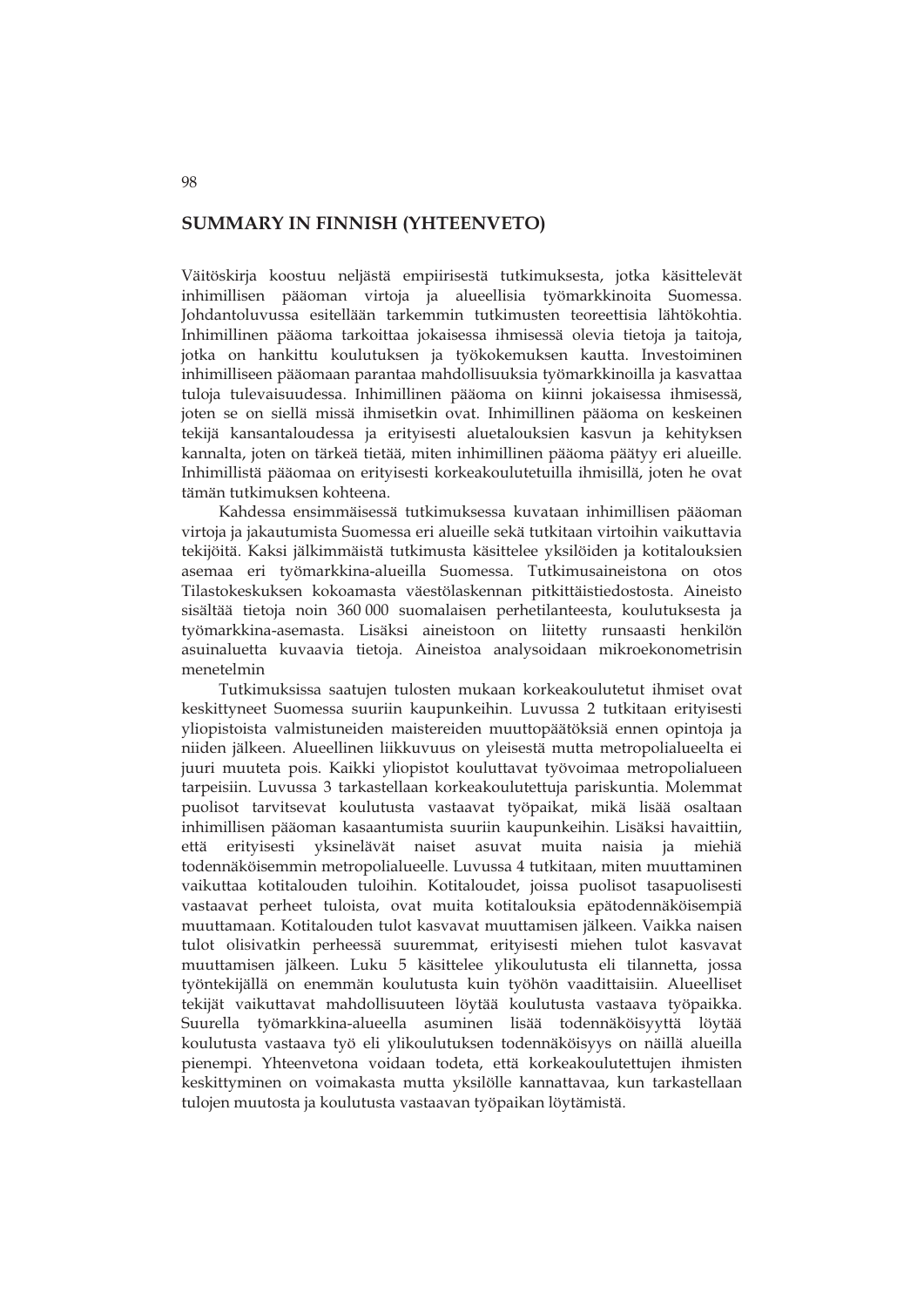#### JYVÄSKYLÄ STUDIES IN BUSINESS AND ECONOMICS

- LAINE, JUHANI, Toimialareseptin ja yritysparadigman muutos sekä sen vaikutus strategiseen muutokseen. Laadullinen ja historiallinen case-tutkimus perheyrityksen siirtymisestä monialayhtymän osaksi. - Change in industry recipe and company paradigm and its impact on strategic change. A qualitative and longitudinal case study on a one-family owned company which moved into the context of a multi-business company. 252 p. Summary 12 p. 2000.
- 2 WAHLGRÉN, ASTA, Mastery and slavery. Triangulatory views on owner-managers' managerial work. - Isäntä ja renki. Trianguloituja näkökulmia omistajajohtajien johtamistyöhön. 138 p. Yhteenveto 4 p. 2000.
- 3 SEPPÄ, MARKO, Strategy logic of the venture capitalist. Understanding veture capitalism the businesses within - by exploring linkages between ownership and strategy of venture capital companies, over time, in America and Europe. 321 p. Yhteenveto 9 p. 2000.
- 4 PEKKALA, SARI, Regional convergence and migration in Finland, 1960-95. 121 p. Yhteenveto 1 p. 2000.
- 5 KORHONEN, JOUNI, Industrial ecosystem. Using the material and energy flow model of an ecosystem in an industrian system. - Teollinen ekosysteemi - Ekosysteemin materiaali- ja energiavirtamallin soveltaminen teollisessa systeemissä.131 p. Tiivistelmä 1 p. 2000.
- 6 KARVONEN, MINNA-MAARI, An industry in transition. Environmental significance of strategic reaction and proaction mechanisms of the Finnish pulp and paper industry. 146 p. Yhteenveto 2 p. 2000.
- RITSILÄ, JARI, Studies on the spatial concentration of human capital. 140 p. Yhteenveto1 p. 2001.
- LITTUNEN, HANNU, The birth and success of new firms in a changing environment. 261 p. Yhteenveto 2 p. 2001.
- MATTILA, MINNA, Essays on customers in the dawn of interactive banking. - Asiakkaat interaktiivisen pankkiliiketoiminnan aamunkoitossa. 154 p. Yhteenveto 3 p. 2001.
- 10 HYRSKY, KIMMO, Reflections on the advent of a more enterprising culture in Finland: an exploratory study. 244 p. Tiivistelmä 4 p. 2001.
- 11 KUJALA, JOHANNA, Liiketoiminnan moraalia etsimässä. Suomalaisten teollisuusjohtajien sidosryhmänäkemykset ja moraalinen päätöksenteko. - Searching for business morality. Finnish industrial managers' stakeholder perseptions and moral decision-making. 217 p. Summary 4 p. 2001.
- 12 LÄMSÄ, ANNA-MAIJA, Organizational downsizing and the Finnish manager from an ethical perspective. - Organisaation kutistaminen ja suomalainen liikkeenjohto eettisestä näkökulmasta tarkasteltuna 61 p. (115 p.) Summary 5 p. 2001.
- 13 GRONOW, TITO, Material flow models in environmental policy planning. Case: pulp

and paper industry. - Materiaalivirtamallit ympäristöpolitiikan ja -toimintatapojen suunnittelussa. Case: Massa- ja paperiteollisuus. 103 p. (144 p.) Yhteenveto 1 p. 2001.

- 14 MOILANEN, RAILI, A learning organization: machine or human? - Oppiva organisaatio: kone vai oppivien ihmisten yhteisö? 55 p. (162 p.) Yhteenveto 7 p. 2001.
- 15 HOKKANEN, SIMO, Innovatiivisen oppimisyhteisön profiili. Ammattikorkeakoulujen tekniikan ja liikenteen koulutusalan näkökulmasta tarkasteltuna. - The factors contributing to the profile of an innovative learning community. 242 p. Summary 10 p. 2001.
- 16 PAAJANEN, PEKKA, Yrittäjyyskasvattaja. Ammattikorkeakoulun hallinnon ja kaupan alan opettajien näkemykset itsestään ja työstään yrittäjyyskasvattajana. - An entrepreneurship educator. Teachers´ views of themselves and their work as an entrepreneurship educator at the polytechnic level, in the field of business and administration. 276 p. Summary 9 p. 2001.
- 17 MANGELOJA, ESA, Nordic stock market integration. - Pohjoismaisten osakemarkkinoiden integraatio. 164 p. Yhteenveto 2 p. 2001.
- 18 KARJALUOTO, HEIKKI, Electronic banking in Finland. Consumer beliefs, attitudes, intentions, and behaviors. - Elektroninen pankkitoiminta Suomessa. Kuluttajien uskomukset, asenteet, aikomukset ja käyttäytyminen. 195 p. Yhteenveto 3 p. 2002.
- 19 VIRTANEN, AILA, Laskentatoimi ja moraali. Laskenta-ammattilaisten käsityksiä hyvästä kirjanpitotavasta, hyväksyttävästä verosuunnittelusta ja hyvästä tilintarkastustavasta. 184 p. Summary 4 p. 2002.
- 20 TENHUNEN, MARJA-LIISA, The professional growth of an accounting agency entrepreneur. - Tilitoimistoyrittäjän ammatillinen kasvu. 121 p. (359) Yhteenveto 7 p. 2002.
- 21 ALANKO, JUHA, Siipien alla ilmaa. Liikenneilmailun lentotoiminnan johtaminen liikennelentäjien miehistönkäytön tehokkuudella ja kustannuksilla mitattu. Empiirisenä kohteena Finnair Oy 1980- ja 1990-luvuilla. - Air under wings. 240 p. Summary 2 p. 2002.
- 22 NIEMELÄ, TARJA, Inter-Firm Co-operation Capability. - A Processual Empirical Study on Networking Family Firms. 204 p. Yhteenveto 1 p. 2003.
- 23 SAJASALO, PASI, Strategies in transition the internationalization of Finnish forest industry companies. 223 p. Yhteenveto 8 p. 2003.
- 24 NEVANPERÄ, ERKKI, Yrittäjyys Suupohjan opiskelijanuorten ajattelussa. Tutkimus Suupohjan seudun nuorisoasteen opiskelijoiden yrittäjyysnäkemyksistä sekä yrittäjyysopetuksen opetussuunnitelman kehittämispyrkimyksistä. - How the young residents in Suupohja region see entrepreneurship: study of students´ opinions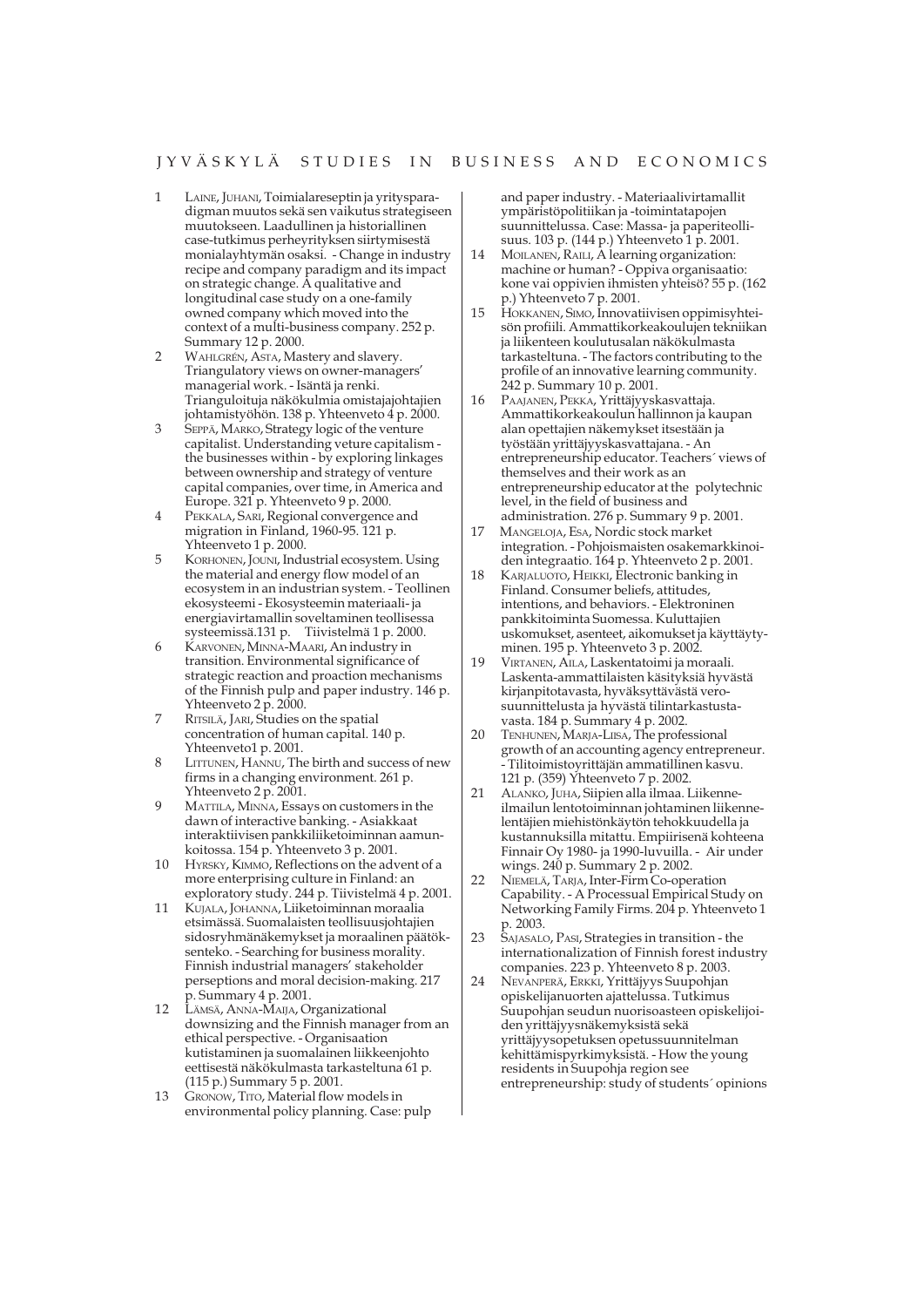about entrepreneurship in juvenile degree schools and the efforts in developing the curriculum of entrepreneurship education. 210 p. Summary 2 p. 2003.

- 25 JOUTSEN-ONNELA, MERJA, Turvallisuutta ja sopusointua vai jännitystä ja valtaa. Tutkimus sairaanhoitaja- ja terveydenhoitajaopiskelijoiden yrittäjyys- ja muista arvoista. - Security and harmony or thrills power. 229 p. Summary 3 p. 2003.
- 26 RAJOTTE, ALAIN, Knowledge and decisions in environmental contexts. A case study of the pulp and paper industry. 190 p. 2003.
- 27 HAAPANEN, MIKA, Studies on the Determinants of Migration and the Spatial Concentration of Labour. 127 p. Yhteenveto 1 p. 2003.
- 28 SUORANTA, MARI, Adoption of mobile banking in Finland. - Mobiilipankkipalveluiden adoptio Suomessa. 79 p. (167 p.) Yhteenveto 3 p. 2003.
- 29 MATTILA, ANSSI, Understanding seamless mobile service interface between customer and technology: An empirical study 62 p. (170 p.) Yhteenveto 3 p. 2003.
- 30 HALTTUNEN, JUSSI, Teollisten perheyritysten kasvudynamiikan systeemiteoreettinen tarkastelu. - The growth dynamics of industrial family-owned firms – a systems theory approach. 302 p. Summary 8 p. 2004.
- MADUREIRA, RICARDO, The role of personal contacts of foreign subsidiary managers in the coordination of industrial multinationals: the case of Finnish subsidiaries in Portugal. 186 p. - Ulkomaisten tytäryhtiöiden johtajien henkilökohtaisten kontaktien rooli koordinoinnissa monikansallisissa teollisuusyrityksissä. Case: Suomalaiset tytäryhtiöt Portugalissa. Yhteenveto 1 p. 2004.
- 32 KOIVUNEN, MAURI, Osaamisperustaisen kilpailukyvyn ja yrittäjyyden edistäminen. Tutkimustapauksena Raahen tietotekniikan muuntokoulutusohjelma insinööreille. - Enhancing competence-based competitiveness and entrepreneurship. Research case: Professional degree upgrading in information technology for engineers in Raahe. 216 p. Summary 3 p. 2004.
- 33 KANSIKAS, JUHA, Myyjiä, tuotekehittäjiä ja tuotejohtajia. Tuotepäälliköiden tehtävärakenteen heijastuminen tuotekehitysprojektissa sisäiseen yrittäjyyteen ja intuitiiviseen päätöksentekotyyliin kuuluviin tekijöihin. - Sales people, product developers and product champions – product managers´ responsibilities and job roles in a product development project and their reflection to intrapreneurship and intuitive decision making style. 258 p. Summary 6 p. 2004.
- 34 MUNNUKKA, JUHA, Perception-based pricing strategies for mobile services in customer marketing context. 65 p. (151 p.) Yhteenveto 1 p. 2004.
- 35 PALOVIITA, ARI, Matrix Sustainability: Applying input-output analysis to environmental and economic sustainability indicators. Case: Finnish forest sector. - Matriisikestävyys: Panos-tuotosanalyysin soveltaminen ekologisen ja taloudellisen kestävyyden indikaattoreihin. Case: Suomen metsäsektori. 216 p. Yhteenveto 2 p. 2004.
- 36 HANZELKOVA, ALENA, Re-establishing traditional Czech family businesses. A multiple case study on the present challeges. 306 p. Tiivistelmä 1 p. 2004.
- 37 TUUNANEN, MIKA, Essays on franchising in Finland – Empirical findings on franchisors and franchisees, and their relationships. 143 p. (252 p.) 2005.
- 38 AHLFORS, ULLA, Successful interactive business: Integration of strategy and IT. - Menestyksellinen vuorovaikutteinen e-liiketoiminta: Strategian ja informaatioteknologian integrointia. 353 p. Yhteenveto 2 p. 2005.
- 39 NIEMI, LIISA, The father, the son and the refreshed spirit. Strategic renewal after family business succession in the context of the textile, clothing, leather and footwear industry. - Isä, poika ja yritys yhä hengissä. Perheyrityksen strateginen uudistuminen sukupolvenvaihdoksen jälkeen – tapaustutkimus tekstiili-, vaatetus, nahka- ja kenkäteollisuudessa. 219 p. Summary 2 p. 2005.
- 40 LASSILA, HILKKA, Matkailutilan sukupolvenvaihdos talonpoikaisten arvojen ohjaamana prosessina. – Traditional values affecting succession in farm tourism businesses. 206 p. Summary 12 p. 2005.
- 41 TURJANMAA, PIRKKO, Laadun oppiminen pienissä yrityksissä. Mallin konstruointi ja kehittäminen. – Learning of quality in small companies. Construction and Development of a model. 204 p. Summary 6 p. 2005.
- 42 YLÄOUTINEN, SAMI, Development and functioning of fiscal frameworks in the Central and Eastern European countries. - Finassipolitiikan kehikkojen kehittyminen ja toiminta Keski- ja Itä-Euroopan maissa. 220 p. Yhteenveto 4 p. 2005.
- 43 TÖRMÄKANGAS, RAILI, Perheyrittäjyyden arjen kulttuuri. Kolmen sukupolven sahatoimintaa. – The everyday culture of entrepreneurship over three generations in a saw mill. 203 p. Summary 3 p. 2005.
- 44 TUNKKARI-ESKELINEN, MINNA, Mentored to feel free. Exploring family business next generation members' experiences of nonfamily mentoring. - Mentoroinnilla vapaudentunteeseen: Kartoittava tutkimus perheyritysten seuraajasukupolven mentoroinnista saamistaan kokemuksista. 233 p. Yhteenveto 3 p. 2005.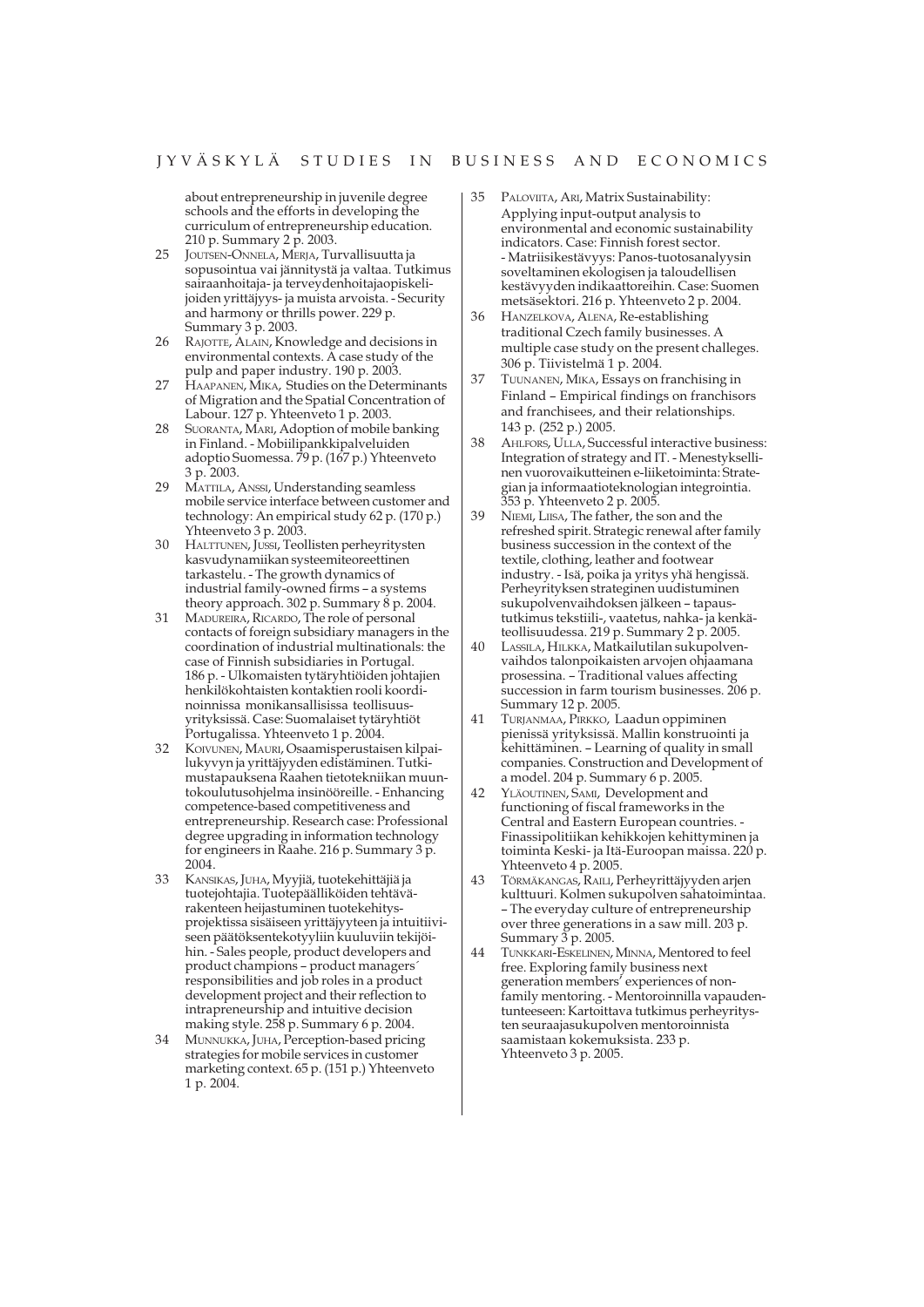#### JYVÄSKYLÄ STUDIES IN BUSINESS AND ECONOMICS

- 45 LINTULA, PAAVO, Maakuntalehden toimittajan toimintatila teknis-rationaalisessa ajassa. - The action scope of a journalist in a regional newspaper under pressure of a technicalrational discourse. 321 p. Summary 3 p. 2005.
- 46 HEIKKILÄ, MAURI, Minäkäsitys, itsetunto ja elämänhallinnan tunne sisäisen yrittäjyyden determinantteina. - The self-concept, the self-esteem and the sense of life control as the determinants of the intrapreneurship. 209 p. Summary 5p. 2006.
- 47 SYRJÄLÄ, JARI, Valoon piirrettyjä kuvia. Tarinoita ja tulkintoja sähköalan murroksesta hyvinvoinnin ja henkilöstöstrategian näkökulmasta. - Pictures in Light. Narratives and interpretations of changes in the energy sector from the point of view of welfare and personnel strategy. 333 p. 2006.
- 48 NIEMELÄ, MARGIT, Pitkäikäisten perheyritysten arvoprofiili. Pitkäikäisten perheyritysten arvojen ja jatkuvuuden kuvaus Bronfenbrennerin ekologisen teorian avulla. - The value profile of long-lived family firms. The description of the values and the continuity of long-lived family firms as seen through Bronfenbrenner's ecological theory . 187 p. Summary 2 p. 2006.
- KAKKONEN, MARJA-LIISA, Intuition and entrepreneurs. A Phenomenological Study of managerial intuition of finnish family entrepreneurs. 176 p. Tiivistelmä 2 p. 2006.
- 50 LAHTONEN, JUKKA, Matching heterogeneous job seekers and vacancies. Empirical studies using finnish data. 110. p. Yhteenveto 2 p. 2006.
- 51 OLLIKAINEN, VIRVE, Gender Differences in Unemployment in Finland. 157. p. Yhteenveto 1 p. 2006.
- 52 PURONAHO, KARI, Liikuntaseurojen lasten ja nuorten liikunnan markkinointi – Tutkimus lasten ja nuorten liikunnan tuotantoprosessista, resursseista ja kustannuksista. - Sport marketing by sport clubs for children and youngsters – Exploring the production process, resources and costs of children's and youngsters' sport activities. 236 p. Summary 3 p. 2006.
- 53 POIKKIMÄKI, SANNA, Look closer to see further. Exploring definitions, goals and activities of environmental life cycle management 153. p. Yhteenveto 1 p. 2006.
- 54 SILJANEN, TUULA, Narratives of expatriates in the Middle East. Adaptation, identity and learning in non-profit organizations. 250 p. Tiivistelmä 2p. 2007.
- 55 WESTERHOLM, HELY, Tutkimusmatka pienyrittäjän työvalmiuksien ytimeen. Kirjallisuuteen ja DACUM-analyysiin perustuva kartoitus. – A journey into the core of the occupational competence and attitudes of small business entrepreneurs. 221 p. Summary 5 p. 2007.
- 56 HYNNINEN, SANNA-MARI, Matching in local labour markets: Empirical studies from Finland. 100 p. Summary 2 p. 2007.
- 57 TOHMO, TIMO, Regional economic structures in Finland: Analyses of location and regional economic impact. 53 p. (273 p.) Tiivistelmä 2 p. 2007.
- 58 HIIRONEN, MARJA-LIISA, Hoivayritykset kotona asuvien ikääntyvien toimintakyvyn tukena. Ikääntyvien, kuntapäättäjien ja hoivayrittäjien näkökulma. - Care enterprises and the functionality of elderly people living at home. The perspectives of aging people, municipal decision-makers and care entrepreneurs. 153 p. Summary 2 p. 2007.
- 59 ARHIO, KAIJA, Luova laatu ja arvoinnovaatiot oppivan verkoston tuottamina. Tapaustutkimus rakennuspuutuoteteollisuuden verkostosta. - Creative quality and value innovations created by a learning network. Case-study within a building components manufacturing network. 191 p. Summary 10 p. 2007.
- 60 HEIKKINEN, EILA, Yrittäjän persoonallisuus ja sen yhteys yrityksen kasvuun BigFive-teorian mukaan tarkasteltuna. - An entrepreneur's personality and its impact on the firm's growth: An analysis through the Big Five Theory. 139 p. Summary 5 p. 2007.
- 61 ELO-PÄRSSINEN, KRISTA, Arvot ja yhteiskuntavastuullinen toiminta suurissa suomalaisissa perheyrityksissä. Omistajan näkökulma. - Values and corporate social performance in large Finnish family firms. Owners view. 188 p. Summary 2 p. 2007.
- 62 NYYSSÖLÄ, HANNU, Omistajaohjaus, sisäinen yrittäjyys ja tuloksellisuus ammattikorkeakouluissa. - Corporate governance, intrapreneurship and effectiveness in the Universities of Applied Sciences. 361 p. Summary 9 p. 2008.
- 63 KAUKO-VALLI, SOFIA, Subjective well-being as an individually constructed phenomenon. 179 p. Summary 1 p. 2008.
- 64 SINTONEN, TEPPO, Diversiteetti ja narratiivisuus. Tutkielmia diskursiivisesta organisaatiotodellisuudesta. - Diversity and Narrative. Discursive approaches to organizational reality. 59 p (123 p.) Summary 2 p. 2008.
- 65 KOOSKORA, MARI, Understanding corporate moral development in the context of rapid and radical changes . The case of Estonia. 105 p. (198 p.) Tiivistelmä 9 p. 2008.
- 66 TAKANEN-KÖRPERICH, PIRJO, Sama koulutus eri urat. Tutkimus Mainzin yliopistossa soveltavaa kielitiedettä vuosina 1965–2001 opiskelleiden suomalaisten urakehityksestä palkkatyöhön, freelancereiksi ja yrittäjiksi. – Same Education – Different Careers. The study of the Finnish nationals who have studied applied linguistics in the University of Mainz, Germany, during the years 1965–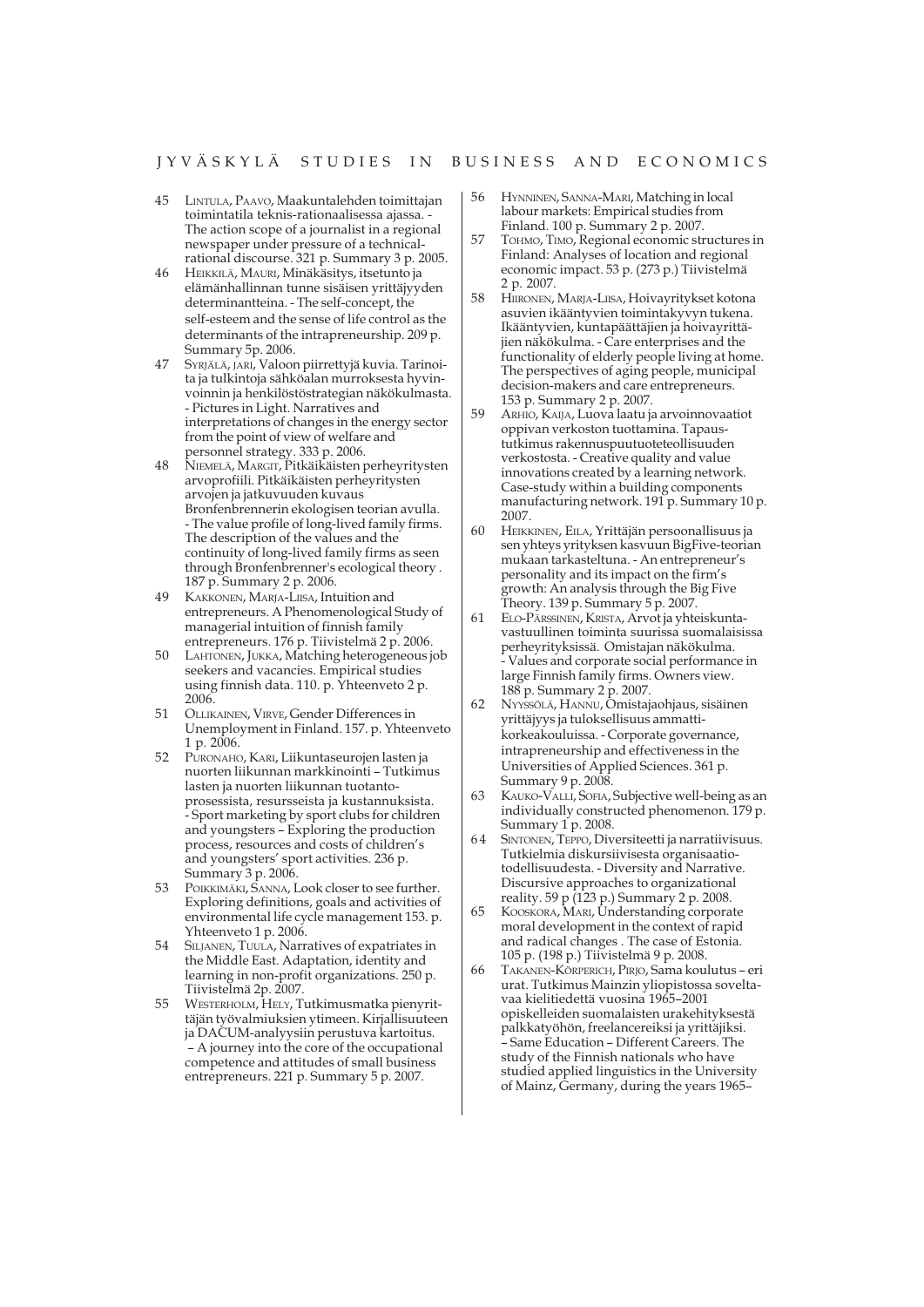2001, and their working development as employees, freelancers and entrepreneurs. 203 p. Summary 2 p.Zusammenfassung 3 p. 2008.

- 67 RANKINEN, ARJA, Kulttuurinen osaaminen Etelä-ja Itä-Kiinassa toimittaessa. Illustraationa eräs tulkinta suomalaisjohtajien Kiinakokemuksista. - Cultural competence when operating in Southern and Eastern China. An interpretation of some Finnish business managers' experiences in China as an illustration. 294 p. Summary 4 p. 2008.
- 68 KOTAJA, SARI MAARIT SUSANNA, Keskipohjalaisyritykset toimintaympäristönsä ja sen hyvinvoinnin rakentajina. Diskurssianalyyttinen näkökulma. - Central Ostrobothnian SMEs as constructors of their operating environment and regional welfare. Discourse analytic research. 209 p. Summary 3 p. 2008.
- 69 TEITTINEN, HENRI, Näkymätön ERP. Taloudellisen toiminnanohjauksen rakentuminen. - Invisible ERP. Construction of enterprise resource planning. 206 p. Summary 2 p. 2008.
- 70 LUOTO, JANI, Bayesian applications in dynamic econometric models. - Bayesilaisia sovelluksia dynaamisissa ekonometrisissa malleissa. 148 p. Tiivistelmä 3 p. 2009.
- 71 TOURUNEN, KALEVI, Perheyritykset kansantalouden resurssina. Keskisuurten ja suurten yritysten omistajuus, toiminnan laajuus ja kannattavuus Suomessa 2000–2005. - Family businesses as an economic resource. Ownership, scale and profitability of middlesized and large-sized businesses in Finland in 2000–2005. 174 p. Summary 3 p. 2009.
- 72 NIEMELÄ-NYRHINEN, JENNI, Factors affecting acceptance of mobile content services among mature consumers. - Mobiilien sisältöpalveluiden omaksumiseen vaikuttavat tekijät ikääntyvien kuluttajien keskuudessa. 148 p. Yhteenveto 3 p. 2009.
- 73 LAURONEN, MIRJA, Yrittäjämäinen elinkeinopolitiikka. Kolmevaiheinen, diskurssianalyyttinen tarkastelu kunnan elinkeinopolitiikan roolista ja tehtävistä. - Entrepreneurial economic policy. A three-phase discourseanalytical study of the roles and functions of municipal economic policy. 193 p. Summary 4 p. 2009.
- 74 KOSKINEN, MARKETTA, Omistajuus erilaisten yrittäjien käsityksinä ja tulkintoina. Fenomenografinen tutkimus. - Ownership as understood and interpreted by various entrepreneur types. A phenomenographic study. 227 p. Summary 2 p. 2009.
- 75 FRANTSI, TAPANI, Ikääntyvä johtaja tienhaarassa. Ikääntyvien johtajien kertomukset johtajuuden ja identiteetin rakentajana. - Stories as identity construction of ageing leaders at the career crossroads. 247 p. 2009.
- 76 ONKILA, TIINA, Environmental rhetoric in Finnish business. Environmental values and stakeholder relations in the corporate

argumentation of acceptable environmental management. 200 p. Yhteenveto 1 p. 2009.

- 77 HARTIKAINEN, PERTTI, "Tätä peliä ei hävitä" Abduktiivinen tutkimus Halton-konsernin oppimishistoriasta 1968–2006. - "We won´t lose this game." Abductive research on learning history of Halton Group 1968–2006. 190 p. Summary 4 p. 2009.
- 78 KERTTULA, KARI, Valta ja muutos. Ylimmän johdon tulkinta vallan ilmenemisestä organisaation strategisessa muutosprosessissa. - Power and change. Interpretation of the top management about the power arising from a strategic change process: qualitative case study within a forest industry organization. 206 p. Summary 3 p. 2009.
- 79 ANTTONEN, RITVA, »Manne takaraivossa». Ennakkoluulot ja syrjintä suomalaisten romaniyrittäjien kokemana. Fenomenografinen tutkimus. - Experiences of prejudice and discrimination of Roma entrepreneurs in Finland. A phenomenographic study. 199 p. Summary 3 p. 2009.
- 80 SALVADOR, PABLO F., Labour market dynamics in the Nordic countries according to the chain reaction theory. 148 p. 2009.
- 81 PELLINEN, ANTTI, Sijoitusrahastoasiakkaiden taloudellinen kyvykkyys ja tulevat lisäsijoituspäätökset. - Financial capability of mutual fund clients and additional investment decisions. 196 p. 2009.
- KALLIOMAA, SAMI, Sisäinen markkinointi johtamisena. Tapaustutkimus konepajateollisuuden projektiorganisaatiosta. - Internal marketing as management –case study: project organisation within the engineering industry. 232 p. Summary 8 p. 2009.
- 83 VON BONSDORFF, MONIKA E., Intentions of early retirement and continuing to work among middle-aged and older employees. - Keskiikäisten ja ikääntyneiden työntekijöiden eläke- ja työssä jatkamisaikeet. 86 p. (194 p.) Yhteenveto 3 p. 2009.
- 84 LAAKKONEN, HELINÄ, Essays on the asymmetric news effects on exchange rate volatility. - Esseitä makrotalouden uutisten vaikutuksista valuuttakurssien volatiliteettiin. 124 p. Yhteenveto 4 p. 2009.
- 85 LAPPALAINEN, MINNA, Entrepreneurial orientation at the level of dyad relationships in supply chains and networks. 138 p. Yhteenveto 3 p. 2009.
- 86 SILTAOJA, MARJO, Discarding the mirror The importance of intangible social resources to responsibility in business in a Finnish context. - Peiliä hylkäämässä. Aineettomien sosiaalisten resurssien merkitys liiketoiminnan vastuille. 204 p. Yhteenveto 3 p. 2010.